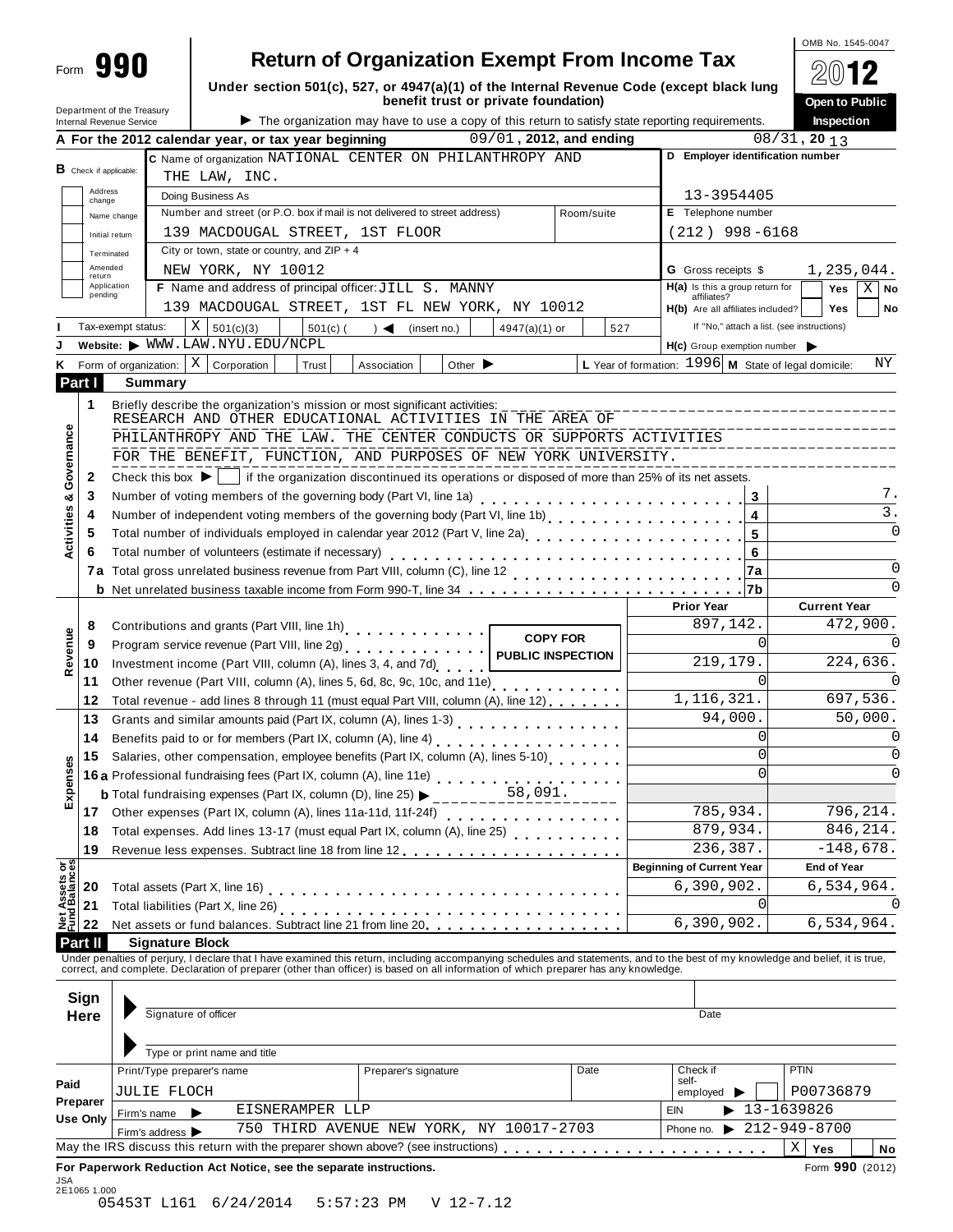(Rev. January 2013)

Department of the Treasury

Internal Revenue Service

## Application for Extension of Time To File an **Exempt Organization Return**

 $X$ 

#### File a separate application for each return.

• If you are filing for an Automatic 3-Month Extension, complete only Part I and check this box . . . . . . . . . . . .

• If you are filing for an Additional (Not Automatic) 3-Month Extension, complete only Part II (on page 2 of this form).

Do not complete Part II unless you have already been granted an automatic 3-month extension on a previously filed Form 8868.

Electronic filing (e-file). You can electronically file Form 8868 if you need a 3-month automatic extension of time to file (6 months for a corporation required to file Form 990-T), or an additional (not automatic) 3-month extension of time. You can electronically file Form 8868 to request an extension of time to file any of the forms listed in Part I or Part II with the exception of Form 8870. Information Return for Transfers Associated With Certain Personal Benefit Contracts, which must be sent to the IRS in paper format (see instructions). For more details on the electronic filing of this form, visit www.irs.gov/efile and click on e-file for Charities & Nonprofits.

#### Part | Automatic 3-Month Extension of Time. Only submit original (no copies needed).

A corporation required to file Form 990-T and requesting an automatic 6-month extension - check this box and complete 

All other corporations (including 1120-C filers), partnerships, REMICs, and trusts must use Form 7004 to request an extension of time to file income tax returns. Enter filer's identifying number, see instructions

|                                                             | Name of exempt organization or other filer, see instructions.                            | Employer identification number (EIN) or |
|-------------------------------------------------------------|------------------------------------------------------------------------------------------|-----------------------------------------|
| Type or                                                     | NATIONAL CENTER ON PHILANTHROPY AND                                                      |                                         |
| print                                                       | THE LAW. INC.                                                                            | 13-3954405                              |
| File by the                                                 | Number, street, and room or suite no. If a P.O. box, see instructions.                   | Social security number (SSN)            |
| due date for<br>filing your<br>return. See<br>instructions. | 139 MACDOUGAL STREET. 1ST FLOOR                                                          |                                         |
|                                                             | City, town or post office, state, and ZIP code. For a foreign address, see instructions. |                                         |
|                                                             | NEW YORK, NY 10012                                                                       |                                         |

 $|0|1|$ Enter the Return code for the return that this application is for (file a separate application for each return) . . . . . . . . . . . .

| <b>Application</b>                       |                | Return   Application     | Return |
|------------------------------------------|----------------|--------------------------|--------|
| Is For                                   | Code           | <b>Is For</b>            | Code   |
| Form 990 or Form 990-EZ                  | 0 <sup>1</sup> | Form 990-T (corporation) | 07     |
| Form 990-BL                              | 02             | Form 1041-A              | 08     |
| Form 4720- (individual)                  | 03             | Form 4720                | 09     |
| Form 990-PF                              | 04             | Form 5227                | 10     |
| Form 990-T (sec. 401(a) or 408(a) trust) | 05             | Form 6069                |        |
| Form 990-T (trust other than above)      | 06             | Form 8870                | 12     |

 $\bullet$  The books are in the care of  $\blacktriangleright$  KERRI TRICARICO

|              | Telephone No. $\triangleright$ 212 998-2913<br>FAX No. $\triangleright$ 212 995-4113                                                                            |          |                         |  |
|--------------|-----------------------------------------------------------------------------------------------------------------------------------------------------------------|----------|-------------------------|--|
|              | • If the organization does not have an office or place of business in the United States, check this box                                                         |          |                         |  |
|              | • If this is for a Group Return, enter the organization's four digit Group Exemption Number (GEN)                                                               |          | . If this is            |  |
|              | for the whole group, check this box enteriation $\blacktriangleright$ $\Box$ . If it is for part of the group, check this box enteriation $\blacktriangleright$ |          | and attach              |  |
|              | a list with the names and EINs of all members the extension is for.                                                                                             |          |                         |  |
| 1.           | I request an automatic 3-month (6 months for a corporation required to file Form 990-T) extension of time                                                       |          |                         |  |
|              | $04/15$ , 20 $14$ , to file the exempt organization return for the organization named above. The extension is<br>until                                          |          |                         |  |
|              | for the organization's return for:                                                                                                                              |          |                         |  |
|              | calendar year 20 _____ or                                                                                                                                       |          |                         |  |
|              |                                                                                                                                                                 |          |                         |  |
| $\mathbf{2}$ | If the tax year entered in line 1 is for less than 12 months, check reason: $\vert$   Initial return<br>Final return<br>Change in accounting period             |          |                         |  |
|              | 3a If this application is for Form 990-BL, 990-PF, 990-T, 4720, or 6069, enter the tentative tax, less any                                                      |          |                         |  |
|              | nonrefundable credits. See instructions.                                                                                                                        | 3a S     |                         |  |
| b            | If this application is for Form 990-PF, 990-T, 4720, or 6069, enter any refundable credits and                                                                  |          |                         |  |
|              | estimated tax payments made. Include any prior year overpayment allowed as a credit.                                                                            | 3b \$    |                         |  |
| C.           | Balance due. Subtract line 3b from line 3a. Include your payment with this form, if required, by using EFTPS                                                    |          |                         |  |
|              | (Electronic Federal Tax Payment System). See instructions.                                                                                                      | $3c$ $s$ |                         |  |
|              | Caution. If you are going to make an electronic fund withdrawal with this Form 8868, see Form 8453-EO and Form 8879-EO for payment instructions.                |          |                         |  |
|              | For Privacy Act and Paperwork Reduction Act Notice, see Instructions.                                                                                           |          | Form 8868 (Rev. 1-2013) |  |
| <b>ICA</b>   |                                                                                                                                                                 |          |                         |  |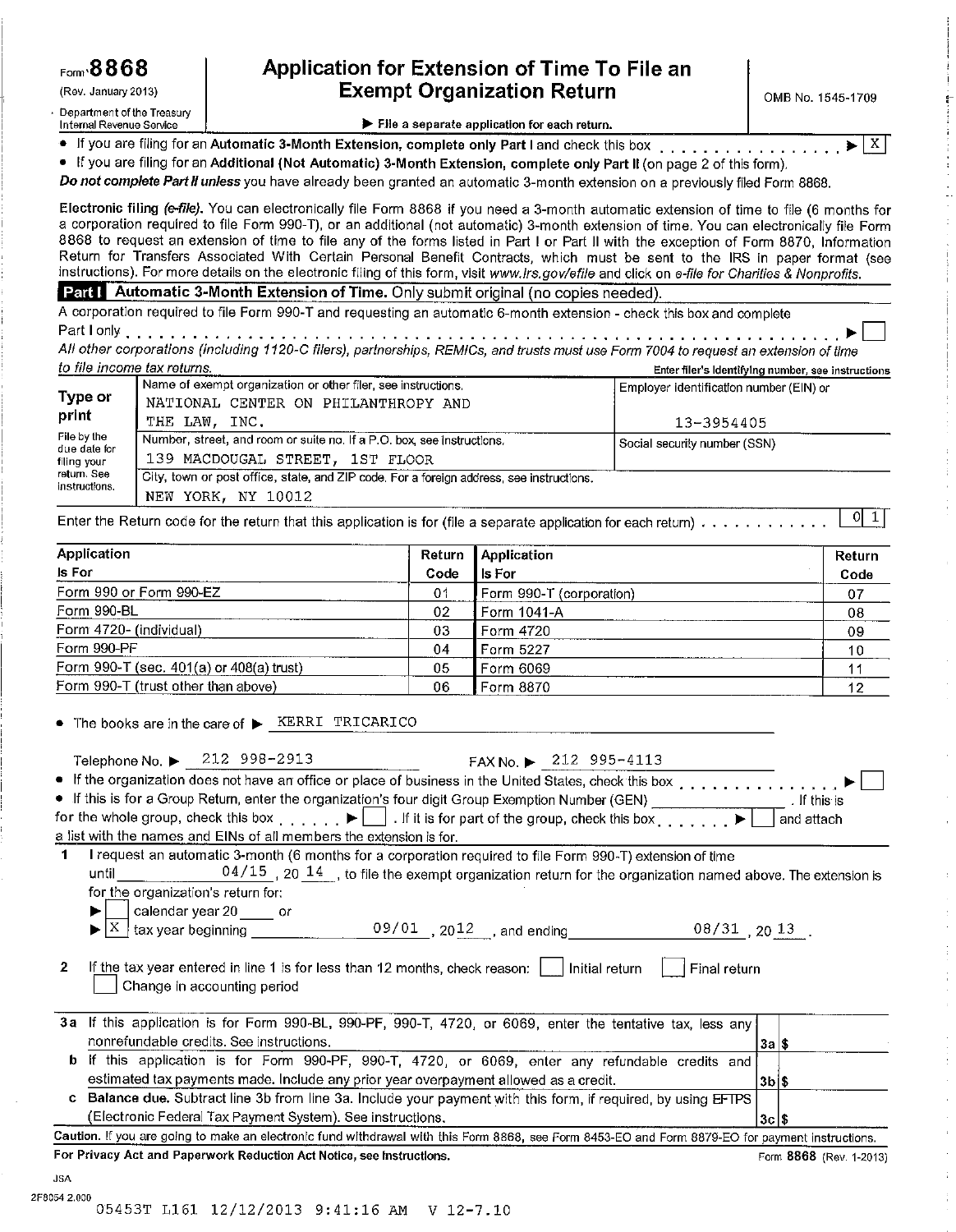|                              |                                                                                                                                                                                                                                                                                                                                                                                                                                                                                                                                                                                                                                                                                                                                                                                                                           |        |               | Additional (Not Automatic) 3-Month Extension of Time. Only file the original (no copies needed).<br>Enter filer's identifying number, see Instructions |              |
|------------------------------|---------------------------------------------------------------------------------------------------------------------------------------------------------------------------------------------------------------------------------------------------------------------------------------------------------------------------------------------------------------------------------------------------------------------------------------------------------------------------------------------------------------------------------------------------------------------------------------------------------------------------------------------------------------------------------------------------------------------------------------------------------------------------------------------------------------------------|--------|---------------|--------------------------------------------------------------------------------------------------------------------------------------------------------|--------------|
|                              | Name of exempt organization or other filer, see instructions.                                                                                                                                                                                                                                                                                                                                                                                                                                                                                                                                                                                                                                                                                                                                                             |        |               | Employer identification number (EIN) or                                                                                                                |              |
| Type or                      | NATIONAL CENTER ON PHILANTHROPY AND                                                                                                                                                                                                                                                                                                                                                                                                                                                                                                                                                                                                                                                                                                                                                                                       |        |               |                                                                                                                                                        |              |
| print                        | THE LAW, INC.                                                                                                                                                                                                                                                                                                                                                                                                                                                                                                                                                                                                                                                                                                                                                                                                             |        |               | 13-3954405                                                                                                                                             |              |
|                              | Number, street, and room or suite no. If a P.O. box, see instructions.                                                                                                                                                                                                                                                                                                                                                                                                                                                                                                                                                                                                                                                                                                                                                    |        |               | Social security number (SSN)                                                                                                                           |              |
| File by the                  | 139 MACDOUGAL STREET, 1ST FLOOR                                                                                                                                                                                                                                                                                                                                                                                                                                                                                                                                                                                                                                                                                                                                                                                           |        |               |                                                                                                                                                        |              |
| due date for<br>filing your  | City, town or post office, state, and ZIP code. For a foreign address, see instructions.                                                                                                                                                                                                                                                                                                                                                                                                                                                                                                                                                                                                                                                                                                                                  |        |               |                                                                                                                                                        |              |
| return. See<br>instructions. | NEW YORK, NY 10012                                                                                                                                                                                                                                                                                                                                                                                                                                                                                                                                                                                                                                                                                                                                                                                                        |        |               |                                                                                                                                                        |              |
|                              | Enter the Return code for the return that this application is for (file a separate application for each return) $\ldots \ldots \ldots$                                                                                                                                                                                                                                                                                                                                                                                                                                                                                                                                                                                                                                                                                    |        |               |                                                                                                                                                        | $0\vert 1$   |
| Application                  |                                                                                                                                                                                                                                                                                                                                                                                                                                                                                                                                                                                                                                                                                                                                                                                                                           | Return | Application   |                                                                                                                                                        | Return       |
| Is For                       |                                                                                                                                                                                                                                                                                                                                                                                                                                                                                                                                                                                                                                                                                                                                                                                                                           | Code   | <b>Is For</b> |                                                                                                                                                        | Code         |
|                              | Form 990 or Form 990-EZ                                                                                                                                                                                                                                                                                                                                                                                                                                                                                                                                                                                                                                                                                                                                                                                                   | 01     |               |                                                                                                                                                        |              |
| Form 990-BL                  |                                                                                                                                                                                                                                                                                                                                                                                                                                                                                                                                                                                                                                                                                                                                                                                                                           | 02     | Form 1041-A   |                                                                                                                                                        | 08           |
|                              | Form 4720 (individual)                                                                                                                                                                                                                                                                                                                                                                                                                                                                                                                                                                                                                                                                                                                                                                                                    | 03     | Form 4720     |                                                                                                                                                        | 09           |
| Form 990-PF                  |                                                                                                                                                                                                                                                                                                                                                                                                                                                                                                                                                                                                                                                                                                                                                                                                                           | 04     | Form 5227     |                                                                                                                                                        | 10           |
|                              | Form 990-T (sec. 401(a) or 408(a) trust)                                                                                                                                                                                                                                                                                                                                                                                                                                                                                                                                                                                                                                                                                                                                                                                  | 05     | Form 6069     |                                                                                                                                                        | 11           |
|                              | Form 990-T (trust other than above)                                                                                                                                                                                                                                                                                                                                                                                                                                                                                                                                                                                                                                                                                                                                                                                       | 06     | Form 8870     |                                                                                                                                                        | 12           |
|                              | STOPI Do not complete Part II if you were not already granted an automatic 3-month extension on a previously filed Form 8868.                                                                                                                                                                                                                                                                                                                                                                                                                                                                                                                                                                                                                                                                                             |        |               |                                                                                                                                                        |              |
|                              | • If the organization does not have an office or place of business in the United States, check this box<br>• If this is for a Group Return, enter the organization's four digit Group Exemption Number (GEN) ___________________. If this is<br>for the whole group, check this box $\blacktriangleright$ $\Box$ . If it is for part of the group, check this box $\blacktriangleright$                                                                                                                                                                                                                                                                                                                                                                                                                                   |        |               |                                                                                                                                                        | and attach a |
| 4<br>5<br>6<br>7.            | list with the names and EINs of all members the extension is for.<br>I request an additional 3-month extension of time until _____<br>For calendar year _______, or other tax year beginning ________09/01, 20, 12, and ending<br>If the tax year entered in line 5 is for less than 12 months, check reason:<br>Change in accounting period<br>State in detail why you need the extension INFORMATION NECESSARY TO FILE A COMPLETE AND<br>ACCURATE RETURN IS NOT YET AVAILABLE.                                                                                                                                                                                                                                                                                                                                          |        |               | $\overline{07/15}$ , 20 $\overline{14}$ .<br>$08/31$ , $2013$ .<br>Initial return  <br>Final return                                                    |              |
| C                            | 8a If this application is for Form 990-BL, 990-PF, 990-T, 4720, or 6069, enter the tentative tax, less any<br>nonrefundable credits. See instructions.<br>b If this application is for Form 990-PF, 990-T, 4720, or 6069, enter any refundable credits and<br>estimated tax payments made. Include any prior year overpayment allowed as a credit and any<br>amount paid previously with Form 8868.<br>Balance Due. Subtract line 8b from line 8a. Include your payment with this form, if required, by using EFTPS<br>(Electronic Federal Tax Payment System). See instructions.<br>Signature and Verification must be completed for Part II only.<br>Under penalties of perjury, I declare that I have examined this form, including accompanying schedules and statements, and to the best of my knowledge and belief, |        |               | 8a  \$<br> 8b \$<br>$8c$ \$                                                                                                                            |              |

• If you are filing for an Additional (Not Automatic) 3-Month Extension, complete only Part II and check this box......

Note. Only complete Part II if you have already been granted an automatic 3-month extension on a previously filed Form 8868.

Form 8868 (Rev. 1-2013)

Page 2

 $\blacktriangleright$   $\vert$  X  $\vert$ 

 $\sim$ 

 $\frac{1}{2}$ 

**JSA** 

Form 8868 (Rev. 1-2013)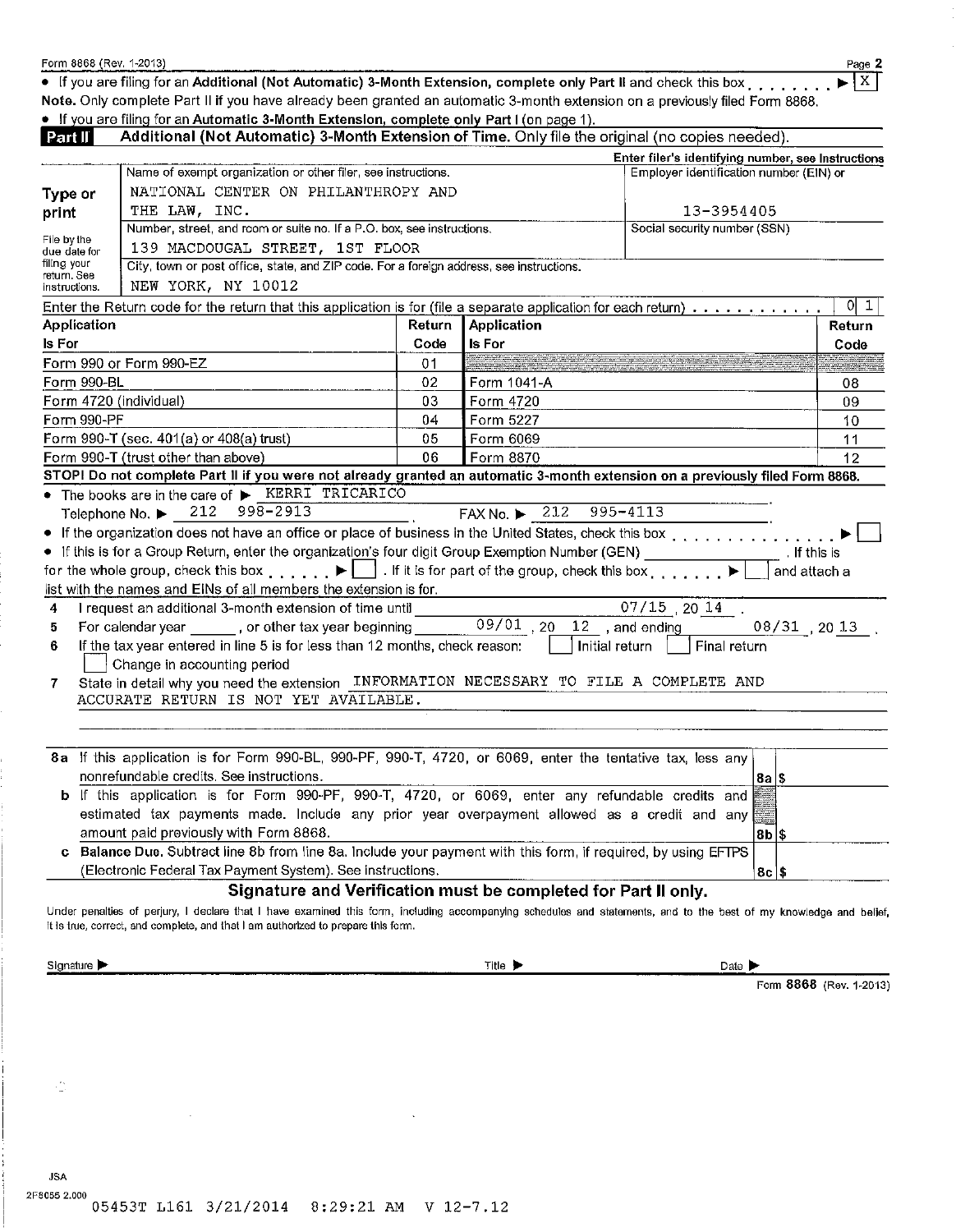| Part III     |                                                               |                                                                                                                                                                                                                   |                                      |                                                                             |
|--------------|---------------------------------------------------------------|-------------------------------------------------------------------------------------------------------------------------------------------------------------------------------------------------------------------|--------------------------------------|-----------------------------------------------------------------------------|
|              | <b>Statement of Program Service Accomplishments</b>           |                                                                                                                                                                                                                   |                                      |                                                                             |
| 1            | Briefly describe the organization's mission:                  |                                                                                                                                                                                                                   |                                      |                                                                             |
|              |                                                               | SUPPORT THE PROMOTION, ENCOURAGEMENT, AND SPONSORSHIP OF STUDY,                                                                                                                                                   |                                      |                                                                             |
|              |                                                               | RESEARCH AND OTHER EDUCATIONAL ACTIVITIES IN THE AREA OF PHILANTHROPY                                                                                                                                             |                                      |                                                                             |
| AND THE LAW. |                                                               |                                                                                                                                                                                                                   |                                      |                                                                             |
|              | If "Yes," describe these new services on Schedule O.          | 2 Did the organization undertake any significant program services during the year which were not listed on the                                                                                                    |                                      | $\left\lceil x \right\rceil$ No<br>Yes                                      |
|              |                                                               | 3 Did the organization cease conducting, or make significant changes in how it conducts, any program                                                                                                              |                                      | $\left[\begin{array}{c c} x & \mathbf{No} \end{array}\right]$<br><b>Yes</b> |
|              | If "Yes," describe these changes on Schedule O.               | 4 Describe the organization's program service accomplishments for each of its three largest program services, as measured by                                                                                      |                                      |                                                                             |
|              |                                                               | expenses. Section $501(c)(3)$ and $501(c)(4)$ organizations are required to report the amount of grants and allocations to others,<br>the total expenses, and revenue, if any, for each program service reported. |                                      |                                                                             |
| 4a (Code:    | ) (Expenses \$                                                | $734,789$ . including grants of \$<br>THE CENTER IS OPERATED FOR CHARITABLE AND EDUCATIONAL PURPOSES,                                                                                                             | $(47,000)$ (Revenue \$               |                                                                             |
|              |                                                               | INCLUDING THE PROMOTION, ENCOURAGEMENT, AND SPONSORSHIP OF STUDY,                                                                                                                                                 |                                      |                                                                             |
|              |                                                               | RESEARCH AND OTHER EDUCATIONAL ACTIVITIES IN THE AREA OF                                                                                                                                                          |                                      |                                                                             |
|              | PHILANTHROPY AND THE LAW.                                     | THE CENTER CONDUCTS OR SUPPORTS                                                                                                                                                                                   |                                      |                                                                             |
|              |                                                               | ACTIVITIES FOR THE BENEFIT OF, PERFORMS THE FUNCTION OF, OR                                                                                                                                                       |                                      |                                                                             |
|              | CARRIES OUT THE PURPOSES OF NEW YORK UNIVERSITY.              |                                                                                                                                                                                                                   |                                      |                                                                             |
|              |                                                               |                                                                                                                                                                                                                   |                                      |                                                                             |
|              |                                                               |                                                                                                                                                                                                                   |                                      |                                                                             |
|              |                                                               |                                                                                                                                                                                                                   |                                      |                                                                             |
|              |                                                               |                                                                                                                                                                                                                   |                                      |                                                                             |
|              |                                                               |                                                                                                                                                                                                                   |                                      |                                                                             |
| 4b (Code:    | $\overline{)}$ (Expenses \$                                   |                                                                                                                                                                                                                   | including grants of \$ ) (Revenue \$ |                                                                             |
|              |                                                               |                                                                                                                                                                                                                   |                                      |                                                                             |
|              |                                                               |                                                                                                                                                                                                                   |                                      |                                                                             |
|              |                                                               |                                                                                                                                                                                                                   |                                      |                                                                             |
|              |                                                               |                                                                                                                                                                                                                   |                                      |                                                                             |
|              |                                                               |                                                                                                                                                                                                                   |                                      |                                                                             |
|              |                                                               |                                                                                                                                                                                                                   |                                      |                                                                             |
|              |                                                               |                                                                                                                                                                                                                   |                                      |                                                                             |
|              |                                                               |                                                                                                                                                                                                                   |                                      |                                                                             |
|              |                                                               |                                                                                                                                                                                                                   |                                      |                                                                             |
|              |                                                               |                                                                                                                                                                                                                   |                                      |                                                                             |
|              |                                                               |                                                                                                                                                                                                                   |                                      |                                                                             |
|              |                                                               |                                                                                                                                                                                                                   |                                      |                                                                             |
|              |                                                               |                                                                                                                                                                                                                   |                                      |                                                                             |
|              |                                                               |                                                                                                                                                                                                                   |                                      |                                                                             |
|              | ) (Expenses \$                                                | including grants of \$                                                                                                                                                                                            | ) (Revenue \$                        |                                                                             |
|              |                                                               |                                                                                                                                                                                                                   |                                      |                                                                             |
|              |                                                               |                                                                                                                                                                                                                   |                                      |                                                                             |
|              |                                                               |                                                                                                                                                                                                                   |                                      |                                                                             |
|              |                                                               |                                                                                                                                                                                                                   |                                      |                                                                             |
|              |                                                               |                                                                                                                                                                                                                   |                                      |                                                                             |
|              |                                                               |                                                                                                                                                                                                                   |                                      |                                                                             |
|              |                                                               |                                                                                                                                                                                                                   |                                      |                                                                             |
|              |                                                               |                                                                                                                                                                                                                   |                                      |                                                                             |
|              |                                                               |                                                                                                                                                                                                                   |                                      |                                                                             |
| 4c (Code:    |                                                               |                                                                                                                                                                                                                   |                                      |                                                                             |
|              |                                                               |                                                                                                                                                                                                                   |                                      |                                                                             |
|              |                                                               |                                                                                                                                                                                                                   |                                      |                                                                             |
|              | 4d Other program services (Describe in Schedule O.)           |                                                                                                                                                                                                                   |                                      |                                                                             |
| (Expenses \$ | including grants of \$<br>4e Total program service expenses > | ) (Revenue \$<br>734,789.                                                                                                                                                                                         |                                      |                                                                             |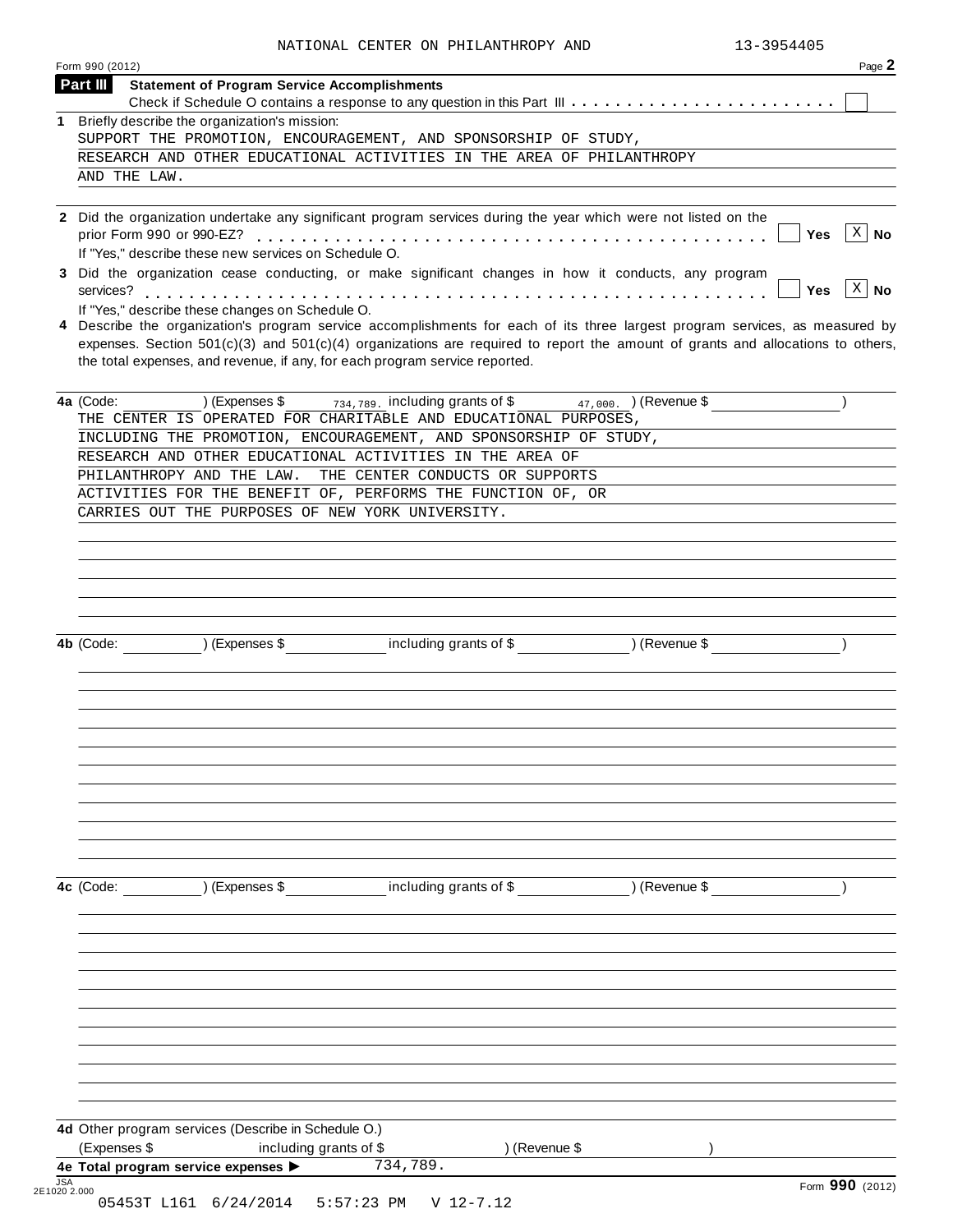|         | Form 990 (2012)                                                                                                                                                                                                                          |                 |                         | Page 3      |
|---------|------------------------------------------------------------------------------------------------------------------------------------------------------------------------------------------------------------------------------------------|-----------------|-------------------------|-------------|
| Part IV | <b>Checklist of Required Schedules</b>                                                                                                                                                                                                   |                 | Yes                     | No          |
| 1       | Is the organization described in section $501(c)(3)$ or $4947(a)(1)$ (other than a private foundation)? If "Yes,"                                                                                                                        |                 |                         |             |
|         |                                                                                                                                                                                                                                          | 1               | Χ                       |             |
| 2       | Is the organization required to complete Schedule B, Schedule of Contributors (see instructions)?                                                                                                                                        | $\overline{2}$  | $\overline{\mathbf{x}}$ |             |
| 3       | Did the organization engage in direct or indirect political campaign activities on behalf of or in opposition to                                                                                                                         |                 |                         |             |
|         | candidates for public office? If "Yes," complete Schedule C, Part I.                                                                                                                                                                     | 3               |                         | Χ           |
| 4       | Section 501(c)(3) organizations. Did the organization engage in lobbying activities, or have a section 501(h)                                                                                                                            |                 |                         |             |
|         |                                                                                                                                                                                                                                          | 4               |                         | Χ           |
| 5       | Is the organization a section $501(c)(4)$ , $501(c)(5)$ , or $501(c)(6)$ organization that receives membership dues,                                                                                                                     |                 |                         |             |
|         | assessments, or similar amounts as defined in Revenue Procedure 98-19? If "Yes," complete Schedule C,                                                                                                                                    |                 |                         |             |
|         |                                                                                                                                                                                                                                          | 5               |                         | Χ           |
| 6       | Did the organization maintain any donor advised funds or any similar funds or accounts for which donors                                                                                                                                  |                 |                         |             |
|         | have the right to provide advice on the distribution or investment of amounts in such funds or accounts? If                                                                                                                              |                 |                         |             |
|         |                                                                                                                                                                                                                                          | 6               |                         | Χ           |
| 7       | Did the organization receive or hold a conservation easement, including easements to preserve open space,                                                                                                                                |                 |                         | Χ           |
|         | the environment, historic land areas, or historic structures? If "Yes," complete Schedule D, Part II.                                                                                                                                    | $\overline{7}$  |                         |             |
| 8       | Did the organization maintain collections of works of art, historical treasures, or other similar assets? If "Yes,"                                                                                                                      | 8               |                         | Χ           |
| 9       | Did the organization report an amount in Part X, line 21, for escrow or custodial account liability; serve as a                                                                                                                          |                 |                         |             |
|         | custodian for amounts not listed in Part X; or provide credit counseling, debt management, credit repair, or                                                                                                                             |                 |                         |             |
|         |                                                                                                                                                                                                                                          | 9               |                         | Χ           |
| 10      | Did the organization, directly or through a related organization, hold assets in temporarily restricted                                                                                                                                  |                 |                         |             |
|         | endowments, permanent endowments, or quasi-endowments? If "Yes," complete Schedule D, Part V                                                                                                                                             | 10              | X                       |             |
| 11      | If the organization's answer to any of the following questions is "Yes," then complete Schedule D, Parts VI,                                                                                                                             |                 |                         |             |
|         | VII, VIII, IX, or X as applicable.                                                                                                                                                                                                       |                 |                         |             |
|         | a Did the organization report an amount for land, buildings, and equipment in Part X, line 10? If "Yes,"                                                                                                                                 |                 |                         |             |
|         |                                                                                                                                                                                                                                          | 11a             |                         | Χ           |
|         | <b>b</b> Did the organization report an amount for investments-other securities in Part X, line 12 that is 5% or more                                                                                                                    |                 |                         |             |
|         | of its total assets reported in Part X, line 16? If "Yes," complete Schedule D, Part VII                                                                                                                                                 | 11 <sub>b</sub> |                         | Χ           |
|         | c Did the organization report an amount for investments-program related in Part X, line 13 that is 5% or more                                                                                                                            |                 |                         |             |
|         | of its total assets reported in Part X, line 16? If "Yes," complete Schedule D, Part VIII                                                                                                                                                | 11c             |                         | Χ           |
|         | d Did the organization report an amount for other assets in Part X, line 15 that is 5% or more of its total assets                                                                                                                       |                 |                         |             |
|         | reported in Part X, line 16? If "Yes," complete Schedule D, Part IX                                                                                                                                                                      | 11d             |                         | Χ<br>X      |
|         | e Did the organization report an amount for other liabilities in Part X, line 25? If "Yes," complete Schedule D, Part X                                                                                                                  | 11e             |                         |             |
|         | f Did the organization's separate or consolidated financial statements for the tax year include a footnote that addresses                                                                                                                |                 | X                       |             |
|         | the organization's liability for uncertain tax positions under FIN 48 (ASC 740)? If "Yes," complete Schedule D, Part X<br>12a Did the organization obtain separate, independent audited financial statements for the tax year? If "Yes," | 11f             |                         |             |
|         |                                                                                                                                                                                                                                          | 12a             | Χ                       |             |
|         | <b>b</b> Was the organization included in consolidated, independent audited financial statements for the tax year? If "Yes," and if                                                                                                      |                 |                         |             |
|         | the organization answered "No" to line 12a, then completing Schedule D, Parts XI and XII is optional                                                                                                                                     | 12 <sub>b</sub> | Χ                       |             |
| 13      | Is the organization a school described in section 170(b)(1)(A)(ii)? If "Yes," complete Schedule $E_1, \ldots, \ldots, \ldots$                                                                                                            | 13              |                         | X           |
|         | 14 a Did the organization maintain an office, employees, or agents outside of the United States?                                                                                                                                         | 14a             |                         | $\mathbf X$ |
|         | <b>b</b> Did the organization have aggregate revenues or expenses of more than \$10,000 from grantmaking,                                                                                                                                |                 |                         |             |
|         | fundraising, business, investment, and program service activities outside the United States, or aggregate                                                                                                                                |                 |                         |             |
|         | foreign investments valued at \$100,000 or more? If "Yes," complete Schedule F, Parts I and IV                                                                                                                                           | 14b             |                         | Χ           |
| 15      | Did the organization report on Part IX, column (A), line 3, more than \$5,000 of grants or assistance to any                                                                                                                             |                 |                         |             |
|         | organization or entity located outside the United States? If "Yes," complete Schedule F, Parts II and IV                                                                                                                                 | 15              |                         | Χ           |
| 16      | Did the organization report on Part IX, column (A), line 3, more than \$5,000 of aggregate grants or assistance                                                                                                                          |                 |                         |             |
|         | to individuals located outside the United States? If "Yes," complete Schedule F, Parts III and IV $\ldots \ldots \ldots$                                                                                                                 | 16              |                         | Χ           |
| 17      | Did the organization report a total of more than \$15,000 of expenses for professional fundraising services                                                                                                                              |                 |                         |             |
|         | on Part IX, column (A), lines 6 and 11e? If "Yes," complete Schedule G, Part I (see instructions)                                                                                                                                        | 17              |                         | Χ           |
| 18      | Did the organization report more than \$15,000 total of fundraising event gross income and contributions on                                                                                                                              |                 |                         |             |
|         |                                                                                                                                                                                                                                          | 18              |                         | Χ           |
| 19      | Did the organization report more than \$15,000 of gross income from gaming activities on Part VIII, line 9a?                                                                                                                             |                 |                         |             |
|         |                                                                                                                                                                                                                                          | 19              |                         | Χ<br>Χ      |
|         | 20 a Did the organization operate one or more hospital facilities? If "Yes," complete Schedule H                                                                                                                                         | 20a             |                         |             |
|         | <b>b</b> If "Yes" to line 20a, did the organization attach a copy of its audited financial statements to this return?                                                                                                                    | 20 <sub>b</sub> | Form 990 (2012)         |             |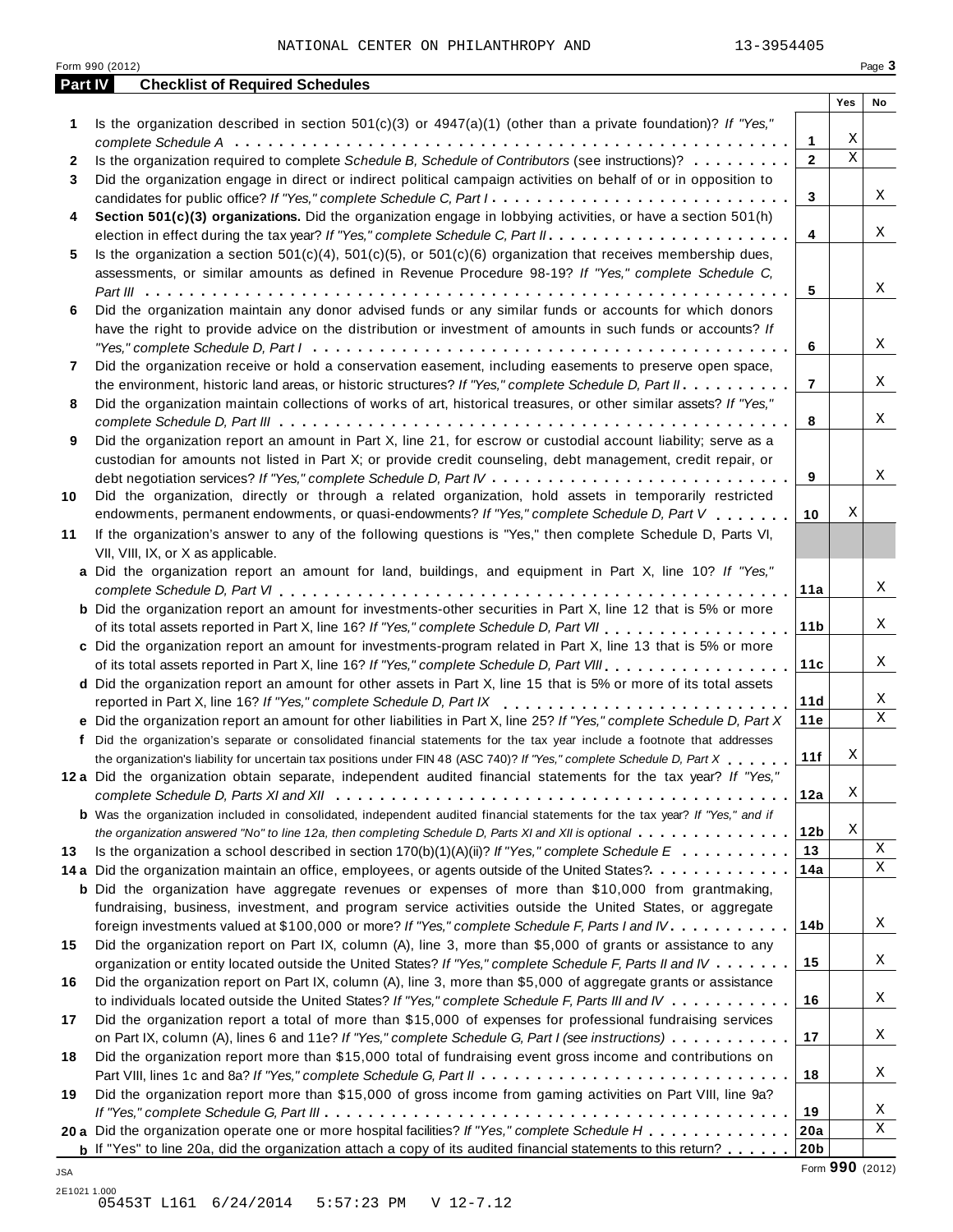|                | Form 990 (2012)                                                                                                           |                 |     | Page 4 |
|----------------|---------------------------------------------------------------------------------------------------------------------------|-----------------|-----|--------|
| <b>Part IV</b> | <b>Checklist of Required Schedules (continued)</b>                                                                        |                 |     |        |
|                |                                                                                                                           |                 | Yes | No     |
| 21             | Did the organization report more than \$5,000 of grants and other assistance to any government or organization            |                 |     |        |
|                | in the United States on Part IX, column (A), line 1? If "Yes," complete Schedule I, Parts I and II.                       | 21              | Χ   |        |
| 22             | Did the organization report more than \$5,000 of grants and other assistance to individuals in the United States          |                 |     |        |
|                |                                                                                                                           | 22              |     | Χ      |
| 23             | Did the organization answer "Yes" to Part VII, Section A, line 3, 4, or 5 about compensation of the                       |                 |     |        |
|                | organization's current and former officers, directors, trustees, key employees, and highest compensated                   |                 |     |        |
|                |                                                                                                                           | 23              | Χ   |        |
|                | 24 a Did the organization have a tax-exempt bond issue with an outstanding principal amount of more than                  |                 |     |        |
|                | \$100,000 as of the last day of the year, that was issued after December 31, 2002? If "Yes," answer lines 24b             |                 |     |        |
|                |                                                                                                                           | 24a             |     | Χ      |
|                |                                                                                                                           |                 |     |        |
| b              | Did the organization invest any proceeds of tax-exempt bonds beyond a temporary period exception?                         | 24b             |     |        |
| c              | Did the organization maintain an escrow account other than a refunding escrow at any time during the year                 |                 |     |        |
|                |                                                                                                                           | 24c             |     |        |
|                | <b>d</b> Did the organization act as an "on behalf of" issuer for bonds outstanding at any time during the year? $\ldots$ | 24d             |     |        |
|                | 25 a Section 501(c)(3) and 501(c)(4) organizations. Did the organization engage in an excess benefit transaction          |                 |     |        |
|                |                                                                                                                           | 25a             |     | Χ      |
| b              | Is the organization aware that it engaged in an excess benefit transaction with a disqualified person in a prior          |                 |     |        |
|                | year, and that the transaction has not been reported on any of the organization's prior Forms 990 or 990-EZ?              |                 |     |        |
|                |                                                                                                                           | 25 <sub>b</sub> |     | Χ      |
| 26             | Was a loan to or by a current or former officer, director, trustee, key employee, highly compensated employee, or         |                 |     |        |
|                |                                                                                                                           | 26              |     | Χ      |
|                | disqualified person outstanding as of the end of the organization's tax year? If "Yes," complete Schedule L, Part II      |                 |     |        |
| 27             | Did the organization provide a grant or other assistance to an officer, director, trustee, key employee,                  |                 |     |        |
|                | substantial contributor or employee thereof, a grant selection committee member, or to a 35% controlled                   |                 |     |        |
|                | entity or family member of any of these persons? If "Yes," complete Schedule L, Part III                                  | 27              |     | Χ      |
| 28             | Was the organization a party to a business transaction with one of the following parties (see Schedule L,                 |                 |     |        |
|                | Part IV instructions for applicable filing thresholds, conditions, and exceptions):                                       |                 |     |        |
| a              | A current or former officer, director, trustee, or key employee? If "Yes," complete Schedule L, Part IV.                  | 28a             |     | Χ      |
|                | <b>b</b> A family member of a current or former officer, director, trustee, or key employee? If "Yes," complete           |                 |     |        |
|                |                                                                                                                           | 28b             |     | Χ      |
| c              | An entity of which a current or former officer, director, trustee, or key employee (or a family member thereof)           |                 |     |        |
|                | was an officer, director, trustee, or direct or indirect owner? If "Yes," complete Schedule L, Part IV                    | 28c             |     | Χ      |
|                |                                                                                                                           | 29              |     | Χ      |
| 29             | Did the organization receive more than \$25,000 in non-cash contributions? If "Yes," complete Schedule M                  |                 |     |        |
| 30             | Did the organization receive contributions of art, historical treasures, or other similar assets, or qualified            |                 |     |        |
|                |                                                                                                                           | 30              |     | Χ      |
| 31             | Did the organization liquidate, terminate, or dissolve and cease operations? If "Yes," complete Schedule N,               |                 |     |        |
|                |                                                                                                                           | 31              |     | Χ      |
| 32             | Did the organization sell, exchange, dispose of, or transfer more than 25% of its net assets? If "Yes,"                   |                 |     |        |
|                |                                                                                                                           | 32              |     | Χ      |
| 33             | Did the organization own 100% of an entity disregarded as separate from the organization under Regulations                |                 |     |        |
|                | sections 301.7701-2 and 301.7701-3? If "Yes," complete Schedule R, Part /                                                 | 33              |     | Χ      |
| 34             | Was the organization related to any tax-exempt or taxable entity? If "Yes," complete Schedule R, Part II, III,            |                 |     |        |
|                |                                                                                                                           | 34              | Χ   |        |
|                | Did the organization have a controlled entity within the meaning of section $512(b)(13)$ ?                                | 35a             |     | X      |
| 35 a           |                                                                                                                           |                 |     |        |
| b              | If "Yes" to line 35a, did the organization receive any payment from or engage in any transaction with a                   |                 |     |        |
|                | controlled entity within the meaning of section 512(b)(13)? If "Yes," complete Schedule R, Part V, line 2                 | 35b             |     |        |
| 36             | Section 501(c)(3) organizations. Did the organization make any transfers to an exempt non-charitable                      |                 |     |        |
|                | related organization? If "Yes," complete Schedule R, Part V, line 2                                                       | 36              |     | Χ      |
| 37             | Did the organization conduct more than 5% of its activities through an entity that is not a related organization          |                 |     |        |
|                | and that is treated as a partnership for federal income tax purposes? If "Yes," complete Schedule R,                      |                 |     |        |
|                |                                                                                                                           | 37              |     | Χ      |
|                | Did the organization complete Schedule O and provide explanations in Schedule O for Part VI, lines 11b and                |                 |     |        |
| 38             |                                                                                                                           |                 | Χ   |        |
|                |                                                                                                                           | 38              |     |        |

Form **990** (2012)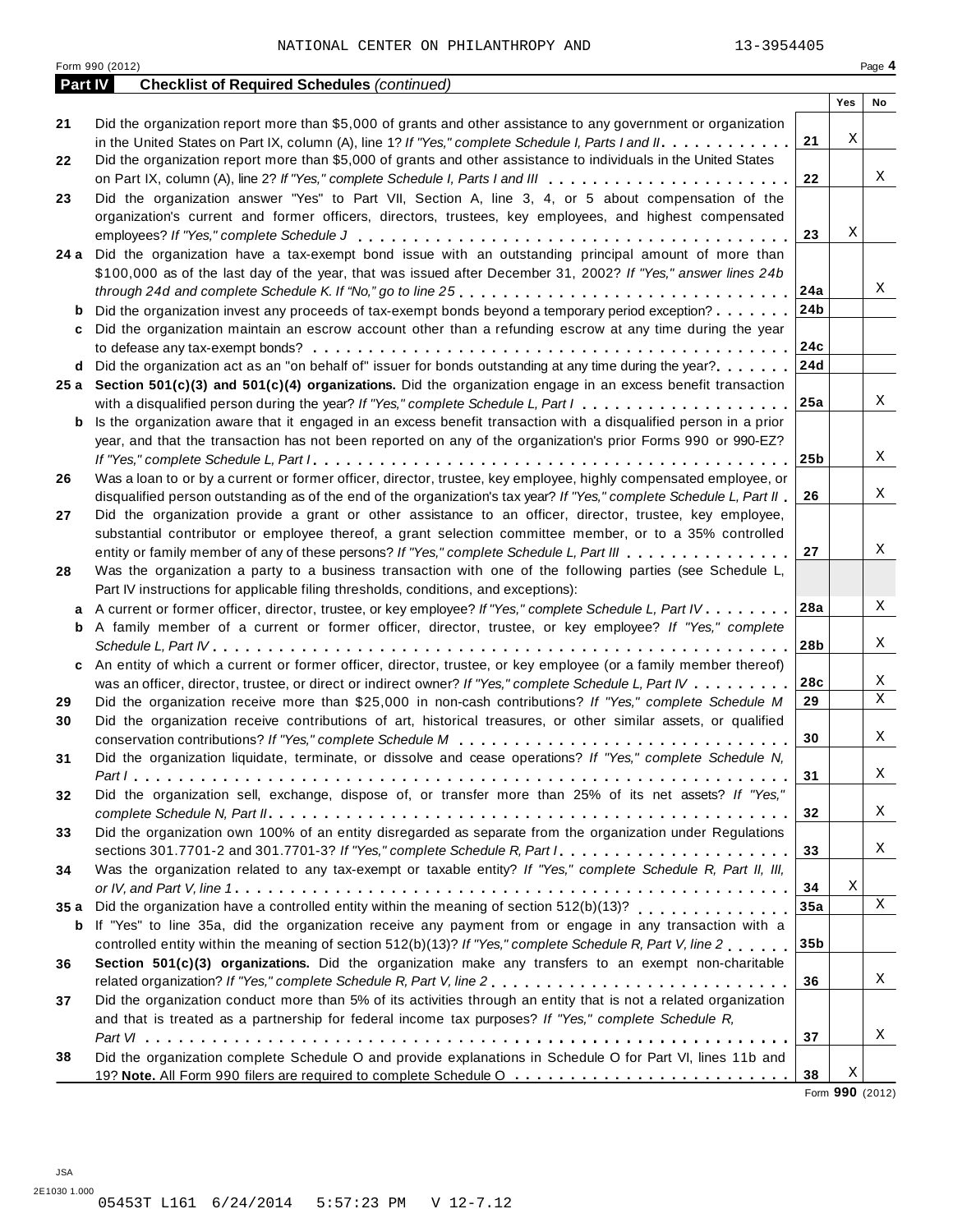|  | NATIONAL CENTER ON PHILANTHROPY AND | 13-3954405 |
|--|-------------------------------------|------------|

Form 990 (2012) Page **5**

| Part V     | <b>Statements Regarding Other IRS Filings and Tax Compliance</b><br>Check if Schedule O contains a response to any question in this Part V. |                 |                 |    |
|------------|---------------------------------------------------------------------------------------------------------------------------------------------|-----------------|-----------------|----|
|            |                                                                                                                                             |                 | <b>Yes</b>      | No |
|            | 1a<br>1a Enter the number reported in Box 3 of Form 1096. Enter -0- if not applicable                                                       |                 |                 |    |
|            | <b>b</b> Enter the number of Forms W-2G included in line 1a. Enter -0- if not applicable<br>1b                                              |                 |                 |    |
|            | c Did the organization comply with backup withholding rules for reportable payments to vendors and                                          |                 |                 |    |
|            |                                                                                                                                             | 1c              |                 |    |
|            | 2a Enter the number of employees reported on Form W-3, Transmittal of Wage and Tax                                                          |                 |                 |    |
|            | $\Omega$<br>Statements, filed for the calendar year ending with or within the year covered by this return<br>2a                             |                 |                 |    |
|            | <b>b</b> If at least one is reported on line 2a, did the organization file all required federal employment tax returns?                     | 2b              |                 |    |
|            | Note. If the sum of lines 1a and 2a is greater than 250, you may be required to e-file (see instructions)                                   |                 |                 |    |
|            | 3a Did the organization have unrelated business gross income of \$1,000 or more during the year?                                            | 3a              |                 | Χ  |
|            | <b>b</b> If "Yes," has it filed a Form 990-T for this year? If "No," provide an explanation in Schedule O                                   | 3 <sub>b</sub>  |                 |    |
|            | 4a At any time during the calendar year, did the organization have an interest in, or a signature or other authority                        |                 |                 |    |
|            | over, a financial account in a foreign country (such as a bank account, securities account, or other financial                              |                 |                 |    |
|            |                                                                                                                                             | 4a              |                 | Χ  |
|            | <b>b</b> If "Yes," enter the name of the foreign country: $\blacktriangleright$<br>___________________________________                      |                 |                 |    |
|            | See instructions for filing requirements for Form TD F 90-22.1, Report of Foreign Bank and Financial Accounts.                              |                 |                 |    |
|            | 5a Was the organization a party to a prohibited tax shelter transaction at any time during the tax year?                                    | 5a              |                 | Χ  |
|            | <b>b</b> Did any taxable party notify the organization that it was or is a party to a prohibited tax shelter transaction?                   | 5b              |                 | X  |
|            | c If "Yes" to line 5a or 5b, did the organization file Form 8886-T?                                                                         | 5c              |                 |    |
|            | 6a Does the organization have annual gross receipts that are normally greater than \$100,000, and did the                                   |                 |                 |    |
|            | organization solicit any contributions that were not tax deductible as charitable contributions?                                            | 6a              |                 | Χ  |
|            | b If "Yes," did the organization include with every solicitation an express statement that such contributions or                            |                 |                 |    |
|            |                                                                                                                                             | 6b              |                 |    |
| 7          | Organizations that may receive deductible contributions under section 170(c).                                                               |                 |                 |    |
|            | a Did the organization receive a payment in excess of \$75 made partly as a contribution and partly for goods                               |                 |                 |    |
|            |                                                                                                                                             | 7a              |                 | Χ  |
|            | <b>b</b> If "Yes," did the organization notify the donor of the value of the goods or services provided?                                    | 7b              |                 |    |
|            | c Did the organization sell, exchange, or otherwise dispose of tangible personal property for which it was                                  |                 |                 |    |
|            |                                                                                                                                             | 7с              |                 | Χ  |
|            | 7d<br>d If "Yes," indicate the number of Forms 8282 filed during the year                                                                   |                 |                 | Χ  |
|            | e Did the organization receive any funds, directly or indirectly, to pay premiums on a personal benefit contract?                           | 7е              |                 | X  |
|            | Did the organization, during the year, pay premiums, directly or indirectly, on a personal benefit contract?                                | 7f              |                 |    |
|            | If the organization received a contribution of qualified intellectual property, did the organization file Form 8899 as required?            | 7g              |                 |    |
|            | h If the organization received a contribution of cars, boats, airplanes, or other vehicles, did the organization file a Form 1098-C?        | 7h              |                 |    |
| 8          | Sponsoring organizations maintaining donor advised funds and section 509(a)(3) supporting                                                   |                 |                 |    |
|            | organizations. Did the supporting organization, or a donor advised fund maintained by a sponsoring                                          |                 |                 | Χ  |
|            |                                                                                                                                             | 8               |                 |    |
| 9          | Sponsoring organizations maintaining donor advised funds.                                                                                   | 9a              |                 |    |
| a          | <b>b</b> Did the organization make a distribution to a donor, donor advisor, or related person?                                             | 9b              |                 |    |
| 10         | Section 501(c)(7) organizations. Enter:                                                                                                     |                 |                 |    |
|            | 10a<br>a Initiation fees and capital contributions included on Part VIII, line 12                                                           |                 |                 |    |
|            | 10 <sub>b</sub><br><b>b</b> Gross receipts, included on Form 990, Part VIII, line 12, for public use of club facilities                     |                 |                 |    |
| 11         | Section 501(c)(12) organizations. Enter:                                                                                                    |                 |                 |    |
|            | 11a<br>a Gross income from members or shareholders                                                                                          |                 |                 |    |
|            | <b>b</b> Gross income from other sources (Do not net amounts due or paid to other sources                                                   |                 |                 |    |
|            | 11b                                                                                                                                         |                 |                 |    |
|            | 12a Section 4947(a)(1) non-exempt charitable trusts. Is the organization filing Form 990 in lieu of Form 1041?                              | 12a             |                 |    |
|            | <b>b</b> If "Yes," enter the amount of tax-exempt interest received or accrued during the year<br>12b                                       |                 |                 |    |
| 13         | Section 501(c)(29) qualified nonprofit health insurance issuers.                                                                            |                 |                 |    |
|            | a Is the organization licensed to issue qualified health plans in more than one state?                                                      | 13a             |                 |    |
|            | Note. See the instructions for additional information the organization must report on Schedule O.                                           |                 |                 |    |
|            | <b>b</b> Enter the amount of reserves the organization is required to maintain by the states in which                                       |                 |                 |    |
|            | 13 <sub>b</sub>                                                                                                                             |                 |                 |    |
|            | 13c                                                                                                                                         |                 |                 |    |
|            | 14a Did the organization receive any payments for indoor tanning services during the tax year?                                              | 14a             |                 | X  |
|            | <b>b</b> If "Yes," has it filed a Form 720 to report these payments? If "No," provide an explanation in Schedule O $\ldots$                 | 14 <sub>b</sub> |                 |    |
| <b>JSA</b> |                                                                                                                                             |                 | Form 990 (2012) |    |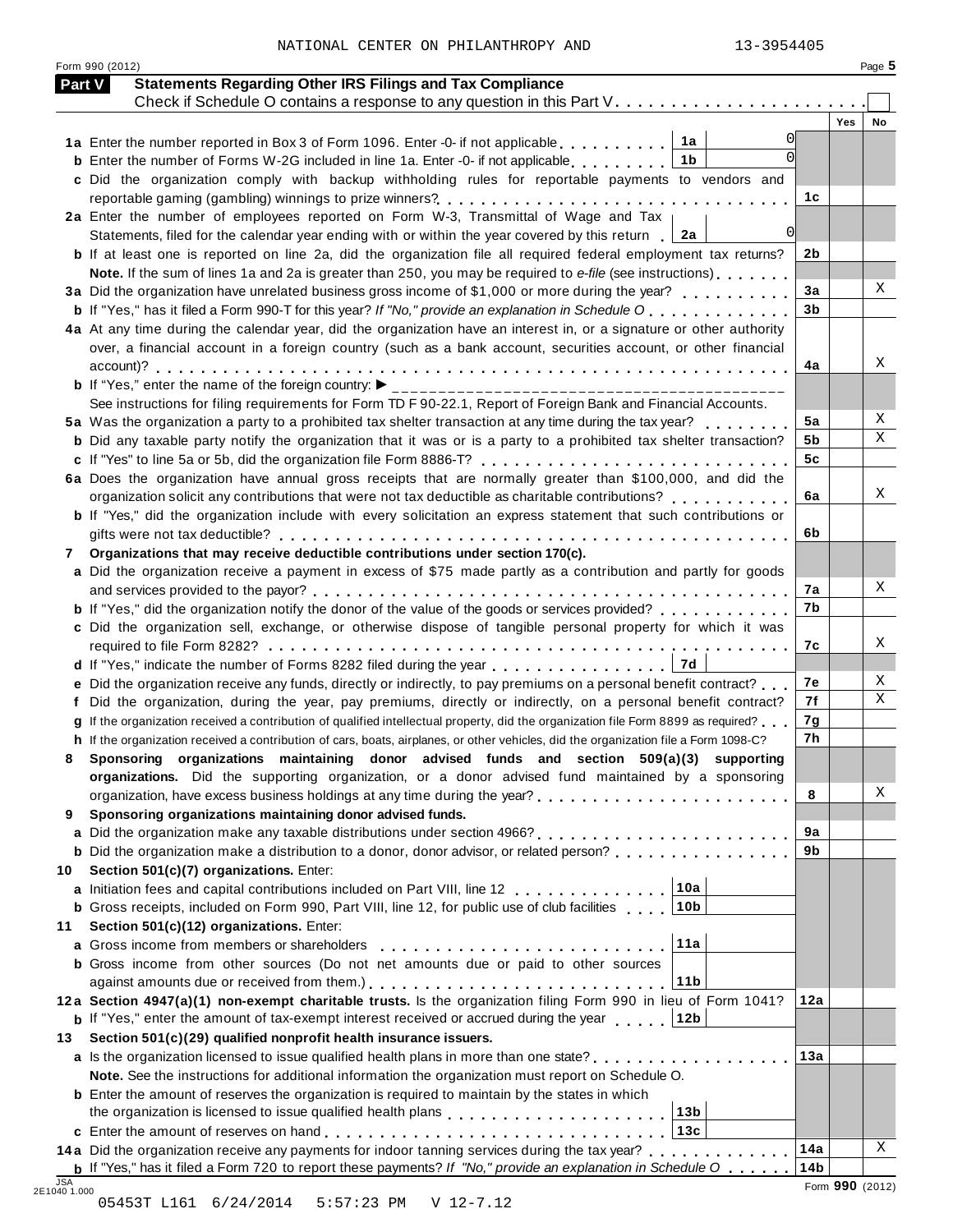| Form 990 (2012) |  |  |
|-----------------|--|--|
|                 |  |  |

#### Form 990 (2012) Page **6** NATIONAL CENTER ON PHILANTHROPY AND 13-3954405

|      | Part VI Governance, Management, and Disclosure For each "Yes" response to lines 2 through 7b below, and for a "No"<br>response to line 8a, 8b, or 10b below, describe the circumstances, processes, or changes in Schedule O. See instructions. |                 |     |             |
|------|-------------------------------------------------------------------------------------------------------------------------------------------------------------------------------------------------------------------------------------------------|-----------------|-----|-------------|
|      | Check if Schedule O contains a response to any question in this Part VI                                                                                                                                                                         |                 |     | $\mathbf X$ |
|      | <b>Section A. Governing Body and Management</b>                                                                                                                                                                                                 |                 |     |             |
|      |                                                                                                                                                                                                                                                 |                 | Yes | No          |
|      | 1a<br>1a Enter the number of voting members of the governing body at the end of the tax year.                                                                                                                                                   |                 |     |             |
|      | If there are material differences in voting rights among members of the governing body, or if the governing                                                                                                                                     |                 |     |             |
|      | body delegated broad authority to an executive committee or similar committee, explain in Schedule O.                                                                                                                                           |                 |     |             |
| b    | 1b<br>Enter the number of voting members included in line 1a, above, who are independent                                                                                                                                                        |                 |     |             |
| 2    | Did any officer, director, trustee, or key employee have a family relationship or a business relationship with                                                                                                                                  |                 |     |             |
|      |                                                                                                                                                                                                                                                 | 2               |     | Χ           |
| 3    | Did the organization delegate control over management duties customarily performed by or under the direct                                                                                                                                       |                 |     |             |
|      | supervision of officers, directors, or trustees, or key employees to a management company or other person?                                                                                                                                      | 3               |     | Χ           |
| 4    | Did the organization make any significant changes to its governing documents since the prior Form 990 was filed?                                                                                                                                | 4               |     | X           |
| 5    | Did the organization become aware during the year of a significant diversion of the organization's assets?.                                                                                                                                     | 5               |     | X           |
|      |                                                                                                                                                                                                                                                 | 6               |     | X           |
| 6    |                                                                                                                                                                                                                                                 |                 |     |             |
| 7a   | Did the organization have members, stockholders, or other persons who had the power to elect or appoint                                                                                                                                         |                 | Χ   |             |
|      |                                                                                                                                                                                                                                                 | 7a              |     |             |
| b    | Are any governance decisions of the organization reserved to (or subject to approval by) members,                                                                                                                                               |                 |     | Χ           |
|      | stockholders, or persons other than the governing body?                                                                                                                                                                                         | 7b              |     |             |
| 8    | Did the organization contemporaneously document the meetings held or written actions undertaken during                                                                                                                                          |                 |     |             |
|      | the year by the following:                                                                                                                                                                                                                      |                 |     |             |
| а    |                                                                                                                                                                                                                                                 | 8a              | Χ   |             |
| b    |                                                                                                                                                                                                                                                 | 8b              | X   |             |
| 9    | Is there any officer, director, trustee, or key employee listed in Part VII, Section A, who cannot be reached at                                                                                                                                |                 |     |             |
|      | the organization's mailing address? If "Yes," provide the names and addresses in Schedule O                                                                                                                                                     | 9               |     | Χ           |
|      | Section B. Policies (This Section B requests information about policies not required by the Internal Revenue Code.)                                                                                                                             |                 |     |             |
|      |                                                                                                                                                                                                                                                 |                 | Yes | No          |
| 10a  |                                                                                                                                                                                                                                                 | 10a             |     | Χ           |
| b    | If "Yes," did the organization have written policies and procedures governing the activities of such chapters,                                                                                                                                  |                 |     |             |
|      | affiliates, and branches to ensure their operations are consistent with the organization's exempt purposes?                                                                                                                                     | <u>10b</u>      |     |             |
| 11 a | Has the organization provided a complete copy of this Form 990 to all members of its governing body before filing the form?                                                                                                                     | 11a             | Χ   |             |
| b    | Describe in Schedule O the process, if any, used by the organization to review this Form 990.                                                                                                                                                   |                 |     |             |
| 12a  | Did the organization have a written conflict of interest policy? If "No," go to line 13                                                                                                                                                         | 12a             | Χ   |             |
|      | Were officers, directors, or trustees, and key employees required to disclose annually interests that could give                                                                                                                                |                 |     |             |
| b    |                                                                                                                                                                                                                                                 | 12 <sub>b</sub> | Χ   |             |
|      |                                                                                                                                                                                                                                                 |                 |     |             |
| c    | Did the organization regularly and consistently monitor and enforce compliance with the policy? If "Yes,"                                                                                                                                       |                 | Χ   |             |
|      |                                                                                                                                                                                                                                                 | 12c             | Χ   |             |
| 13   |                                                                                                                                                                                                                                                 | 13              |     |             |
| 14   | Did the organization have a written document retention and destruction policy?                                                                                                                                                                  | 14              | Χ   |             |
| 15   | Did the process for determining compensation of the following persons include a review and approval by                                                                                                                                          |                 |     |             |
|      | independent persons, comparability data, and contemporaneous substantiation of the deliberation and decision?                                                                                                                                   |                 |     |             |
| a    |                                                                                                                                                                                                                                                 | 15a             |     | Χ           |
| b    |                                                                                                                                                                                                                                                 | 15 <sub>b</sub> |     | Χ           |
|      | If "Yes" to line 15a or 15b, describe the process in Schedule O (see instructions).                                                                                                                                                             |                 |     |             |
| 16a  | Did the organization invest in, contribute assets to, or participate in a joint venture or similar arrangement                                                                                                                                  |                 |     |             |
|      |                                                                                                                                                                                                                                                 | 16a             |     | Χ           |
| b    | If "Yes," did the organization follow a written policy or procedure requiring the organization to evaluate its                                                                                                                                  |                 |     |             |
|      | participation in joint venture arrangements under applicable federal tax law, and take steps to safeguard the                                                                                                                                   |                 |     |             |
|      |                                                                                                                                                                                                                                                 |                 |     |             |
|      | <b>Section C. Disclosure</b>                                                                                                                                                                                                                    |                 |     |             |
|      | List the states with which a copy of this Form 990 is required to be filed $\blacktriangleright_{-}^{\_ \, \rm{NY}}$ .                                                                                                                          |                 |     |             |
| 17   | __________________________<br>Section 6104 requires an organization to make its Forms 1023 (or 1024 if applicable), 990, and 990-T (Section 501(c)(3)s only)                                                                                    |                 |     |             |
| 18   | available for public inspection. Indicate how you made these available. Check all that apply.                                                                                                                                                   |                 |     |             |
|      | Own website<br>Another's website<br>$\mathbf{X}$<br>Other (explain in Schedule O)<br>Upon request                                                                                                                                               |                 |     |             |
|      |                                                                                                                                                                                                                                                 |                 |     |             |
| 19   | Describe in Schedule O whether (and if so, how), the organization made its governing documents, conflict of interest policy,                                                                                                                    |                 |     |             |
|      | and financial statements available to the public during the tax year.                                                                                                                                                                           |                 |     |             |

**20** State the name, physical address, and telephone number of the person who possesses the books and records of the<br>Organization: EXERRI TRICARICO C/O NYU 105 EAST 17TH ST, ROOM 311 NEW YORK, NY 10003 (212)998-2913 JSA Form **990** (2012)

2E1042 1.000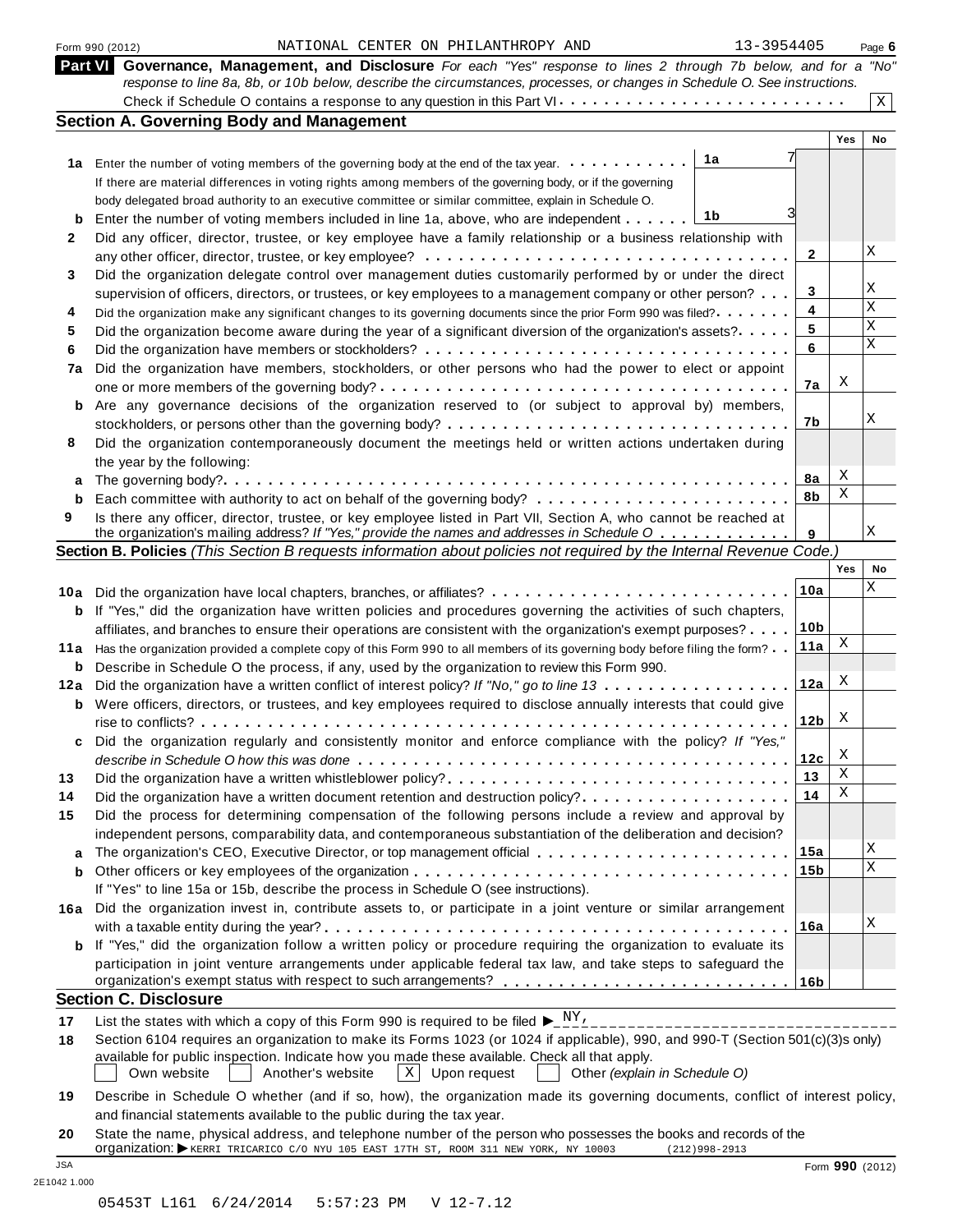⊤

|--|

| <b>Part VII</b> | Compensation of Officers, Directors, Trustees, Key Employees, Highest Compensated Employees, and |  |  |  |  |
|-----------------|--------------------------------------------------------------------------------------------------|--|--|--|--|
|                 | <b>Independent Contractors</b>                                                                   |  |  |  |  |
|                 |                                                                                                  |  |  |  |  |

Check if Schedule O contains a response to any question in this Part VII  $\ldots \ldots \ldots \ldots \ldots$ 

**Section A. Officers, Directors, Trustees, Key Employees, and Highest Compensated Employees**

**1a** Complete this table for all persons required to be listed. Report compensation for the calendar year ending with or within the organization's tax year.

anization's lax year.<br>● List all of the organization's **current** officers, directors, trustees (whether individuals or organizations), regardless of amount of<br>pensation Enter -0- in columns (D) (E) and (E) if no compensat compensation. Enter -0- in columns (D), (E), and (F) if no compensation was paid.

% List all of the organization's **current** key employees, if any. See instructions for definition of "key employee."

■ List all of the organization's **current** highest compensated employees (other than an officer, director, trustee, or key employee)<br>■ List the organization's five **current** highest compensated employees (other than an of who received reportable compensation (Box 5 of Form W-2 and/or Box 7 of Form 1099-MISC) of more than \$100,000 from the

organization and any related organizations.<br>• List all of the organization's **former** officers, key employees, and highest compensated employees who received more than<br>\$1.00.000 of reportable componention from the erganiza \$100,000 of reportable compensation from the organization and any related organizations.

% List all of the organization's **former directors or trustees** that received, in the capacity as a former director or trustee of the organization, more than \$10,000 of reportable compensation from the organization and any related organizations.

List persons in the following order: individual trustees or directors; institutional trustees; officers; key employees; highest compensated employees; and former such persons.

┰

Check this box if neither the organization nor any related organization compensated any current officer, director, or trustee.

 $\overline{\phantom{a}}$ 

| (A)<br>Name and Title                                       | (B)<br>Average<br>hours per<br>Week (list any<br>hours for<br>related<br>organizations<br>below dotted<br>line) | Individual trustee<br>or director | Institutional trustee | Officer | (C)<br>Position<br>Key employee | (do not check more than one<br>box, unless person is both an<br>officer and a director/trustee)<br>Highest compensated<br>employee | Former | (D)<br>Reportable<br>compensation<br>from<br>the<br>organization<br>(W-2/1099-MISC) | (E)<br>Reportable<br>compensation from<br>related<br>organizations<br>(W-2/1099-MISC) | (F)<br>Estimated<br>amount of<br>other<br>compensation<br>from the<br>organization<br>and related<br>organizations |
|-------------------------------------------------------------|-----------------------------------------------------------------------------------------------------------------|-----------------------------------|-----------------------|---------|---------------------------------|------------------------------------------------------------------------------------------------------------------------------------|--------|-------------------------------------------------------------------------------------|---------------------------------------------------------------------------------------|--------------------------------------------------------------------------------------------------------------------|
| (1) PROFESSOR HARVEY P DALE                                 | 30.00                                                                                                           |                                   |                       |         |                                 |                                                                                                                                    |        |                                                                                     |                                                                                       |                                                                                                                    |
| PRESIDENT/DIRECTOR                                          | 10.00                                                                                                           | Χ                                 |                       | X       |                                 |                                                                                                                                    |        | 0                                                                                   | 199,628.                                                                              | 26,884.                                                                                                            |
| (2) LESTER POLLACK ESQ                                      | 1.00                                                                                                            |                                   |                       |         |                                 |                                                                                                                                    |        |                                                                                     |                                                                                       |                                                                                                                    |
| CHAIRMAN                                                    | $\mathbf 0$                                                                                                     | Χ                                 |                       | X       |                                 |                                                                                                                                    |        | $\Omega$                                                                            | $\Omega$                                                                              | 0                                                                                                                  |
| (3) FORMER DEAN RICHARD REVESZ<br>DIRECTOR (UNTIL MAY 2013) | 1.00<br>40.00                                                                                                   | Χ                                 |                       |         |                                 |                                                                                                                                    |        | <sup>0</sup>                                                                        | 793,237.                                                                              | 31,757.                                                                                                            |
| (4) S ANDREW SCHAFFER ESQ                                   | 1.00                                                                                                            |                                   |                       |         |                                 |                                                                                                                                    |        |                                                                                     |                                                                                       |                                                                                                                    |
| <b>DIRECTOR</b>                                             | 10.00                                                                                                           | X                                 |                       |         |                                 |                                                                                                                                    |        | 0                                                                                   | 20,000.                                                                               | $\Omega$                                                                                                           |
| (5) PROFESSOR JOHN G SIMON                                  | 1.00                                                                                                            |                                   |                       |         |                                 |                                                                                                                                    |        |                                                                                     |                                                                                       |                                                                                                                    |
| <b>DIRECTOR</b>                                             | $\mathbf 0$                                                                                                     | Χ                                 |                       |         |                                 |                                                                                                                                    |        | 0                                                                                   | 0                                                                                     | $\Omega$                                                                                                           |
| (6) BONNIE S. BRIER ESQ                                     | 1.00                                                                                                            |                                   |                       |         |                                 |                                                                                                                                    |        |                                                                                     |                                                                                       |                                                                                                                    |
| <b>DIRECTOR</b>                                             | 40.00                                                                                                           | Χ                                 |                       |         |                                 |                                                                                                                                    |        | 0l                                                                                  | 690,617.                                                                              | 37,601.                                                                                                            |
| (7) DEAN TREVOR MORRISON                                    | 1.00                                                                                                            |                                   |                       |         |                                 |                                                                                                                                    |        |                                                                                     |                                                                                       |                                                                                                                    |
| DIRECTOR (AS OF JUNE 2013)                                  | 40.00                                                                                                           | Χ                                 |                       |         |                                 |                                                                                                                                    |        | $\Omega$                                                                            | $\Omega$                                                                              | $\Omega$                                                                                                           |
| (8) PROFESSOR HARVEY J GOLDSCHMID                           | 1.00                                                                                                            |                                   |                       |         |                                 |                                                                                                                                    |        |                                                                                     |                                                                                       |                                                                                                                    |
| <b>DIRECTOR</b>                                             | $\mathbf 0$                                                                                                     | Χ                                 |                       |         |                                 |                                                                                                                                    |        | $\Omega$                                                                            | $\Omega$                                                                              | $\Omega$                                                                                                           |
| (9) PROFESSOR JILL S MANNY                                  | 20.00                                                                                                           |                                   |                       |         |                                 |                                                                                                                                    |        |                                                                                     |                                                                                       |                                                                                                                    |
| SECRETARY/TREASURER/EXEC DIR                                | 20.00                                                                                                           |                                   |                       | X       |                                 |                                                                                                                                    |        | 0                                                                                   | 131,270.                                                                              | 30,780.                                                                                                            |
| (10)                                                        |                                                                                                                 |                                   |                       |         |                                 |                                                                                                                                    |        |                                                                                     |                                                                                       |                                                                                                                    |
| (11)                                                        |                                                                                                                 |                                   |                       |         |                                 |                                                                                                                                    |        |                                                                                     |                                                                                       |                                                                                                                    |
| $(12)$ <sub>---</sub>                                       |                                                                                                                 |                                   |                       |         |                                 |                                                                                                                                    |        |                                                                                     |                                                                                       |                                                                                                                    |
| (13)                                                        |                                                                                                                 |                                   |                       |         |                                 |                                                                                                                                    |        |                                                                                     |                                                                                       |                                                                                                                    |
| (14)                                                        |                                                                                                                 |                                   |                       |         |                                 |                                                                                                                                    |        |                                                                                     |                                                                                       |                                                                                                                    |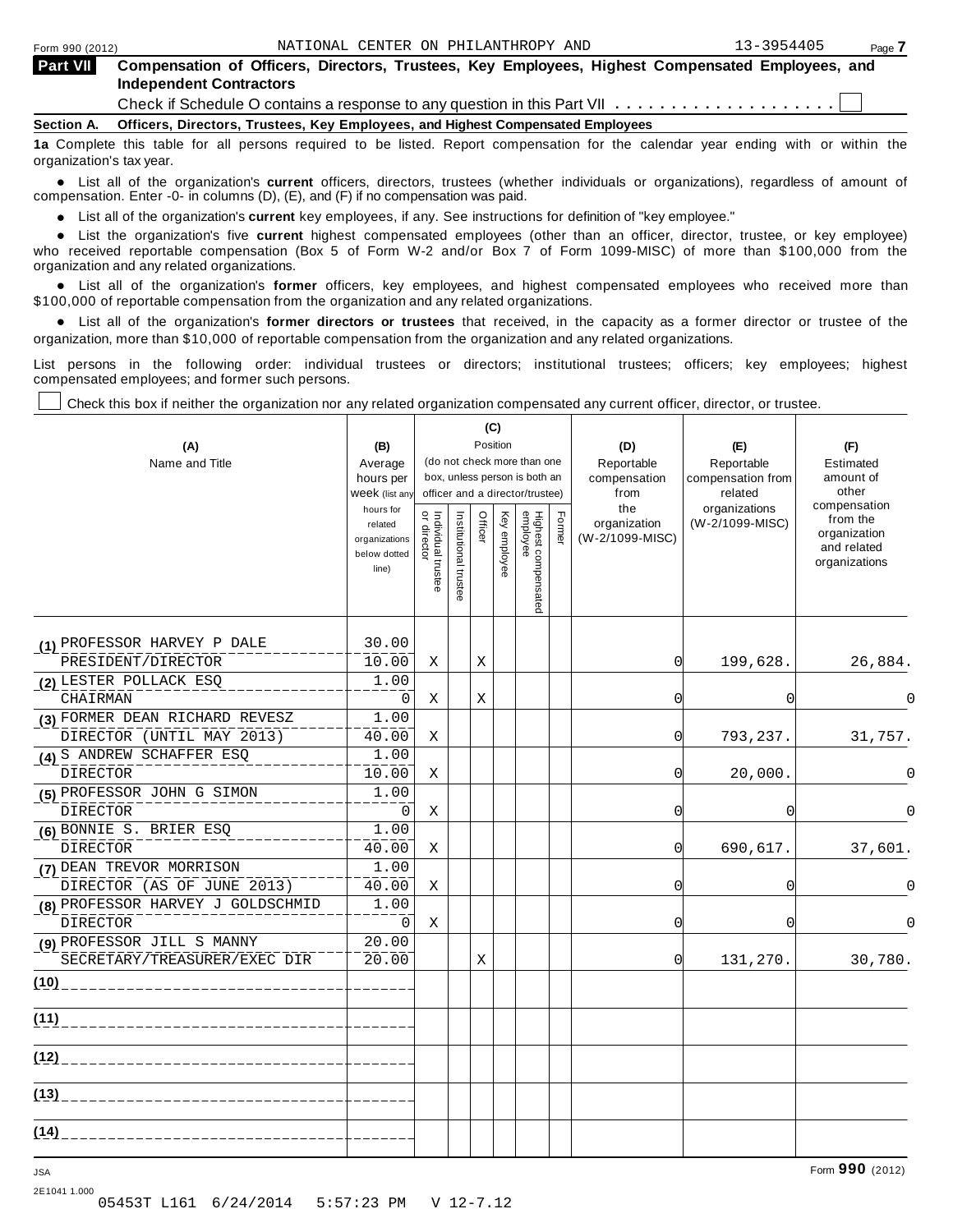#### NATIONAL CENTER ON PHILANTHROPY AND 13-3954405

**Part VII Section A. Officers, Directors, Trustees, Key Employees, and Highest Compensated Employees** *(continued)*

Form <sup>990</sup> (2012) Page **8**

| (A)<br>Name and title                                                                                                                                                                                                                                                                                    | (B)<br>Average<br>hours per<br>week (list any<br>hours for<br>related<br>organizations<br>below dotted<br>line) | 윽<br>Individual trustee<br>director | Institutional trustee | Officer | (C)<br>Position<br>Key employee | (do not check more than one<br>box, unless person is both an<br>officer and a director/trustee)<br>Highest compensated<br>employee | Former | (D)<br>Reportable<br>compensation<br>from<br>the<br>organization<br>(W-2/1099-MISC) | (E)<br>Reportable<br>compensation from<br>related<br>organizations<br>(W-2/1099-MISC) |          |                     | (F)<br>Estimated<br>amount of<br>other<br>compensation<br>from the<br>organization<br>and related<br>organizations |   |
|----------------------------------------------------------------------------------------------------------------------------------------------------------------------------------------------------------------------------------------------------------------------------------------------------------|-----------------------------------------------------------------------------------------------------------------|-------------------------------------|-----------------------|---------|---------------------------------|------------------------------------------------------------------------------------------------------------------------------------|--------|-------------------------------------------------------------------------------------|---------------------------------------------------------------------------------------|----------|---------------------|--------------------------------------------------------------------------------------------------------------------|---|
|                                                                                                                                                                                                                                                                                                          |                                                                                                                 |                                     |                       |         |                                 |                                                                                                                                    |        |                                                                                     |                                                                                       |          |                     |                                                                                                                    |   |
|                                                                                                                                                                                                                                                                                                          |                                                                                                                 |                                     |                       |         |                                 |                                                                                                                                    |        |                                                                                     |                                                                                       |          |                     |                                                                                                                    |   |
|                                                                                                                                                                                                                                                                                                          |                                                                                                                 |                                     |                       |         |                                 |                                                                                                                                    |        |                                                                                     |                                                                                       |          |                     |                                                                                                                    |   |
|                                                                                                                                                                                                                                                                                                          |                                                                                                                 |                                     |                       |         |                                 |                                                                                                                                    |        |                                                                                     |                                                                                       |          |                     |                                                                                                                    |   |
|                                                                                                                                                                                                                                                                                                          |                                                                                                                 |                                     |                       |         |                                 |                                                                                                                                    |        |                                                                                     |                                                                                       |          |                     |                                                                                                                    |   |
|                                                                                                                                                                                                                                                                                                          |                                                                                                                 |                                     |                       |         |                                 |                                                                                                                                    |        |                                                                                     |                                                                                       |          |                     |                                                                                                                    |   |
|                                                                                                                                                                                                                                                                                                          |                                                                                                                 |                                     |                       |         |                                 |                                                                                                                                    |        |                                                                                     |                                                                                       |          |                     |                                                                                                                    |   |
|                                                                                                                                                                                                                                                                                                          |                                                                                                                 |                                     |                       |         |                                 |                                                                                                                                    |        |                                                                                     |                                                                                       |          |                     |                                                                                                                    |   |
|                                                                                                                                                                                                                                                                                                          |                                                                                                                 |                                     |                       |         |                                 |                                                                                                                                    |        |                                                                                     |                                                                                       |          |                     |                                                                                                                    |   |
|                                                                                                                                                                                                                                                                                                          |                                                                                                                 |                                     |                       |         |                                 |                                                                                                                                    |        |                                                                                     |                                                                                       |          |                     |                                                                                                                    |   |
|                                                                                                                                                                                                                                                                                                          |                                                                                                                 |                                     |                       |         |                                 |                                                                                                                                    |        |                                                                                     |                                                                                       |          |                     |                                                                                                                    |   |
| 1b Sub-total<br>.                                                                                                                                                                                                                                                                                        |                                                                                                                 |                                     |                       |         |                                 |                                                                                                                                    |        | 0 <br>$\Omega$                                                                      | 1,834,752.                                                                            | $\Omega$ | 127,022.            |                                                                                                                    |   |
| c Total from continuation sheets to Part VII, Section A<br>d Total (add lines 1b and 1c)                                                                                                                                                                                                                 |                                                                                                                 |                                     |                       |         |                                 |                                                                                                                                    |        | $\Omega$                                                                            | 1,834,752.                                                                            |          |                     | 127,022.                                                                                                           |   |
| Total number of individuals (including but not limited to those listed above) who received more than \$100,000 of<br>2                                                                                                                                                                                   |                                                                                                                 |                                     |                       |         |                                 |                                                                                                                                    |        |                                                                                     |                                                                                       |          |                     |                                                                                                                    |   |
| reportable compensation from the organization ▶                                                                                                                                                                                                                                                          |                                                                                                                 | 0                                   |                       |         |                                 |                                                                                                                                    |        |                                                                                     |                                                                                       |          |                     |                                                                                                                    |   |
| Did the organization list any former officer, director, or trustee, key employee, or highest compensated<br>3<br>employee on line 1a? If "Yes," complete Schedule J for such individual                                                                                                                  |                                                                                                                 |                                     |                       |         |                                 |                                                                                                                                    |        |                                                                                     |                                                                                       |          | 3                   | Yes No                                                                                                             | Χ |
| For any individual listed on line 1a, is the sum of reportable compensation and other compensation from the<br>4<br>organization and related organizations greater than \$150,000? If "Yes," complete Schedule J for such                                                                                |                                                                                                                 |                                     |                       |         |                                 |                                                                                                                                    |        |                                                                                     |                                                                                       |          |                     |                                                                                                                    |   |
| Did any person listed on line 1a receive or accrue compensation from any unrelated organization or individual<br>5                                                                                                                                                                                       |                                                                                                                 |                                     |                       |         |                                 |                                                                                                                                    |        |                                                                                     |                                                                                       |          | 4                   | Χ                                                                                                                  |   |
| for services rendered to the organization? If "Yes," complete Schedule J for such person<br>5                                                                                                                                                                                                            |                                                                                                                 |                                     |                       |         |                                 | Χ                                                                                                                                  |        |                                                                                     |                                                                                       |          |                     |                                                                                                                    |   |
| <b>Section B. Independent Contractors</b><br>1 Complete this table for your five highest compensated independent contractors that received more than \$100,000 of<br>compensation from the organization. Report compensation for the calendar year ending with or within the organization's tax<br>year. |                                                                                                                 |                                     |                       |         |                                 |                                                                                                                                    |        |                                                                                     |                                                                                       |          |                     |                                                                                                                    |   |
| (A)<br>Name and business address                                                                                                                                                                                                                                                                         |                                                                                                                 |                                     |                       |         |                                 |                                                                                                                                    |        | (B)<br>Description of services                                                      |                                                                                       |          | (C)<br>Compensation |                                                                                                                    |   |
|                                                                                                                                                                                                                                                                                                          |                                                                                                                 |                                     |                       |         |                                 |                                                                                                                                    |        |                                                                                     |                                                                                       |          |                     |                                                                                                                    |   |

**2** Total number of independent contractors (including but not limited to those listed above) who received more than \$100,000 in compensation from the organization  $\blacktriangleright$ <br>2E1055 3.000 0

| JSA         |                                                           | Form $990$ (2012) |
|-------------|-----------------------------------------------------------|-------------------|
| 2E10553.000 |                                                           |                   |
|             | $0.5452T$ $T161$ $6/24/2014$ $5.57.22$ $DM$ $M$ $12-7$ 12 |                   |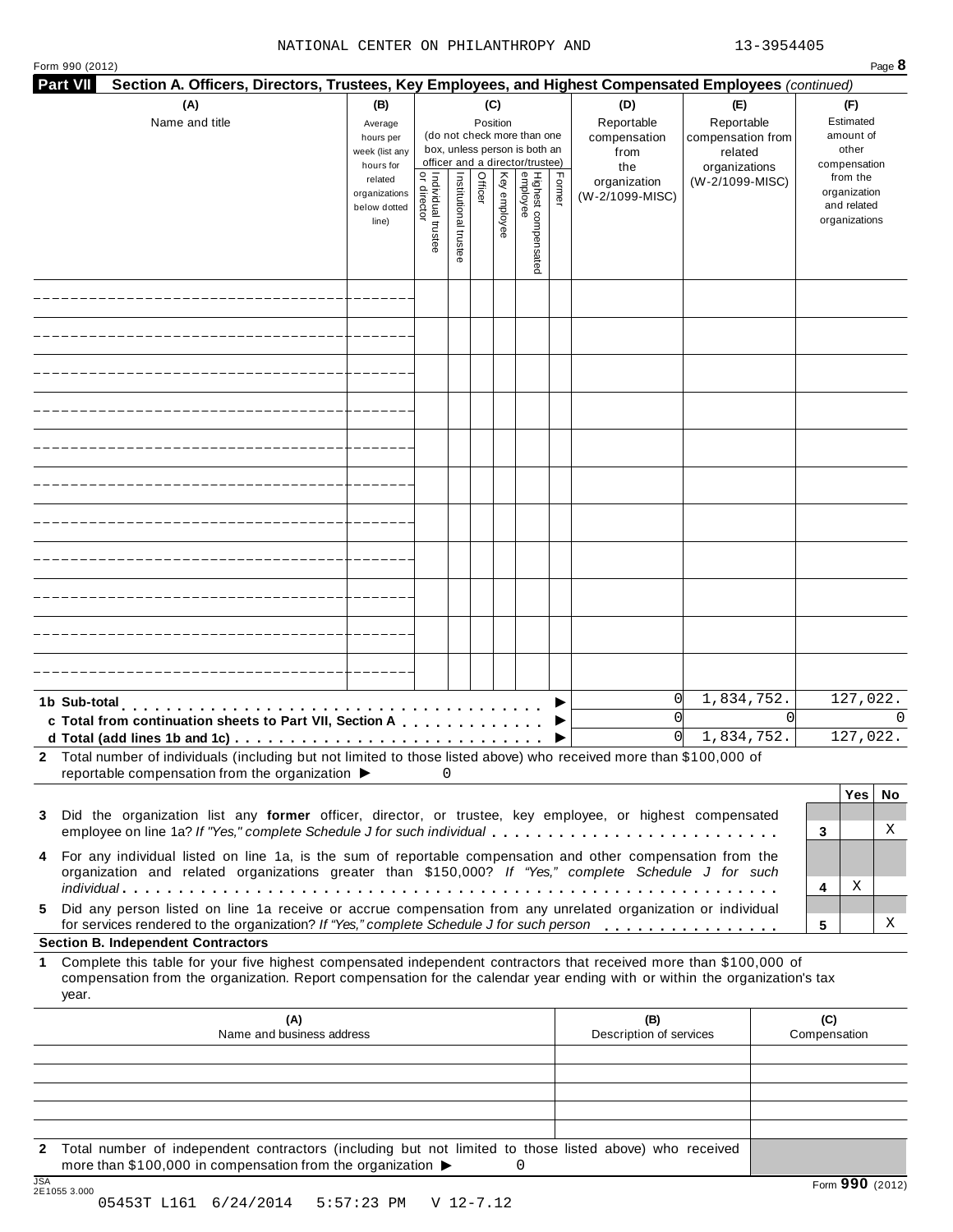| Form 990 (2012 |  |  |
|----------------|--|--|
|                |  |  |

|                                                                  | <b>Part VIII</b>                      | <b>Statement of Revenue</b>                                                                                                                                                                                                                                                                                                                                                                                                                                                                                                                                                                                                            |                                                    |                                                    |                                         |                                                                           |
|------------------------------------------------------------------|---------------------------------------|----------------------------------------------------------------------------------------------------------------------------------------------------------------------------------------------------------------------------------------------------------------------------------------------------------------------------------------------------------------------------------------------------------------------------------------------------------------------------------------------------------------------------------------------------------------------------------------------------------------------------------------|----------------------------------------------------|----------------------------------------------------|-----------------------------------------|---------------------------------------------------------------------------|
|                                                                  |                                       |                                                                                                                                                                                                                                                                                                                                                                                                                                                                                                                                                                                                                                        | (A)<br>Total revenue                               | (B)<br>Related or<br>exempt<br>function<br>revenue | (C)<br>Unrelated<br>business<br>revenue | (D)<br>Revenue<br>excluded from tax<br>under sections<br>512, 513, or 514 |
| <b>Contributions, Gifts, Grants</b><br>and Other Similar Amounts | 1a<br>b<br>c<br>d<br>е<br>f<br>g<br>h | 1a<br>Federated campaigns <b>Federated</b><br>1 b<br>Membership dues <b>All Accords</b> Membership dues<br>1c<br>Fundraising events <b>Fundraising</b><br>1d<br>270,000.<br>Related organizations <b>contains</b> and <b>Related</b> organizations <b>and</b> a set of the set of the set of the set of the set of the set of the set of the set of the set of the set of the set of the set of the set of the set of the<br>1е<br>Government grants (contributions)<br>All other contributions, gifts, grants,<br>1f<br>202,900.<br>and similar amounts not included above<br>Noncash contributions included in lines 1a-1f: $$$ $\_$ | 472,900.                                           |                                                    |                                         |                                                                           |
| Program Service Revenue                                          | 2a<br>b<br>c<br>d<br>е<br>f           | <b>Business Code</b><br><u> 1980 - Jan Stein Stein, fransk politiker (d. 1980)</u><br>All other program service revenue                                                                                                                                                                                                                                                                                                                                                                                                                                                                                                                |                                                    |                                                    |                                         |                                                                           |
|                                                                  | g<br>3<br>4<br>5<br>6a<br>b<br>c      | Investment income (including dividends, interest, and<br>Income from investment of tax-exempt bond proceeds <b>Department</b><br>Royalties <b>Department of the Contract of the Contract of the Contract of Texas Property</b><br>(i) Real<br>(ii) Personal<br>Gross rents <b>Container and Container</b><br>Less: rental expenses<br>Rental income or (loss)                                                                                                                                                                                                                                                                          | $\Omega$<br>124,822.<br>$\mathbf 0$<br>$\mathbf 0$ |                                                    |                                         | 124,822.                                                                  |
| Other Revenue                                                    | d<br>7а<br>b<br>c                     | (i) Securities<br>(ii) Other<br>Gross amount from sales of<br>637,322.<br>assets other than inventory<br>Less: cost or other basis<br>537,508.<br>and sales expenses<br>99,814.<br>Gain or (loss) <b>Canada</b> Case of the Case of the Case of the Case of the Case of the Case of the Case of the Case of the Case of the Case of the Case of the Case of the Case of the Case of the Case of the Case of the Case o                                                                                                                                                                                                                 | $\mathbf 0$                                        |                                                    |                                         |                                                                           |
|                                                                  | d<br>8а                               | Gross income from fundraising<br>events (not including \$<br>of contributions reported on line 1c).<br>See Part IV, line 18 a                                                                                                                                                                                                                                                                                                                                                                                                                                                                                                          | 99,814.                                            |                                                    |                                         | 99,814.                                                                   |
|                                                                  | b<br>с                                | Less: direct expenses $\ldots$ , $\mathsf{b}$<br>Net income or (loss) from fundraising events <u>example</u> by between the burnt between the burnt between the burnt b<br>9a Gross income from gaming activities.<br>See Part IV, line 19 enter a                                                                                                                                                                                                                                                                                                                                                                                     |                                                    |                                                    |                                         |                                                                           |
|                                                                  | b<br>c<br>10a                         | Less: direct expenses b<br>Net income or (loss) from gaming activities ▶<br>Gross sales of inventory, less<br>returns and allowances allowances a                                                                                                                                                                                                                                                                                                                                                                                                                                                                                      | $\Omega$                                           |                                                    |                                         |                                                                           |
|                                                                  | b                                     | Net income or (loss) from sales of inventory <u>entitled</u> ■<br>Miscellaneous Revenue<br><b>Business Code</b>                                                                                                                                                                                                                                                                                                                                                                                                                                                                                                                        | $\Omega$                                           |                                                    |                                         |                                                                           |
|                                                                  | 11a<br>b<br>c<br>d                    | the control of the control of the control of the control of the control of<br>the control of the control of the control of the control of the control of the control of<br><u> 1989 - Johann Stein, mars an deutscher Stein und der Stein und der Stein und der Stein und der Stein und der</u><br>All other revenue entering the state of the state of the state of the state of the state of the state of the state of the state of the state of the state of the state of the state of the state of the state of the state of                                                                                                       |                                                    |                                                    |                                         |                                                                           |
|                                                                  | е<br>12                               |                                                                                                                                                                                                                                                                                                                                                                                                                                                                                                                                                                                                                                        | $\Omega$<br>697,536.                               |                                                    |                                         | 224,636.                                                                  |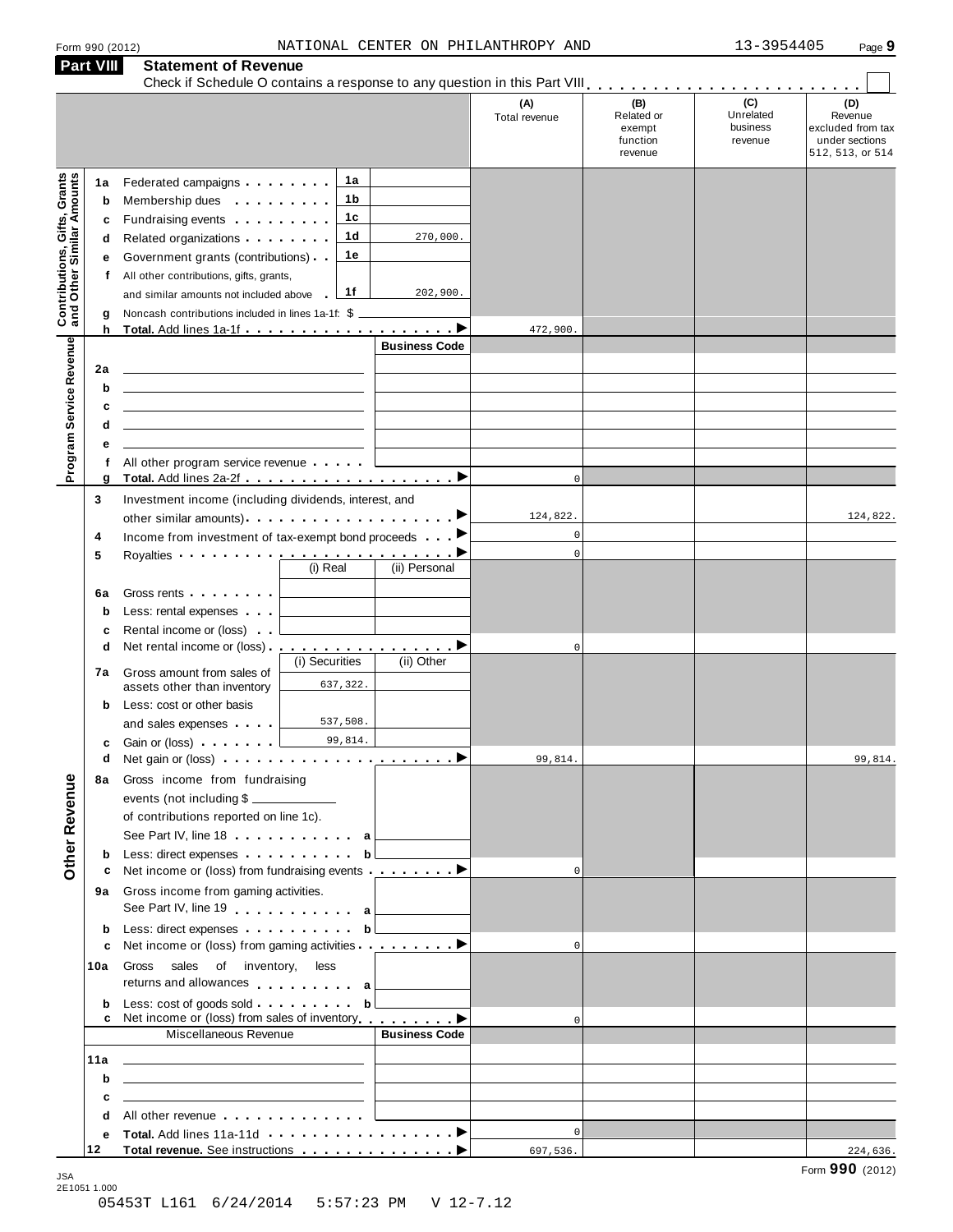#### **Part IX Statement of Functional Expenses** Section 501(c)(3) and 501(c)(4) organizations must complete all columns. All other organizations must complete column (A). Check if Schedule O contains a response to any question in this Part  $\begin{array}{c|c|c|c|c|c} \hline \textbf{Check if Schedule O contains a response to any question in this Part } \mathbf{R} & \textbf{Set } \mathbf{C} & \textbf{Set } \mathbf{C} & \textbf{Set } \mathbf{C} & \textbf{Set } \mathbf{C} \\ \hline \textbf{Check } \textbf{D} & \textbf{C} & \textbf{C} & \textbf{C} & \textbf{C} \\ \hline \textbf{C} &$ *Do no* **(A) (B) (C) (D)** *t include amounts reported on lines 6b, 7b,* **8b, 9b, and 10b of Part VIII.** The contract position of **Part VIII.** The contract Program services Program services expenses Management and general expenses Fundraising expenses Grants and other assistance to governments and Grants and other assistance to governments and<br>organizations in the United States. See Part IV, line 21 **1** Grants and other assistance to individuals in Grants and other assistance to individuals in<br>the United States. See Part IV, line 22 **2 3** Grants and other assistance to governments, organizations, and individuals outside the United States. See Part IV, lines <sup>15</sup> and <sup>16</sup><sup>m</sup> <sup>m</sup> <sup>m</sup> <sup>m</sup> **<sup>4</sup>** Benefits paid to or for members <sup>m</sup> <sup>m</sup> <sup>m</sup> <sup>m</sup> <sup>m</sup> <sup>m</sup> <sup>m</sup> <sup>m</sup> <sup>m</sup> **5** Compensation of current officers, directors, trustees, and key employees m m m m m m m m m m **6** Compensation not included above, to disqualified persons (as defined under section 4958(f)(1)) and persons described in section 4958(c)(3)(B) 7 Other salaries and wages **manual manual manual m**  $\overline{a}$ **8** Pension plan accruals and contributions (include section  $401(k)$  and  $403(b)$  employer contributions)  $\cdots$  m m m **9** Other employee benefits m m m m m m m m m m m m Payroll taxes.................. Fees for services (non-employees): Management **ab** m m m m m m m m m m m m m m m m m Legal Accounting **cd** m m m m m m m m m m m m m m m m m m Lobbying m m m m m m m m m m m m m m m m m m m **10 11** m m m m m m m m m m m m m m m m m m **12 13 14 15 16 17 18 19 20 21 22 23 24 e** Professional fundraising services. See Part IV, line 17 **F** Professional fundraising services. See Part IV, line 17<br>**f** Investment management fees **g** Other. (If line 11g amount exceeds 10% of line 25, column m m m m m m m m m m m m m m m m m m m m m (A) amount, list line 11g expenses on Schedule O.) (A) amount, list line 11g expenses on Schedule O.)<br>Advertising and promotion **maturity of motion metalliers** Office expenses **Example 20** is a set of the set of the set of the set of the set of the set of the set of the set of the set of the set of the set of the set of the set of the set of the set of the set of the set of the s Office expenses we went went went went to the control.<br>Information technology . . . . . . . . . . . . . . m m m m m m m m m m m m m m m m Royalties m m m m m m m m m m m m m m m m m m m m Royalties<br>Occupancy ................... Travel m m m m m m m m m m m m m m m m m m m m m Payments of travel or entertainment expenses for any federal, state, or local public officials for any federal, state, or local public officials<br>Conferences, conventions, and meetings Interest m m m m m m m m m m m m m m m m m m m m Interest<br>Payments to affiliates **m** m m m m m m m m m m m m m m m Depreciation, depletion, and amortization m m m m Insurance m m m m m m m m m m m m m m m m m m m Other expenses. Itemize expenses not covered above (List miscellaneous expenses in line 24e. If line 24e amount exceeds 10% of line 25, column (A) amount, list line 24e expenses on Schedule O.) **a** SALAKIES-ALLOCATED FROM NYU 125,076. 370,730. 35,733. 40,200.<br>**b** BENEFITS-ALLOCATED FROM NYU 125,076. 103,814. 10,006. 11,256. **c** BOOKS AND PERIODICALS<br>**d** LIBRARY SERVICES 14, 13,360. 13,360. **e** All other expenses \_\_\_\_\_\_\_\_\_\_\_\_\_ **25 Total functional expenses.** Add lines 1 through 24e **26 Joint costs.** Complete this line only if the organization reported in column (B) joint costs from a combined educational campaign and fundraising solicitation. Check here  $\triangleright$   $\Box$  if following SOP 98-2 (ASC 958-720) fundraising solicitation. Check here ▶ and if following SOP 98-2 (ASC 958-720)<br>
<br>
2E1052 1.000 Form **990** (2012) Form **990** (2012) 47,000. 47,000. 3,000. 3,000.  $\sqrt{ }$  $\cap$  $\Omega$  $\Omega$  $\overline{0}$  $\sqrt{ }$  $\Omega$  $\Omega$  $\sqrt{ }$ 0 13,000. 13,000.  $\sqrt{ }$  $\sqrt{ }$ 1,698. 1,698. 593. 593. 0  $6,889.$   $6,261.$   $295.$   $333.$  $\sqrt{2}$  $\sqrt{2}$ 63,000. 52,290. 5,040. 5,670. 55,956. 55,956. 0 29,286. 29,286.  $\mathcal{C}$  $\overline{C}$  $\Omega$  $\Omega$ SALARIES-ALLOCATED FROM NYU 446,663. 370,730. 35,733. 40,200.  $\texttt{c}$  BOOKS AND PERIODICALS 24,990. 24,990. 15,703. 14,509. 562. 632. 846,214. 734,789. 53,334. 58,091.

 $\Omega$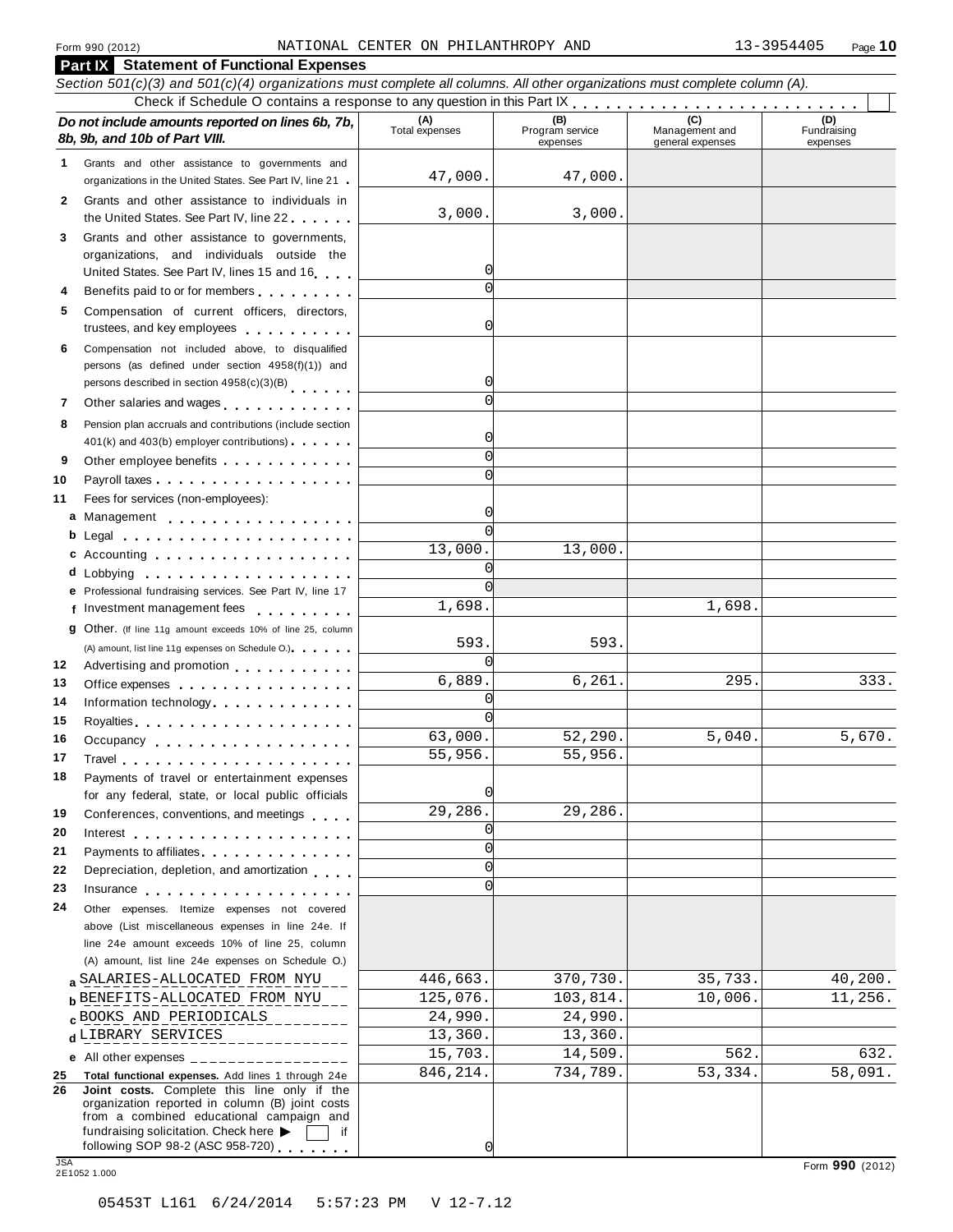| Form 990 (2012)            |                                                                                                                                                                                                                                                                                                                                                                                                                                                                  |                                            | Page 11                    |
|----------------------------|------------------------------------------------------------------------------------------------------------------------------------------------------------------------------------------------------------------------------------------------------------------------------------------------------------------------------------------------------------------------------------------------------------------------------------------------------------------|--------------------------------------------|----------------------------|
| Part X                     | <b>Balance Sheet</b>                                                                                                                                                                                                                                                                                                                                                                                                                                             |                                            |                            |
|                            | Check if Schedule O contains a response to any question in this Part X                                                                                                                                                                                                                                                                                                                                                                                           | (A)<br>Beginning of year                   | (B)<br>End of year         |
| 1                          |                                                                                                                                                                                                                                                                                                                                                                                                                                                                  | 346,238.<br>$\overline{1}$                 | 495,924.                   |
| $\mathbf{2}$               | Savings and temporary cash investments                                                                                                                                                                                                                                                                                                                                                                                                                           | 4,209.<br>$\overline{2}$                   |                            |
| 3                          | Pledges and grants receivable, net                                                                                                                                                                                                                                                                                                                                                                                                                               | 300,000.<br>$\overline{3}$                 | 0                          |
| 4                          |                                                                                                                                                                                                                                                                                                                                                                                                                                                                  | U<br>$\overline{\mathbf{4}}$               | $\Omega$                   |
| 5                          | Loans and other receivables from current and former officers, directors,                                                                                                                                                                                                                                                                                                                                                                                         |                                            |                            |
|                            | trustees, key employees, and highest compensated employees.                                                                                                                                                                                                                                                                                                                                                                                                      |                                            |                            |
|                            |                                                                                                                                                                                                                                                                                                                                                                                                                                                                  | Ω<br>5                                     |                            |
| 6                          | Complete Part II of Schedule L<br>Loans and other receivables from other disqualified persons (as defined under section                                                                                                                                                                                                                                                                                                                                          |                                            |                            |
|                            | $4958(f)(1)$ , persons described in section $4958(c)(3)(B)$ , and contributing employers                                                                                                                                                                                                                                                                                                                                                                         |                                            |                            |
|                            | and sponsoring organizations of section 501(c)(9) voluntary employees' beneficiary                                                                                                                                                                                                                                                                                                                                                                               | α<br>6                                     | $\Omega$                   |
| 7                          | organizations (see instructions). Complete Part II of Schedule L                                                                                                                                                                                                                                                                                                                                                                                                 | U<br>$\overline{7}$                        | 0                          |
| ssets                      |                                                                                                                                                                                                                                                                                                                                                                                                                                                                  | U<br>8                                     | 0                          |
| 8<br>9                     | Inventories for sale or use enterprise and and all the contracts of the contracts of the contracts of the contracts of the contracts of the contracts of the contracts of the contracts of the contracts of the contracts of t<br>Prepaid expenses and deferred charges entitled as a set of the set of the set of the set of the set of the set of the set of the set of the set of the set of the set of the set of the set of the set of the set of the set o | U<br>9                                     | U                          |
|                            |                                                                                                                                                                                                                                                                                                                                                                                                                                                                  |                                            |                            |
|                            | 10a Land, buildings, and equipment: cost or                                                                                                                                                                                                                                                                                                                                                                                                                      |                                            |                            |
|                            | other basis. Complete Part VI of Schedule D<br>10a                                                                                                                                                                                                                                                                                                                                                                                                               |                                            |                            |
|                            | <b>b</b> Less: accumulated depreciation 10b                                                                                                                                                                                                                                                                                                                                                                                                                      | $0$ 10c<br>$\overline{5,740}$ , 455.<br>11 | 6,039,040.                 |
| 11                         |                                                                                                                                                                                                                                                                                                                                                                                                                                                                  |                                            |                            |
| 12                         | Investments - other securities. See Part IV, line 11.                                                                                                                                                                                                                                                                                                                                                                                                            | 12                                         | $\Omega$                   |
| 13                         | Investments - program-related. See Part IV, line 11                                                                                                                                                                                                                                                                                                                                                                                                              | 13                                         | $\Omega$                   |
| 14                         |                                                                                                                                                                                                                                                                                                                                                                                                                                                                  | 14                                         | $\Omega$                   |
| 15                         |                                                                                                                                                                                                                                                                                                                                                                                                                                                                  | 15<br>$\overline{6,390,902}$ .             | $\overline{6}$ , 534, 964. |
| 16                         | Total assets. Add lines 1 through 15 (must equal line 34)                                                                                                                                                                                                                                                                                                                                                                                                        | 16                                         | $\Omega$                   |
| 17                         | Accounts payable and accrued expenses                                                                                                                                                                                                                                                                                                                                                                                                                            | 17                                         | $\Omega$                   |
| 18                         |                                                                                                                                                                                                                                                                                                                                                                                                                                                                  | 18                                         | $\Omega$                   |
| 19                         |                                                                                                                                                                                                                                                                                                                                                                                                                                                                  | 19                                         | $\Omega$                   |
| 20                         |                                                                                                                                                                                                                                                                                                                                                                                                                                                                  | 20                                         | $\Omega$                   |
| 21                         | Escrow or custodial account liability. Complete Part IV of Schedule D.                                                                                                                                                                                                                                                                                                                                                                                           | 21                                         |                            |
| Liabilities<br>22          | Loans and other payables to current and former officers, directors,                                                                                                                                                                                                                                                                                                                                                                                              |                                            |                            |
|                            | trustees, key employees, highest compensated employees, and                                                                                                                                                                                                                                                                                                                                                                                                      |                                            |                            |
|                            | disqualified persons. Complete Part II of Schedule L.                                                                                                                                                                                                                                                                                                                                                                                                            | 22                                         | $\Omega$                   |
| 23                         | Secured mortgages and notes payable to unrelated third parties                                                                                                                                                                                                                                                                                                                                                                                                   | 23<br>U                                    | O<br>$\Omega$              |
| 24                         |                                                                                                                                                                                                                                                                                                                                                                                                                                                                  | 24                                         |                            |
| 25                         | Other liabilities (including federal income tax, payables to related third                                                                                                                                                                                                                                                                                                                                                                                       |                                            |                            |
|                            | parties, and other liabilities not included on lines 17-24). Complete Part X                                                                                                                                                                                                                                                                                                                                                                                     |                                            |                            |
|                            |                                                                                                                                                                                                                                                                                                                                                                                                                                                                  | 25                                         | 0<br><sup>n</sup>          |
| 26                         | Total liabilities. Add lines 17 through 25                                                                                                                                                                                                                                                                                                                                                                                                                       | 26                                         |                            |
|                            | $\overline{X}$ and<br>Organizations that follow SFAS 117 (ASC 958), check here ▶<br>complete lines 27 through 29, and lines 33 and 34.                                                                                                                                                                                                                                                                                                                           |                                            |                            |
|                            |                                                                                                                                                                                                                                                                                                                                                                                                                                                                  |                                            |                            |
| 27                         |                                                                                                                                                                                                                                                                                                                                                                                                                                                                  | 3, 457, 913.<br>27<br>647,589.             | 3,773,194.<br>476,370.     |
| 28                         |                                                                                                                                                                                                                                                                                                                                                                                                                                                                  | 28                                         |                            |
| <b>Fund Balances</b><br>29 |                                                                                                                                                                                                                                                                                                                                                                                                                                                                  | 2,285,400.<br>29                           | 2, 285, 400.               |
| ŏ                          | Organizations that do not follow SFAS 117 (ASC 958), check here $\blacktriangleright$<br>and<br>complete lines 30 through 34.                                                                                                                                                                                                                                                                                                                                    |                                            |                            |
| 30                         |                                                                                                                                                                                                                                                                                                                                                                                                                                                                  | 30                                         |                            |
| Assets<br>31               | Paid-in or capital surplus, or land, building, or equipment fund<br>                                                                                                                                                                                                                                                                                                                                                                                             | 31                                         |                            |
| 32                         | Retained earnings, endowment, accumulated income, or other funds                                                                                                                                                                                                                                                                                                                                                                                                 | 32                                         |                            |
| Net<br>33                  |                                                                                                                                                                                                                                                                                                                                                                                                                                                                  | 6, 390, 902.<br>33                         | 6,534,964.                 |
| 34                         | Total liabilities and net assets/fund balances                                                                                                                                                                                                                                                                                                                                                                                                                   | 6,390,902.<br>34                           | 6,534,964.                 |

Form **990** (2012)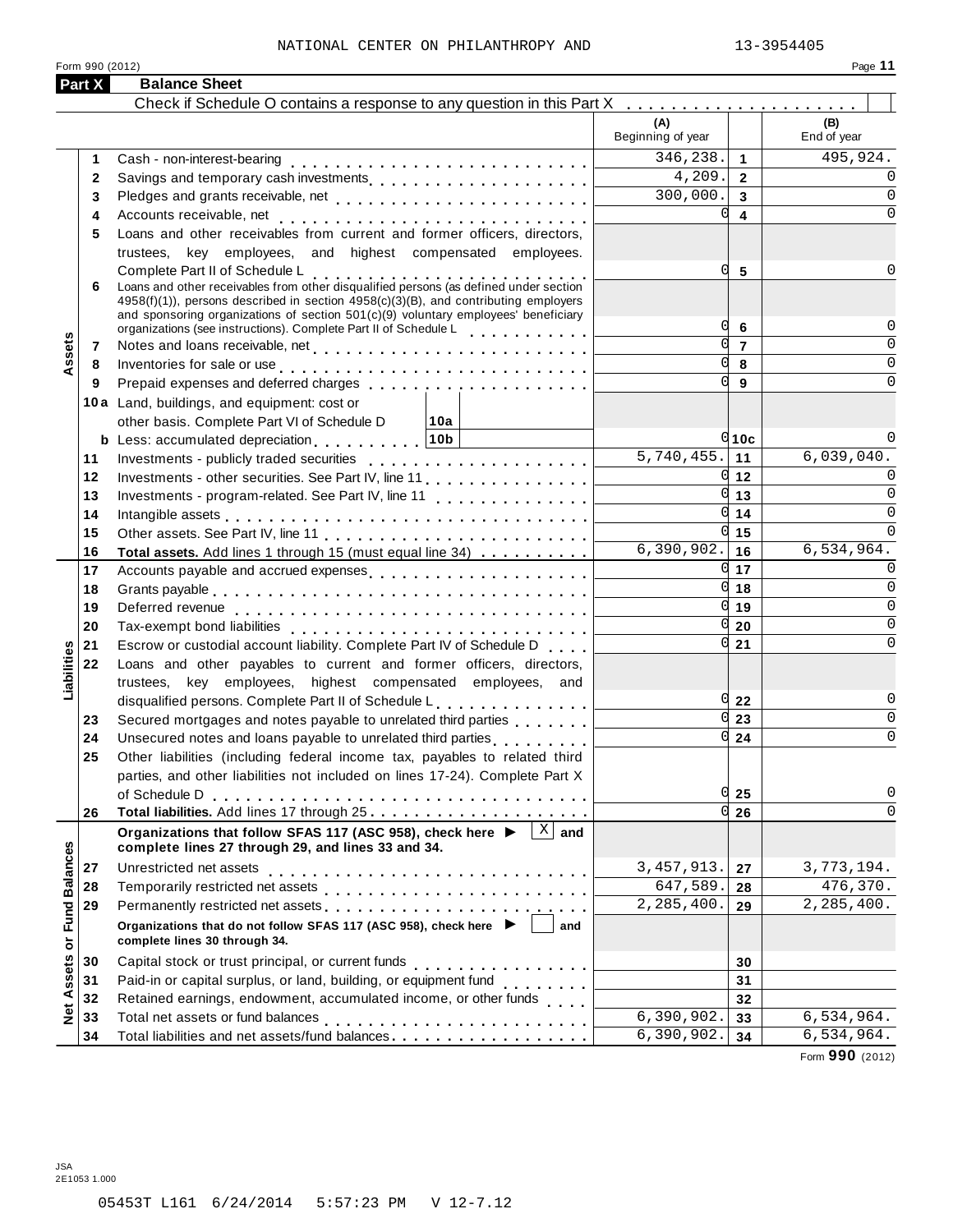|  |  | NATIONAL CENTER ON PHILANTHROPY AND | 13-3954405 |
|--|--|-------------------------------------|------------|

|                 | Form 990 (2012)                                                                                                       |                |                |                  | Page 12   |
|-----------------|-----------------------------------------------------------------------------------------------------------------------|----------------|----------------|------------------|-----------|
| <b>Part XI</b>  | <b>Reconciliation of Net Assets</b>                                                                                   |                |                |                  |           |
|                 | Check if Schedule O contains a response to any question in this Part XI                                               |                |                |                  |           |
| 1               |                                                                                                                       | $\mathbf{1}$   |                | 697,536.         |           |
| 2               |                                                                                                                       | $\mathbf{2}$   |                | 846, 214.        |           |
| 3               |                                                                                                                       | 3              |                | $-148,678.$      |           |
| 4               | Net assets or fund balances at beginning of year (must equal Part X, line 33, column (A))                             | 4              |                | 6,390,902.       |           |
| 5               |                                                                                                                       | 5              |                | 292,740.         |           |
| 6               |                                                                                                                       | 6              |                |                  | $\Omega$  |
| $\overline{7}$  |                                                                                                                       | $\overline{7}$ |                |                  | $\Omega$  |
| 8               |                                                                                                                       | 8              |                |                  | $\Omega$  |
| 9               | Other changes in net assets or fund balances (explain in Schedule O)                                                  | 9              |                |                  | $\Omega$  |
| 10              | Net assets or fund balances at end of year. Combine lines 3 through 9 (must equal Part X, line                        |                |                |                  |           |
|                 |                                                                                                                       | 10             |                | 6,534,964.       |           |
| <b>Part XII</b> | <b>Financial Statements and Reporting</b>                                                                             |                |                |                  |           |
|                 | Check if Schedule O contains a response to any question in this Part XII                                              |                |                |                  |           |
|                 |                                                                                                                       |                |                | Yes <sup>1</sup> | <b>No</b> |
| 1               | X Accrual<br>Accounting method used to prepare the Form 990:<br>Cash<br>Other                                         |                |                |                  |           |
|                 | If the organization changed its method of accounting from a prior year or checked "Other," explain in                 |                |                |                  |           |
|                 | Schedule O.                                                                                                           |                |                |                  |           |
|                 | 2a Were the organization's financial statements compiled or reviewed by an independent accountant?                    |                | 2a             |                  | X         |
|                 | If "Yes," check a box below to indicate whether the financial statements for the year were compiled or                |                |                |                  |           |
|                 | reviewed on a separate basis, consolidated basis, or both:                                                            |                |                |                  |           |
|                 | Separate basis<br><b>Consolidated basis</b><br>Both consolidated and separate basis                                   |                |                |                  |           |
|                 | <b>b</b> Were the organization's financial statements audited by an independent accountant?                           |                | 2 <sub>b</sub> | X                |           |
|                 | If "Yes," check a box below to indicate whether the financial statements for the year were audited on a               |                |                |                  |           |
|                 | separate basis, consolidated basis, or both:                                                                          |                |                |                  |           |
|                 | $\lfloor x \rfloor$ Both consolidated and separate basis<br>Separate basis<br>Consolidated basis                      |                |                |                  |           |
|                 | c If "Yes" to line 2a or 2b, does the organization have a committee that assumes responsibility for oversight         |                |                |                  |           |
|                 | of the audit, review, or compilation of its financial statements and selection of an independent accountant?          |                | 2c             | X                |           |
|                 | If the organization changed either its oversight process or selection process during the tax year, explain in         |                |                |                  |           |
|                 | Schedule O.                                                                                                           |                |                |                  |           |
|                 | 3a As a result of a federal award, was the organization required to undergo an audit or audits as set forth in        |                |                |                  |           |
|                 |                                                                                                                       |                | 3a             |                  | X         |
|                 | <b>b</b> If "Yes," did the organization undergo the required audit or audits? If the organization did not undergo the |                |                |                  |           |
|                 | required audit or audits, explain why in Schedule O and describe any steps taken to undergo such audits               |                | 3b             |                  |           |

Form **990** (2012)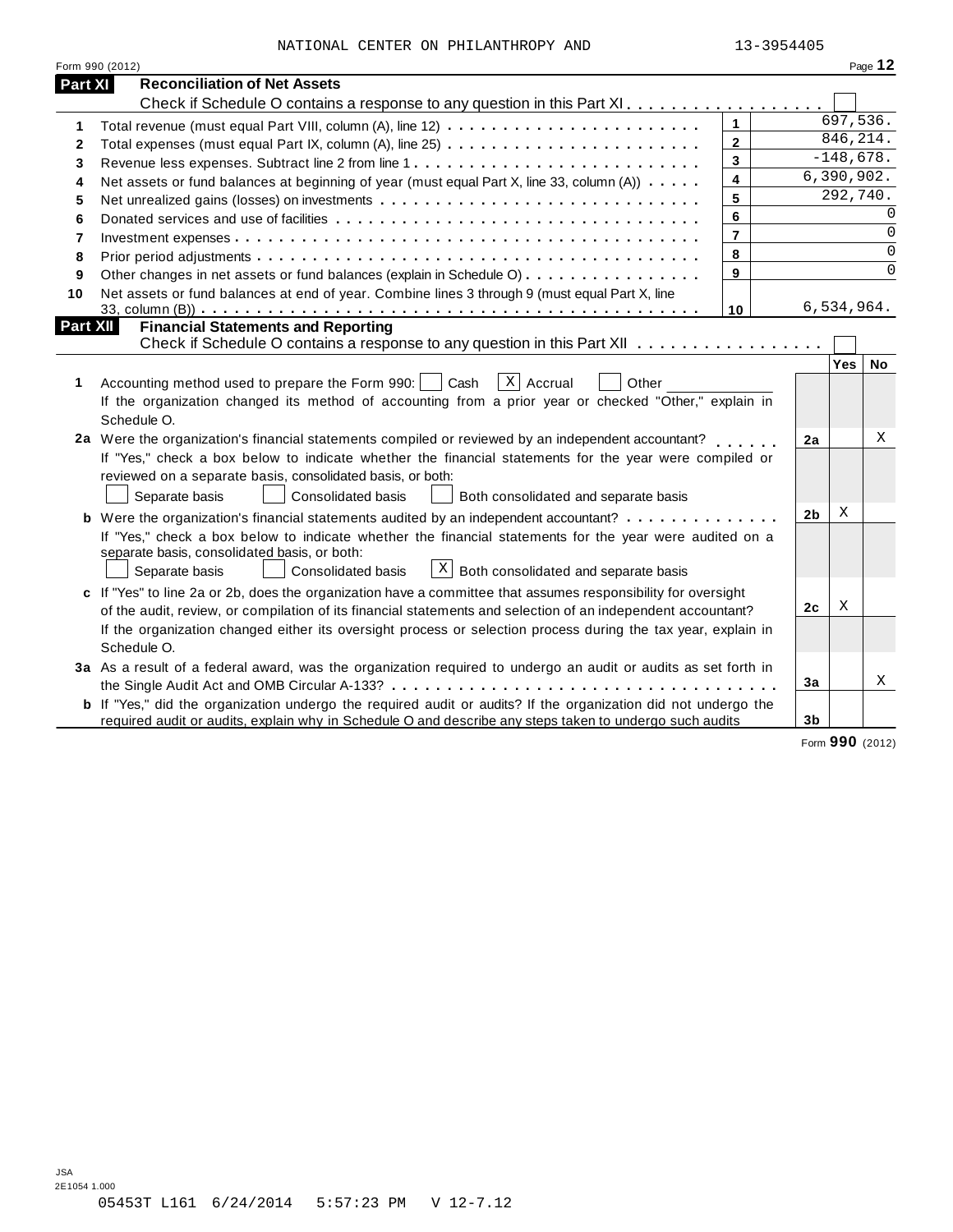| <b>SCHEDULE A</b> |  |                      |
|-------------------|--|----------------------|
|                   |  | (Form 990 or 990-EZ) |

# **Public Charity Status and Public Support**  $\frac{\text{OMB No. 1545-0047}}{2012}$

**Complete if the organization is a section 501(c)(3) organization or a section**  $\frac{1}{20}$  **12**<br> **4947(a)(1)** nonexempt charitable trust.

Department of the Treasury **Department of the Treasury and Department of the Treasury Department of the Treasury Department of the Treasury Department of the Treasury <b>Department Conduct of Attach to Form 990 or Form 990-**

|               | Name of the organization NATIONAL CENTER ON PHILANTHROPY AND |                                                                                                  |                                                                                                                              |                                                                             |                             |                                       | Employer identification number<br>13-3954405 |     |                                      |  |                          |         |    |
|---------------|--------------------------------------------------------------|--------------------------------------------------------------------------------------------------|------------------------------------------------------------------------------------------------------------------------------|-----------------------------------------------------------------------------|-----------------------------|---------------------------------------|----------------------------------------------|-----|--------------------------------------|--|--------------------------|---------|----|
| THE LAW, INC. |                                                              |                                                                                                  |                                                                                                                              |                                                                             |                             |                                       |                                              |     |                                      |  |                          |         |    |
| Part I        |                                                              |                                                                                                  | Reason for Public Charity Status (All organizations must complete this part.) See instructions.                              |                                                                             |                             |                                       |                                              |     |                                      |  |                          |         |    |
|               |                                                              |                                                                                                  | The organization is not a private foundation because it is: (For lines 1 through 11, check only one box.)                    |                                                                             |                             |                                       |                                              |     |                                      |  |                          |         |    |
| 1             |                                                              |                                                                                                  | A church, convention of churches, or association of churches described in section 170(b)(1)(A)(i).                           |                                                                             |                             |                                       |                                              |     |                                      |  |                          |         |    |
| 2             |                                                              |                                                                                                  | A school described in section 170(b)(1)(A)(ii). (Attach Schedule E.)                                                         |                                                                             |                             |                                       |                                              |     |                                      |  |                          |         |    |
| 3             |                                                              |                                                                                                  | A hospital or a cooperative hospital service organization described in section 170(b)(1)(A)(iii).                            |                                                                             |                             |                                       |                                              |     |                                      |  |                          |         |    |
|               |                                                              |                                                                                                  | A medical research organization operated in conjunction with a hospital described in section 170(b)(1)(A)(iii). Enter the    |                                                                             |                             |                                       |                                              |     |                                      |  |                          |         |    |
| 5             | hospital's name, city, and state:                            |                                                                                                  |                                                                                                                              |                                                                             |                             |                                       |                                              |     |                                      |  |                          |         |    |
|               |                                                              | section 170(b)(1)(A)(iv). (Complete Part II.)                                                    | An organization operated for the benefit of a college or university owned or operated by a governmental unit described in    |                                                                             |                             |                                       |                                              |     |                                      |  |                          |         |    |
|               |                                                              | A federal, state, or local government or governmental unit described in section 170(b)(1)(A)(v). |                                                                                                                              |                                                                             |                             |                                       |                                              |     |                                      |  |                          |         |    |
| 7             |                                                              |                                                                                                  | An organization that normally receives a substantial part of its support from a governmental unit or from the general public |                                                                             |                             |                                       |                                              |     |                                      |  |                          |         |    |
|               |                                                              |                                                                                                  | described in section 170(b)(1)(A)(vi). (Complete Part II.)                                                                   |                                                                             |                             |                                       |                                              |     |                                      |  |                          |         |    |
|               |                                                              |                                                                                                  | A community trust described in section 170(b)(1)(A)(vi). (Complete Part II.)                                                 |                                                                             |                             |                                       |                                              |     |                                      |  |                          |         |    |
|               |                                                              |                                                                                                  | An organization that normally receives: (1) more than 331/3% of its support from contributions, membership fees, and gross   |                                                                             |                             |                                       |                                              |     |                                      |  |                          |         |    |
|               |                                                              |                                                                                                  | receipts from activities related to its exempt functions - subject to certain exceptions, and (2) no more than 331/3% of its |                                                                             |                             |                                       |                                              |     |                                      |  |                          |         |    |
|               |                                                              |                                                                                                  | support from gross investment income and unrelated business taxable income (less section 511 tax) from businesses            |                                                                             |                             |                                       |                                              |     |                                      |  |                          |         |    |
|               |                                                              |                                                                                                  | acquired by the organization after June 30, 1975. See section 509(a)(2). (Complete Part III.)                                |                                                                             |                             |                                       |                                              |     |                                      |  |                          |         |    |
|               |                                                              |                                                                                                  | An organization organized and operated exclusively to test for public safety. See section 509(a)(4).                         |                                                                             |                             |                                       |                                              |     |                                      |  |                          |         |    |
| Χ             |                                                              |                                                                                                  | An organization organized and operated exclusively for the benefit of, to perform the functions of, or to carry out the      |                                                                             |                             |                                       |                                              |     |                                      |  |                          |         |    |
|               |                                                              |                                                                                                  | purposes of one or more publicly supported organizations described in section 509(a)(1) or section 509(a)(2). See section    |                                                                             |                             |                                       |                                              |     |                                      |  |                          |         |    |
|               |                                                              |                                                                                                  | 509(a)(3). Check the box that describes the type of supporting organization and complete lines 11e through 11h.              |                                                                             |                             |                                       |                                              |     |                                      |  |                          |         |    |
| a             | $X$ Type I                                                   | Type II<br>b                                                                                     | Type III-Functionally integrated<br>$\mathbf c$                                                                              |                                                                             |                             |                                       | d                                            |     | Type III-Non-functionally integrated |  |                          |         |    |
| $e \mid X$    |                                                              |                                                                                                  | By checking this box, I certify that the organization is not controlled directly or indirectly by one or more disqualified   |                                                                             |                             |                                       |                                              |     |                                      |  |                          |         |    |
|               |                                                              |                                                                                                  | persons other than foundation managers and other than one or more publicly supported organizations described in section      |                                                                             |                             |                                       |                                              |     |                                      |  |                          |         |    |
|               | 509(a)(1) or section 509(a)(2).                              |                                                                                                  |                                                                                                                              |                                                                             |                             |                                       |                                              |     |                                      |  |                          |         |    |
| f             |                                                              |                                                                                                  | If the organization received a written determination from the IRS that it is a Type I, Type II, or Type III supporting       |                                                                             |                             |                                       |                                              |     |                                      |  |                          |         |    |
|               | organization, check this box                                 |                                                                                                  |                                                                                                                              |                                                                             |                             |                                       |                                              |     |                                      |  |                          |         |    |
| g             |                                                              |                                                                                                  | Since August 17, 2006, has the organization accepted any gift or contribution from any of the                                |                                                                             |                             |                                       |                                              |     |                                      |  |                          |         |    |
|               | following persons?                                           |                                                                                                  |                                                                                                                              |                                                                             |                             |                                       |                                              |     |                                      |  |                          |         |    |
|               |                                                              |                                                                                                  | (i) A person who directly or indirectly controls, either alone or together with persons described in (ii)                    |                                                                             |                             |                                       |                                              |     |                                      |  |                          | Yes     | No |
|               |                                                              |                                                                                                  | and (iii) below, the governing body of the supported organization?                                                           |                                                                             |                             |                                       |                                              |     |                                      |  | 11g(i)                   |         | Χ  |
|               |                                                              |                                                                                                  | (ii) A family member of a person described in (i) above?                                                                     |                                                                             |                             |                                       |                                              |     |                                      |  | 11g(ii)                  |         | Χ  |
|               |                                                              |                                                                                                  | (iii) A 35% controlled entity of a person described in (i) or (ii) above?                                                    |                                                                             |                             |                                       |                                              |     |                                      |  | 11g(iii)                 |         | X  |
| h.            |                                                              |                                                                                                  | Provide the following information about the supported organization(s).                                                       |                                                                             |                             |                                       |                                              |     |                                      |  |                          |         |    |
|               | (i) Name of supported                                        | (ii) $EIN$                                                                                       | (iii) Type of organization                                                                                                   |                                                                             | (iv) is the                 |                                       | (v) Did you notify                           |     | (vi) Is the                          |  | (vii) Amount of monetary |         |    |
|               | organization                                                 |                                                                                                  | (described on lines 1-9<br>above or IRC section                                                                              | organization in<br>the organization<br>col. (I) listed in<br>in col. (i) of |                             | organization in<br>col. (i) organized |                                              |     | support                              |  |                          |         |    |
|               |                                                              |                                                                                                  | (see instructions))                                                                                                          |                                                                             | your governing<br>document? |                                       | your support?                                |     | in the U.S.?                         |  |                          |         |    |
|               |                                                              |                                                                                                  |                                                                                                                              | Yes                                                                         | No                          | <b>Yes</b>                            | No                                           | Yes | No                                   |  |                          |         |    |
|               |                                                              |                                                                                                  |                                                                                                                              |                                                                             |                             |                                       |                                              |     |                                      |  |                          |         |    |
|               | $(A)$ ATTACHMENT $1$                                         |                                                                                                  |                                                                                                                              |                                                                             |                             |                                       |                                              |     |                                      |  |                          |         |    |
| (B)           |                                                              |                                                                                                  |                                                                                                                              |                                                                             |                             |                                       |                                              |     |                                      |  |                          |         |    |
|               |                                                              |                                                                                                  |                                                                                                                              |                                                                             |                             |                                       |                                              |     |                                      |  |                          |         |    |
| (C)           |                                                              |                                                                                                  |                                                                                                                              |                                                                             |                             |                                       |                                              |     |                                      |  |                          |         |    |
|               |                                                              |                                                                                                  |                                                                                                                              |                                                                             |                             |                                       |                                              |     |                                      |  |                          |         |    |
| (D)           |                                                              |                                                                                                  |                                                                                                                              |                                                                             |                             |                                       |                                              |     |                                      |  |                          |         |    |
| (E)           |                                                              |                                                                                                  |                                                                                                                              |                                                                             |                             |                                       |                                              |     |                                      |  |                          |         |    |
| <b>Total</b>  |                                                              |                                                                                                  |                                                                                                                              |                                                                             |                             |                                       |                                              |     |                                      |  |                          | 47,000. |    |

For Paperwork Reduction Act Notice, see the Instructions for the controll of the control of the Schedule A (Form 990 or 990-EZ) 2012<br>Form 990 or 990-EZ.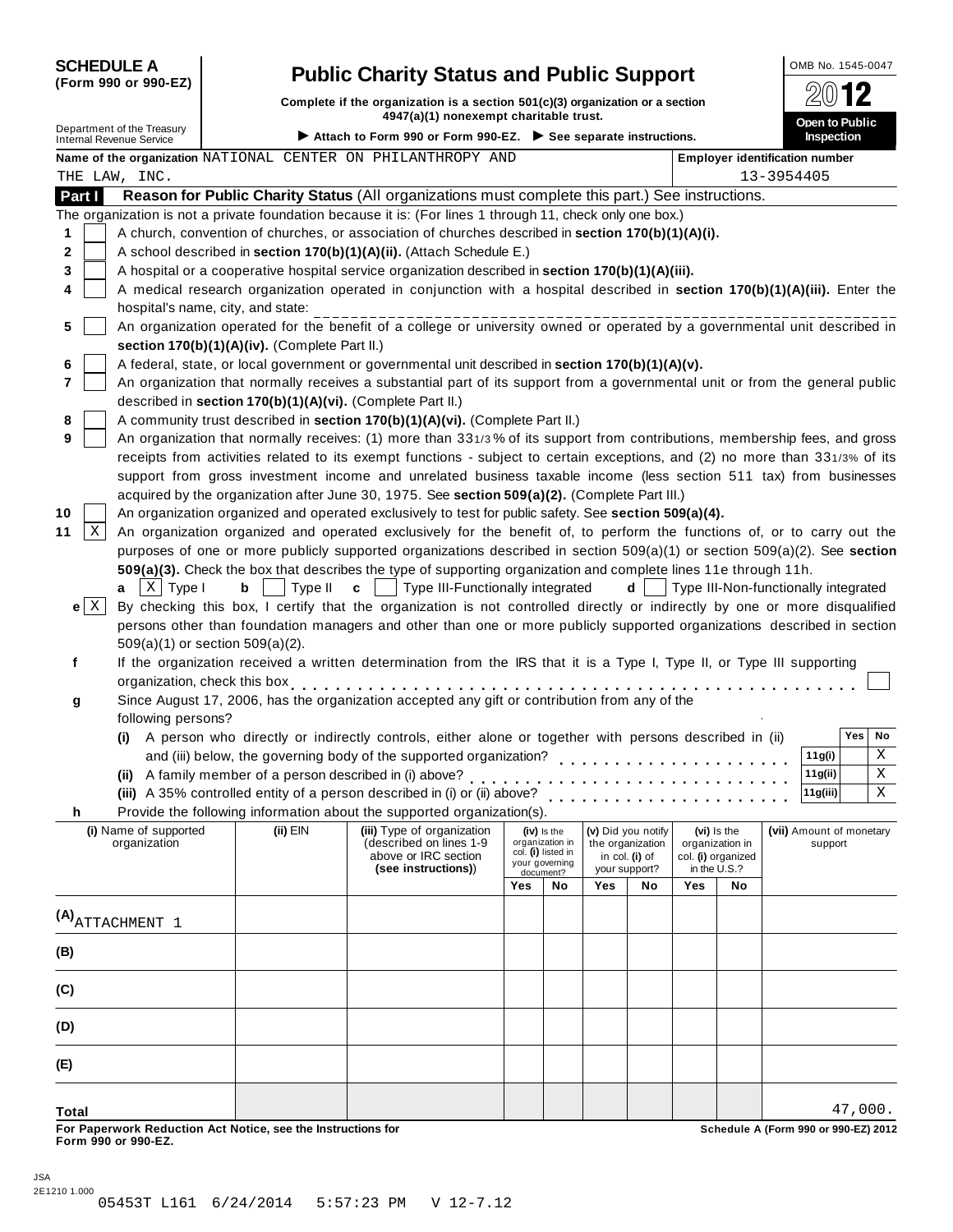#### Schedule A (Form 990 or 990-EZ) 2012 Page **2**

**Support Schedule for Organizations Described in Sections 170(b)(1)(A)(iv) and 170(b)(1)(A)(vi)** (Complete only if you checked the box on line 5, 7, or 8 of Part I or if the organization failed to qualify under Part III. If the organization fails to qualify under the tests listed below, please complete Part III.) **Part II**

|              | <b>Section A. Public Support</b>                                                                                                                                                                                                                                                                                                                                              |          |          |          |            |                                     |           |
|--------------|-------------------------------------------------------------------------------------------------------------------------------------------------------------------------------------------------------------------------------------------------------------------------------------------------------------------------------------------------------------------------------|----------|----------|----------|------------|-------------------------------------|-----------|
|              | Calendar year (or fiscal year beginning in)<br>▶                                                                                                                                                                                                                                                                                                                              | (a) 2008 | (b) 2009 | (c) 2010 | $(d)$ 2011 | (e) $2012$                          | (f) Total |
| 1.           | Gifts,<br>contributions,<br>grants,<br>and<br>membership fees received. (Do not<br>include any "unusual grants.")                                                                                                                                                                                                                                                             |          |          |          |            |                                     |           |
| $\mathbf{2}$ | Tax<br>revenues<br>levied<br>for<br>the<br>organization's benefit and either paid                                                                                                                                                                                                                                                                                             |          |          |          |            |                                     |           |
| 3            | The value of services or facilities<br>furnished by a governmental unit to the<br>organization without charge expansion or the set of the set of the set of the set of the set of the set of the                                                                                                                                                                              |          |          |          |            |                                     |           |
| 4            | Total. Add lines 1 through 3                                                                                                                                                                                                                                                                                                                                                  |          |          |          |            |                                     |           |
| 5            | The portion of total contributions by<br>(other<br>each<br>person<br>than<br>a<br>governmental<br>unit<br>or<br>publicly<br>supported organization) included on<br>line 1 that exceeds 2% of the amount<br>shown on line 11, column (f)                                                                                                                                       |          |          |          |            |                                     |           |
| 6            | Public support. Subtract line 5 from line 4.                                                                                                                                                                                                                                                                                                                                  |          |          |          |            |                                     |           |
|              | <b>Section B. Total Support</b>                                                                                                                                                                                                                                                                                                                                               |          |          |          |            |                                     |           |
|              | Calendar year (or fiscal year beginning in)<br>▸                                                                                                                                                                                                                                                                                                                              | (a) 2008 | (b) 2009 | (c) 2010 | $(d)$ 2011 | (e) 2012                            | (f) Total |
| 7            | Amounts from line 4                                                                                                                                                                                                                                                                                                                                                           |          |          |          |            |                                     |           |
| 8            | Gross income from interest, dividends,<br>payments received on securities loans,<br>rents, royalties and income from similar<br>sources experiences and the set of the set of the set of the set of the set of the set of the set of the set of the set of the set of the set of the set of the set of the set of the set of the set of the set of the set of                 |          |          |          |            |                                     |           |
| 9            | Net income from unrelated business<br>activities, whether or not the business<br>is regularly carried on extension of the set of the set of the set of the set of the set of the set of the set of the set of the set of the set of the set of the set of the set of the set of the set of the set of the set o                                                               |          |          |          |            |                                     |           |
| 10           | Other income. Do not include gain or<br>loss from the sale of capital assets<br>(Explain in Part IV.) <b>CONTAINGLET</b>                                                                                                                                                                                                                                                      |          |          |          |            |                                     |           |
| 11           | <b>Total support.</b> Add lines 7 through 10                                                                                                                                                                                                                                                                                                                                  |          |          |          |            |                                     |           |
| 12           |                                                                                                                                                                                                                                                                                                                                                                               |          |          |          |            | 12                                  |           |
| 13           | First five years. If the Form 990 is for the organization's first, second, third, fourth, or fifth tax year as a section 501(c)(3)<br>organization, check this box and stop here enterpretation of the state of the state of the state of the state of the state of the state of the state of the state of the state of the state of the state of the state of the s          |          |          |          |            |                                     |           |
|              | <b>Section C. Computation of Public Support Percentage</b>                                                                                                                                                                                                                                                                                                                    |          |          |          |            |                                     |           |
| 14           | Public support percentage for 2012 (line 6, column (f) divided by line 11, column (f)                                                                                                                                                                                                                                                                                         |          |          |          |            | 14                                  | %         |
| 15           |                                                                                                                                                                                                                                                                                                                                                                               |          |          |          |            | 15                                  | %         |
|              | 16a 331/3% support test - 2012. If the organization did not check the box on line 13, and line 14 is 331/3% or more, check                                                                                                                                                                                                                                                    |          |          |          |            |                                     |           |
|              | this box and stop here. The organization qualifies as a publicly supported organization                                                                                                                                                                                                                                                                                       |          |          |          |            |                                     |           |
|              | b 331/3% support test - 2011. If the organization did not check a box on line 13 or 16a, and line 15 is 331/3% or more,                                                                                                                                                                                                                                                       |          |          |          |            |                                     |           |
|              |                                                                                                                                                                                                                                                                                                                                                                               |          |          |          |            |                                     |           |
|              | 17a 10%-facts-and-circumstances test - 2012. If the organization did not check a box on line 13, 16a, or 16b, and line 14 is                                                                                                                                                                                                                                                  |          |          |          |            |                                     |           |
|              | 10% or more, and if the organization meets the "facts-and-circumstances" test, check this box and stop here. Explain in                                                                                                                                                                                                                                                       |          |          |          |            |                                     |           |
|              | Part IV how the organization meets the "facts-and-circumstances" test. The organization qualifies as a publicly supported                                                                                                                                                                                                                                                     |          |          |          |            |                                     |           |
|              |                                                                                                                                                                                                                                                                                                                                                                               |          |          |          |            |                                     |           |
|              | b 10%-facts-and-circumstances test - 2011. If the organization did not check a box on line 13, 16a, 16b, or 17a, and line<br>15 is 10% or more, and if the organization meets the "facts-and-circumstances" test, check this box and stop here.<br>Explain in Part IV how the organization meets the "facts-and-circumstances" test. The organization qualifies as a publicly |          |          |          |            |                                     |           |
| 18           | Private foundation. If the organization did not check a box on line 13, 16a, 16b, 17a, or 17b, check this box and see                                                                                                                                                                                                                                                         |          |          |          |            |                                     |           |
|              |                                                                                                                                                                                                                                                                                                                                                                               |          |          |          |            | Sebedule A (Ferm 000 er 000 F7) 201 |           |

**Schedule A (Form 990 or 990-EZ) 2012**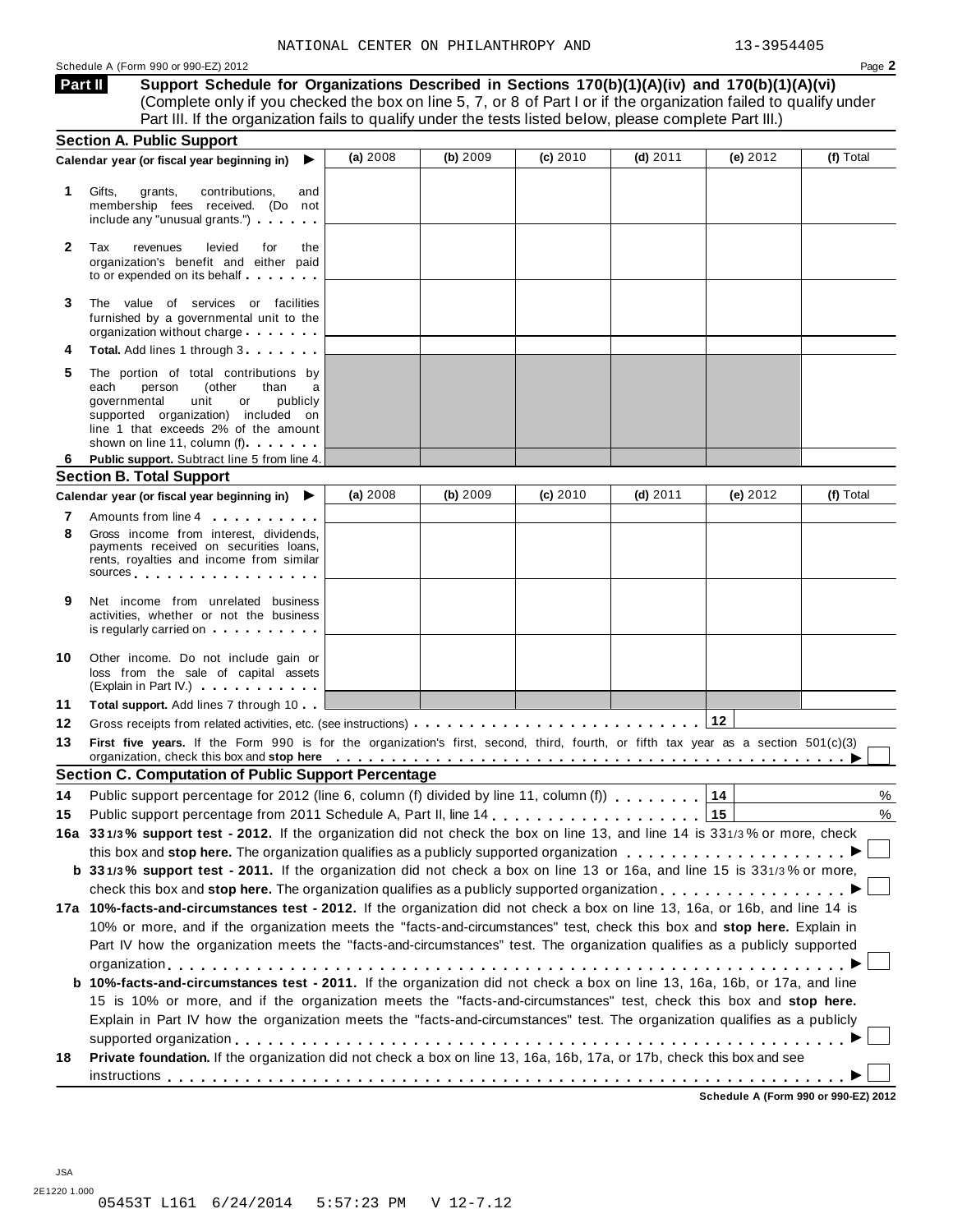Schedule <sup>A</sup> (Form <sup>990</sup> or 990-EZ) <sup>2012</sup> Page **3**

## **Support Schedule for Organizations Described in Section 509(a)(2) Part III**

(Complete only if you checked the box on line 9 of Part I or if the organization failed to qualify under Part II. If the organization fails to qualify under the tests listed below, please complete Part II.)

|    | Calendar year (or fiscal year beginning in) ▶                                                                                                                                                                                  | (a) 2008 | (b) 2009 | (c) 2010 | $(d)$ 2011 | (e) $2012$ | (f) Total |
|----|--------------------------------------------------------------------------------------------------------------------------------------------------------------------------------------------------------------------------------|----------|----------|----------|------------|------------|-----------|
|    | 1 Gifts, grants, contributions, and membership fees                                                                                                                                                                            |          |          |          |            |            |           |
|    | received. (Do not include any "unusual grants.")                                                                                                                                                                               |          |          |          |            |            |           |
| 2  | Gross receipts from admissions, merchandise                                                                                                                                                                                    |          |          |          |            |            |           |
|    | sold or services performed, or facilities                                                                                                                                                                                      |          |          |          |            |            |           |
|    | furnished in any activity that is related to the                                                                                                                                                                               |          |          |          |            |            |           |
|    | organization's tax-exempt purpose                                                                                                                                                                                              |          |          |          |            |            |           |
| 3  | Gross receipts from activities that are not an                                                                                                                                                                                 |          |          |          |            |            |           |
|    | unrelated trade or business under section 513                                                                                                                                                                                  |          |          |          |            |            |           |
| 4  | Tax<br>revenues<br>levied<br>for<br>the                                                                                                                                                                                        |          |          |          |            |            |           |
|    | organization's benefit and either paid                                                                                                                                                                                         |          |          |          |            |            |           |
|    | to or expended on its behalf                                                                                                                                                                                                   |          |          |          |            |            |           |
| 5  | The value of services or facilities                                                                                                                                                                                            |          |          |          |            |            |           |
|    | furnished by a governmental unit to the                                                                                                                                                                                        |          |          |          |            |            |           |
|    | organization without charge                                                                                                                                                                                                    |          |          |          |            |            |           |
| 6  | Total. Add lines 1 through 5                                                                                                                                                                                                   |          |          |          |            |            |           |
|    | 7a Amounts included on lines 1, 2, and 3                                                                                                                                                                                       |          |          |          |            |            |           |
|    | received from disqualified persons                                                                                                                                                                                             |          |          |          |            |            |           |
|    | <b>b</b> Amounts included on lines 2 and 3                                                                                                                                                                                     |          |          |          |            |            |           |
|    | received from other than disqualified<br>persons that exceed the greater of \$5,000                                                                                                                                            |          |          |          |            |            |           |
|    | or 1% of the amount on line 13 for the year                                                                                                                                                                                    |          |          |          |            |            |           |
|    | c Add lines 7a and 7b.                                                                                                                                                                                                         |          |          |          |            |            |           |
| 8  | Public support (Subtract line 7c from                                                                                                                                                                                          |          |          |          |            |            |           |
|    | $line 6.)$                                                                                                                                                                                                                     |          |          |          |            |            |           |
|    | <b>Section B. Total Support</b>                                                                                                                                                                                                |          |          |          |            |            |           |
|    | Calendar year (or fiscal year beginning in) $\blacktriangleright$                                                                                                                                                              | (a) 2008 | (b) 2009 | (c) 2010 | $(d)$ 2011 | (e) $2012$ | (f) Total |
| 9  | Amounts from line 6                                                                                                                                                                                                            |          |          |          |            |            |           |
|    | 10a Gross income from interest, dividends,                                                                                                                                                                                     |          |          |          |            |            |           |
|    | payments received on securities loans,<br>rents, royalties and income from similar                                                                                                                                             |          |          |          |            |            |           |
|    | sources entering the set of the set of the set of the set of the set of the set of the set of the set of the set of the set of the set of the set of the set of the set of the set of the set of the set of the set of the set |          |          |          |            |            |           |
|    | <b>b</b> Unrelated business taxable income (less                                                                                                                                                                               |          |          |          |            |            |           |
|    | section 511 taxes) from businesses                                                                                                                                                                                             |          |          |          |            |            |           |
|    | acquired after June 30, 1975                                                                                                                                                                                                   |          |          |          |            |            |           |
|    | c Add lines 10a and 10b                                                                                                                                                                                                        |          |          |          |            |            |           |
| 11 | Net income from unrelated business                                                                                                                                                                                             |          |          |          |            |            |           |
|    | activities not included in line 10b,<br>whether or not the business is regularly                                                                                                                                               |          |          |          |            |            |           |
|    | carried on the carried on the contract of the contract of the contract of the contract of the contract of the contract of the contract of the contract of the contract of the contract of the contract of the contract of the  |          |          |          |            |            |           |
| 12 | Other income. Do not include gain or                                                                                                                                                                                           |          |          |          |            |            |           |
|    | loss from the sale of capital assets                                                                                                                                                                                           |          |          |          |            |            |           |
|    | (Explain in Part IV.) <b>CONTAINS</b>                                                                                                                                                                                          |          |          |          |            |            |           |
| 13 | Total support. (Add lines 9, 10c, 11,                                                                                                                                                                                          |          |          |          |            |            |           |
|    | and 12.) $\ldots$ $\ldots$ $\ldots$ $\ldots$ $\ldots$ .                                                                                                                                                                        |          |          |          |            |            |           |
| 14 | First five years. If the Form 990 is for the organization's first, second, third, fourth, or fifth tax year as a section 501(c)(3)                                                                                             |          |          |          |            |            |           |
|    |                                                                                                                                                                                                                                |          |          |          |            |            |           |
|    | Section C. Computation of Public Support Percentage                                                                                                                                                                            |          |          |          |            |            |           |
| 15 |                                                                                                                                                                                                                                |          |          |          |            | 15         | %         |
| 16 | Public support percentage from 2011 Schedule A, Part III, line 15.                                                                                                                                                             |          |          |          |            | 16         | %         |
|    | Section D. Computation of Investment Income Percentage                                                                                                                                                                         |          |          |          |            |            |           |
| 17 | Investment income percentage for 2012 (line 10c, column (f) divided by line 13, column (f)                                                                                                                                     |          |          |          |            | 17         | %         |
| 18 |                                                                                                                                                                                                                                |          |          |          |            | 18         | %         |
|    | 19a 331/3% support tests - 2012. If the organization did not check the box on line 14, and line 15 is more than 331/3%, and line                                                                                               |          |          |          |            |            |           |
|    | 17 is not more than 331/3%, check this box and stop here. The organization qualifies as a publicly supported organization                                                                                                      |          |          |          |            |            |           |
|    | <b>b</b> 331/3% support tests - 2011. If the organization did not check a box on line 14 or line 19a, and line 16 is more than 331/3%, and                                                                                     |          |          |          |            |            |           |
|    | line 18 is not more than 331/3%, check this box and stop here. The organization qualifies as a publicly supported organization                                                                                                 |          |          |          |            |            |           |
| 20 | Private foundation. If the organization did not check a box on line 14, 19a, or 19b, check this box and see instructions ▶                                                                                                     |          |          |          |            |            |           |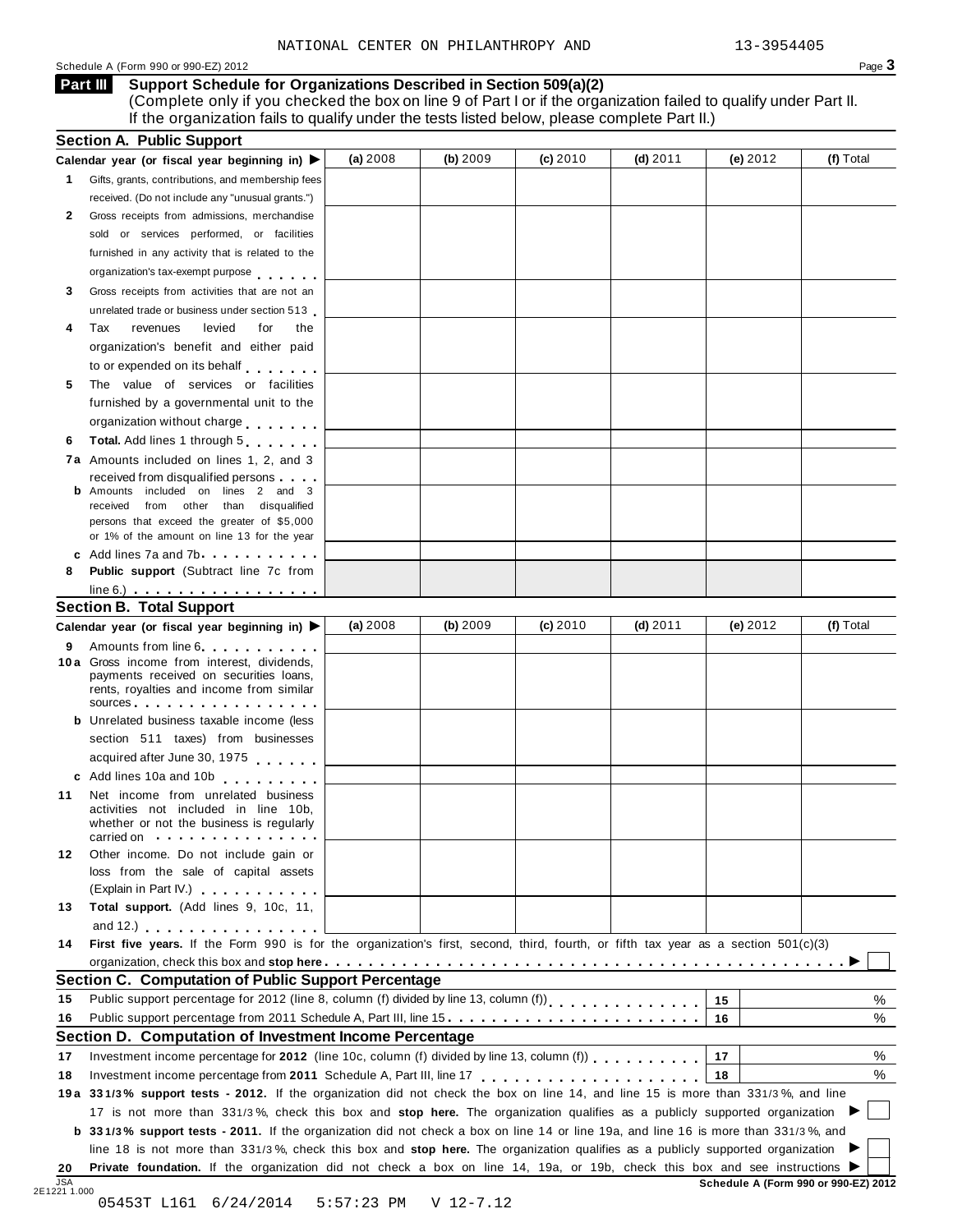<span id="page-17-0"></span>Schedule A (Form 990 or 990-EZ) 2012 Page **4**

**Supplemental Information.** Complete this part to provide the explanations required by Part II, line 10; **Part IV** Part II, line 17a or 17b; and Part III, line 12. Also complete this part for any additional information. (See instructions).

|                                                                |               |               |        |        | ATTACHMENT 1 |                 |
|----------------------------------------------------------------|---------------|---------------|--------|--------|--------------|-----------------|
| SCHEDULE A, PART I - INFORMATION ABOUT SUPPORTED ORGANIZATIONS |               |               |        |        |              |                 |
|                                                                |               | (III) TYPE OF | (TV)   | (V)    | (VI)         | (VII) AMOUNT OF |
| (I) NAME OF SUPPORTED ORGANIZATION                             | ) EIN<br>II)  | ORGANIZATION  | YES NO | YES NO | YES NO       | SUPPORT         |
| NEW YORK UNIVERSITY                                            | 13-5562308 02 |               | Χ      |        |              | 47,000.         |

TOTAL AMOUNT OF SUPPORT 47,000.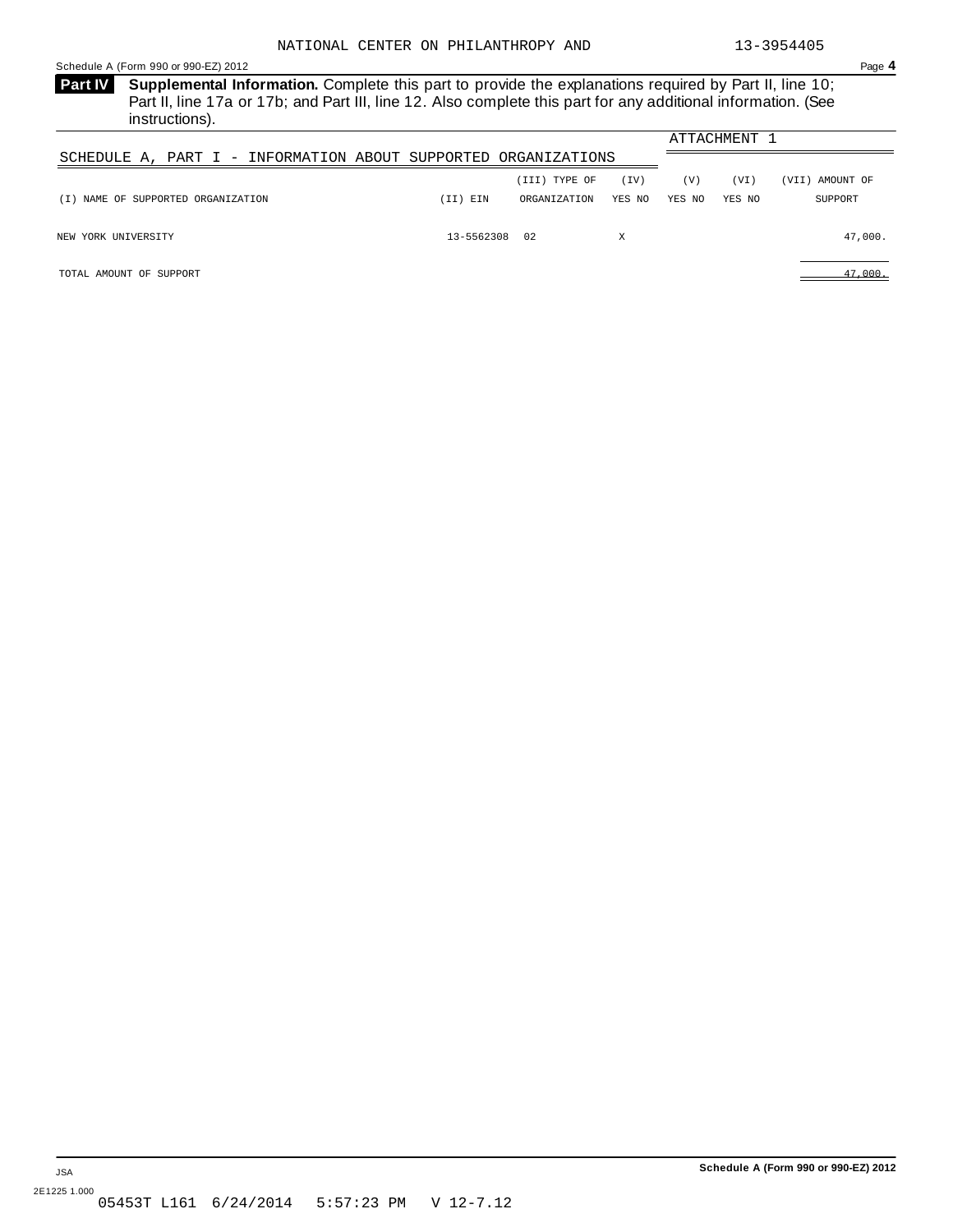**(Form 990, 990-EZ, or 990-PF)** I Department of the Treasury Internal Revenue Service

### **Schedule B**  $\begin{array}{|c|c|c|c|c|c|}\n\hline\n\textbf{S} & \textbf{S} & \textbf{C} & \textbf{C} & \textbf{C} & \textbf{D} & \textbf{C} & \textbf{S} & \textbf{D} & \textbf{D} & \textbf{D} & \textbf{D} & \textbf{D} & \textbf{D} & \textbf{D} & \textbf{D} & \textbf{D} & \textbf{D} & \textbf{D} & \textbf{D} & \textbf{D} & \textbf{D} & \textbf{D} & \textbf{D} & \textbf{D} & \textbf{D} & \text$

**Attach to Form 990, Form 990-EZ, or Form 990-PF.**

**2012** 

**name of** the organization **is a structure of the organization in the organization is a structure of the organization is a structure of the organization is a structure of the organization is a structure of the or** 

| <b>Hanne OF the Organization</b>    | Linpioyer identifi |
|-------------------------------------|--------------------|
| NATIONAL CENTER ON PHILANTHROPY AND |                    |
| THE LAW, INC.                       | 13-3954405         |

**Organization type** (check one):

| Filers of:         | Section:                                                                    |
|--------------------|-----------------------------------------------------------------------------|
| Form 990 or 990-EZ | $X$ 501(c)( <sup>3</sup> ) (enter number) organization                      |
|                    | $4947(a)(1)$ nonexempt charitable trust not treated as a private foundation |
|                    | 527 political organization                                                  |
| Form 990-PF        | 501(c)(3) exempt private foundation                                         |
|                    | 4947(a)(1) nonexempt charitable trust treated as a private foundation       |
|                    | 501(c)(3) taxable private foundation                                        |

Check if your organization is covered by the **General Rule** or a **Special Rule. Note.** Only a section 501(c)(7), (8), or (10) organization can check boxes for both the General Rule and a Special Rule. See

## instructions.

#### **General Rule**

 $\text{X}$  For an organization filing Form 990, 990-EZ, or 990-PF that received, during the year, \$5,000 or more (in money or property) from any one contributor. Complete Parts I and II.

#### **Special Rules**

For a section 501(c)(3) organization filing Form 990 or 990-EZ that met the 33 1/3 % support test of the regulations under sections 509(a)(1) and 170(b)(1)(A)(vi) and received from any one contributor, during the year, a contribution of the greater of **(1)** \$5,000 or **(2)** 2% of the amount on (i) Form 990, Part VIII, line 1h, or (ii) Form 990-EZ, line 1. Complete Parts I and II.

For a section 501(c)(7), (8), or (10) organization filing Form 990 or 990-EZ that received from any one contributor, during the year, total contributions of more than \$1,000 for use *exclusively* for religious, charitable, scientific, literary, or educational purposes, or the prevention of cruelty to children or animals. Complete Parts I, II, and III.

For a section 501(c)(7), (8), or (10) organization filing Form 990 or 990-EZ that received from any one contributor, during the year, contributions for use *exclusively* for religious, charitable, etc., purposes, but these contributions did not total to more than \$1,000. If this box is checked, enter here the total contributions that were received during the year for an *exclusively* religious, charitable, etc., purpose. Do not complete any of the parts unless the **General Rule** applies to this organization because it received nonexclusively religious, charitable, etc., contributions of \$5,000 or applies to this organization because it received nonexclusively religious, charitable, etc., contributions of  $\phi$ <br>more during the year<br> $\phi$ 

**Caution.** An organization that is not covered by the General Rule and/or the Special Rules does not file Schedule B (Form 990, 990-EZ, or 990-PF), but it **must** answer "No" on Part IV, line 2 of its Form 990; or check the box on line H of its Form 990-EZ or on Part I, line 2 of its Form 990-PF, to certify that it does not meet the filing requirements of Schedule B (Form 990, 990-EZ, or 990-PF).

For Paperwork Reduction Act Notice, see the Instructions for Form 990, 990-EZ, or 990-PF. Schedule B (Form 990, 990-EZ, or 990-PF) (2012)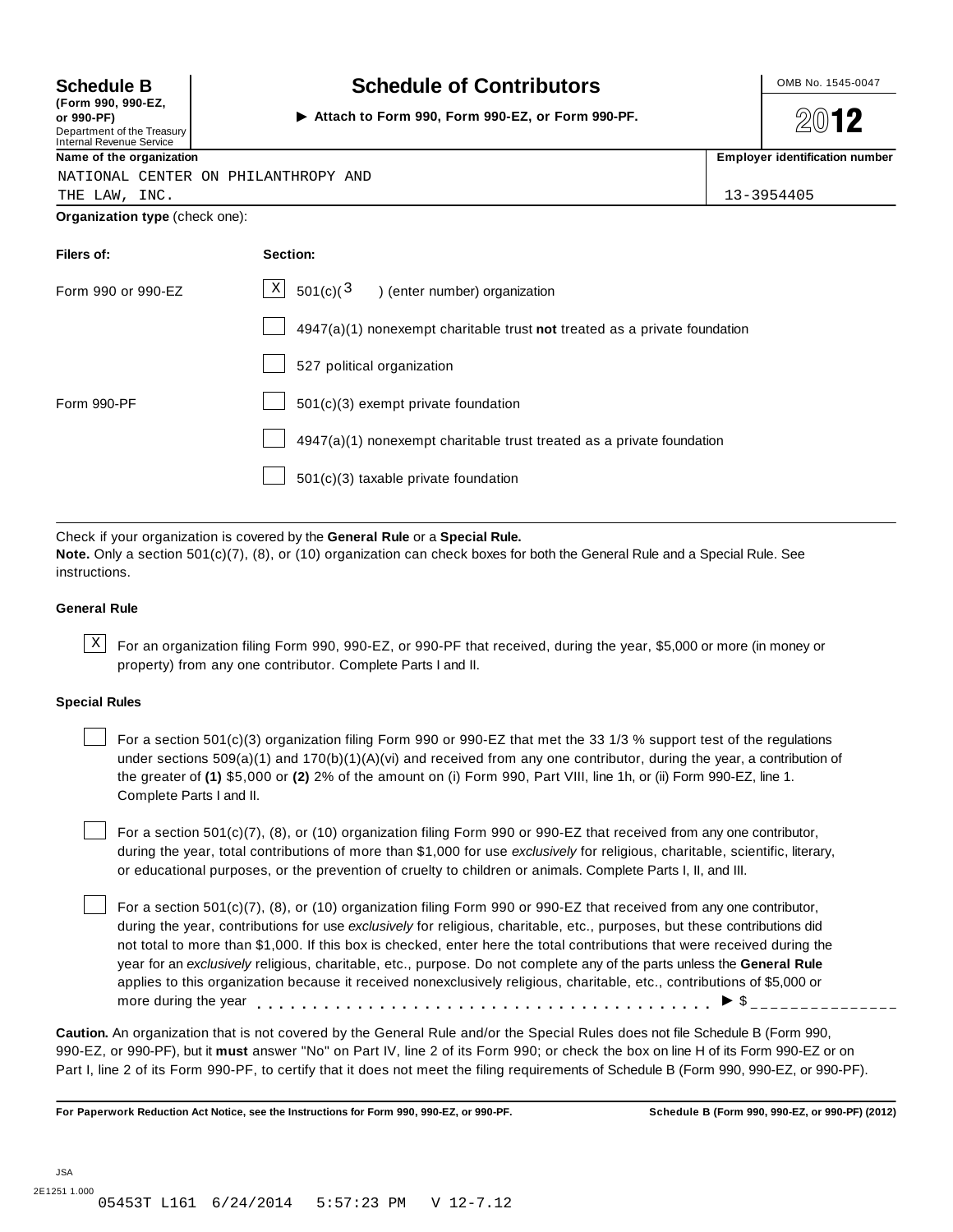#### Schedule B (Form 990, 990-EZ, or 990-PF) (2012) Page **2**

**Name of organization** NATIONAL CENTER ON PHILANTHROPY AND **FROM Employer identification** number THE LAW, INC. 13-3954405

| (a) | (b)                        | (c)                        | (d)                                                                                            |
|-----|----------------------------|----------------------------|------------------------------------------------------------------------------------------------|
| No. | Name, address, and ZIP + 4 | <b>Total contributions</b> | Type of contribution                                                                           |
| 1   |                            | 60,000.<br>\$              | Χ<br>Person<br>Payroll<br>Noncash<br>(Complete Part II if there is<br>a noncash contribution.) |
| (a) | (b)                        | (c)                        | (d)                                                                                            |
| No. | Name, address, and ZIP + 4 | <b>Total contributions</b> | Type of contribution                                                                           |
| 2   |                            | 270,000.<br>\$             | Χ<br>Person<br>Payroll<br>Noncash<br>(Complete Part II if there is<br>a noncash contribution.) |
| (a) | (b)                        | (c)                        | (d)                                                                                            |
| No. | Name, address, and ZIP + 4 | <b>Total contributions</b> | Type of contribution                                                                           |
| 3   |                            | 100,000.<br>\$             | Χ<br>Person<br>Payroll<br>Noncash<br>(Complete Part II if there is<br>a noncash contribution.) |
| (a) | (b)                        | (c)                        | (d)                                                                                            |
| No. | Name, address, and ZIP + 4 | <b>Total contributions</b> | Type of contribution                                                                           |
| 4   |                            | 30,000.<br>\$              | Χ<br>Person<br>Payroll<br>Noncash<br>(Complete Part II if there is<br>a noncash contribution.) |
| (a) | (b)                        | (c)                        | (d)                                                                                            |
| No. | Name, address, and ZIP + 4 | <b>Total contributions</b> | Type of contribution                                                                           |
|     |                            | \$                         | Person<br>Payroll<br>Noncash<br>(Complete Part II if there is<br>a noncash contribution.)      |
| (a) | (b)                        | (c)                        | (d)                                                                                            |
| No. | Name, address, and ZIP + 4 | <b>Total contributions</b> | Type of contribution                                                                           |
|     |                            | \$                         | Person<br>Payroll<br>Noncash<br>(Complete Part II if there is<br>a noncash contribution.)      |

**Schedule B (Form 990, 990-EZ, or 990-PF) (2012)** JSA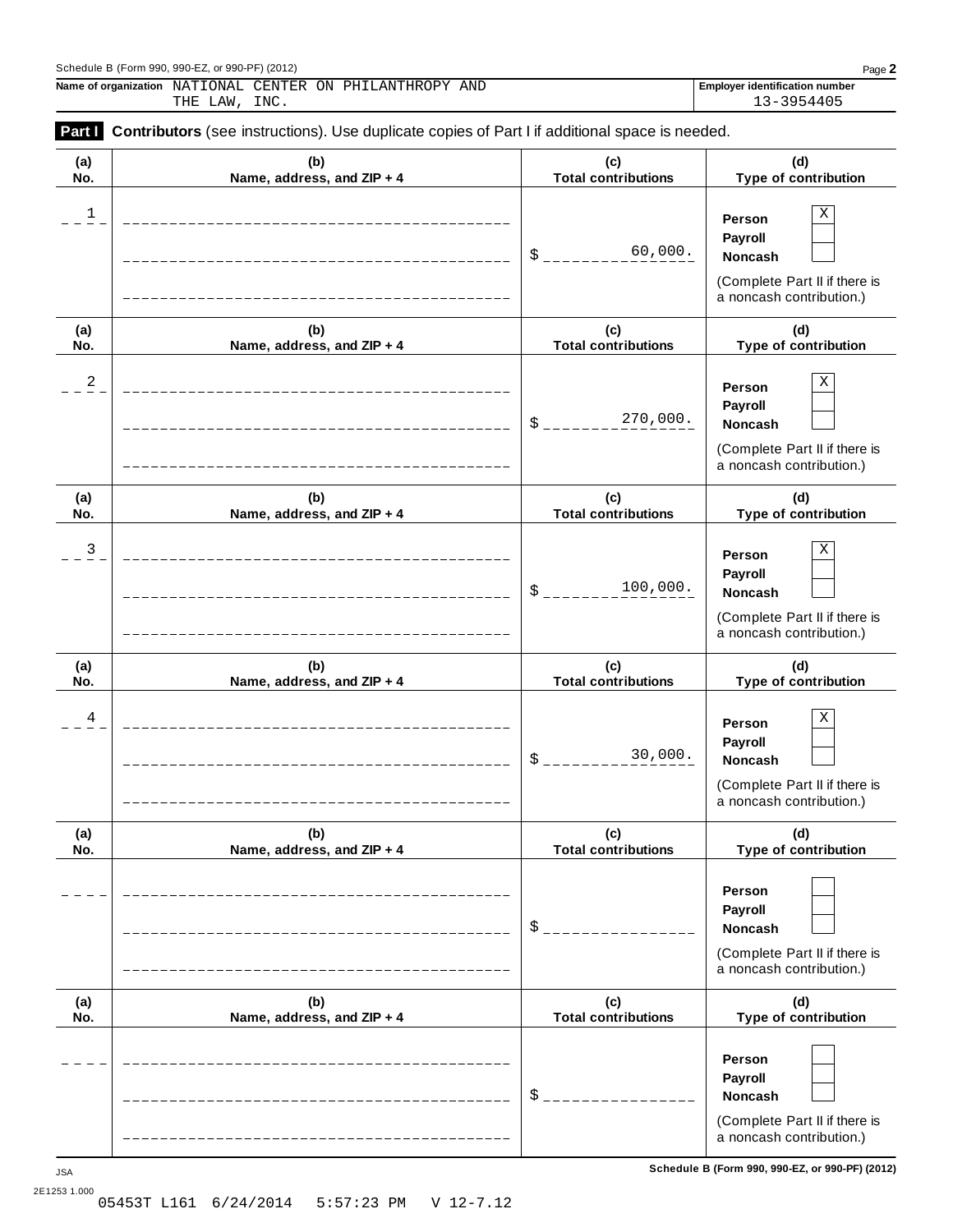| Page 3<br>Schedule B (Form 990, 990-EZ, or 990-PF) (2012) |                                                                                                            |                                       |  |  |  |
|-----------------------------------------------------------|------------------------------------------------------------------------------------------------------------|---------------------------------------|--|--|--|
|                                                           | Name of organization NATIONAL CENTER ON PHILANTHROPY AND                                                   | <b>Employer identification number</b> |  |  |  |
|                                                           | THE LAW, INC.                                                                                              | 13-3954405                            |  |  |  |
| Part II                                                   | <b>Noncash Property</b> (see instructions). Use duplicate copies of Part II if additional space is needed. |                                       |  |  |  |

| (a) No.<br>from<br>Part I | (b)<br>Description of noncash property given | (c)<br>FMV (or estimate)<br>(see instructions) | (d)<br>Date received                            |
|---------------------------|----------------------------------------------|------------------------------------------------|-------------------------------------------------|
|                           |                                              | \$                                             |                                                 |
| (a) No.<br>from<br>Part I | (b)<br>Description of noncash property given | (c)<br>FMV (or estimate)<br>(see instructions) | (d)<br>Date received                            |
|                           |                                              | \$                                             |                                                 |
| (a) No.<br>from<br>Part I | (b)<br>Description of noncash property given | (c)<br>FMV (or estimate)<br>(see instructions) | (d)<br>Date received                            |
|                           |                                              | \$                                             |                                                 |
| (a) No.<br>from<br>Part I | (b)<br>Description of noncash property given | (c)<br>FMV (or estimate)<br>(see instructions) | (d)<br>Date received                            |
|                           |                                              |                                                |                                                 |
| (a) No.<br>from<br>Part I | (b)<br>Description of noncash property given | (c)<br>FMV (or estimate)<br>(see instructions) | (d)<br>Date received                            |
|                           |                                              | \$                                             |                                                 |
| (a) No.<br>from<br>Part I | (b)<br>Description of noncash property given | (c)<br>FMV (or estimate)<br>(see instructions) | (d)<br>Date received                            |
|                           |                                              | \$                                             |                                                 |
| ${\sf JSA}$               |                                              |                                                | Schedule B (Form 990, 990-EZ, or 990-PF) (2012) |

2E1254 1.000 05453T L161 6/24/2014 5:57:23 PM V 12-7.12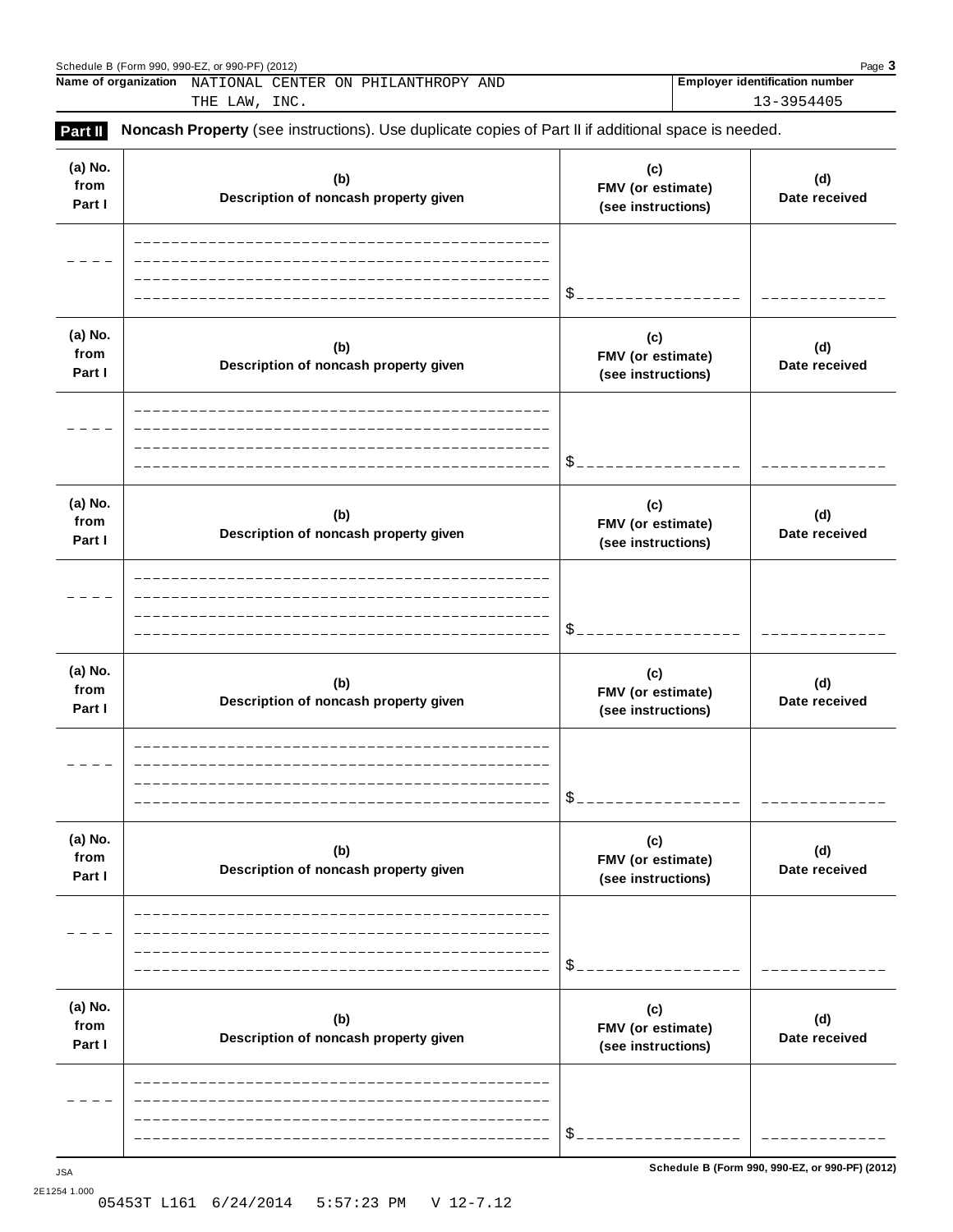|                             | Schedule B (Form 990, 990-EZ, or 990-PF) (2012)                                                                                                                                                                                                                                                                                                                                                                                                                                                                                          |                      |                                          | Page 4                                              |  |  |  |  |
|-----------------------------|------------------------------------------------------------------------------------------------------------------------------------------------------------------------------------------------------------------------------------------------------------------------------------------------------------------------------------------------------------------------------------------------------------------------------------------------------------------------------------------------------------------------------------------|----------------------|------------------------------------------|-----------------------------------------------------|--|--|--|--|
|                             | Name of organization NATIONAL CENTER ON PHILANTHROPY AND<br>THE LAW, INC.                                                                                                                                                                                                                                                                                                                                                                                                                                                                |                      |                                          | <b>Employer identification number</b><br>13-3954405 |  |  |  |  |
|                             | Part III Exclusively religious, charitable, etc., individual contributions to section 501(c)(7), (8), or (10) organizations<br>that total more than \$1,000 for the year. Complete columns (a) through (e) and the following line entry.<br>For organizations completing Part III, enter the total of exclusively religious, charitable, etc.,<br>contributions of \$1,000 or less for the year. (Enter this information once. See instructions.) $\triangleright$ \$<br>Use duplicate copies of Part III if additional space is needed. |                      |                                          |                                                     |  |  |  |  |
|                             |                                                                                                                                                                                                                                                                                                                                                                                                                                                                                                                                          |                      |                                          |                                                     |  |  |  |  |
| $(a)$ No.<br>from<br>Part I | (b) Purpose of gift                                                                                                                                                                                                                                                                                                                                                                                                                                                                                                                      | (c) Use of gift      |                                          | (d) Description of how gift is held                 |  |  |  |  |
|                             |                                                                                                                                                                                                                                                                                                                                                                                                                                                                                                                                          |                      |                                          |                                                     |  |  |  |  |
|                             | (e) Transfer of gift                                                                                                                                                                                                                                                                                                                                                                                                                                                                                                                     |                      |                                          |                                                     |  |  |  |  |
|                             | Transferee's name, address, and ZIP + 4                                                                                                                                                                                                                                                                                                                                                                                                                                                                                                  |                      | Relationship of transferor to transferee |                                                     |  |  |  |  |
|                             |                                                                                                                                                                                                                                                                                                                                                                                                                                                                                                                                          |                      |                                          |                                                     |  |  |  |  |
| (a) No.<br>`from<br>Part I  | (b) Purpose of gift                                                                                                                                                                                                                                                                                                                                                                                                                                                                                                                      | (c) Use of gift      |                                          | (d) Description of how gift is held                 |  |  |  |  |
|                             |                                                                                                                                                                                                                                                                                                                                                                                                                                                                                                                                          |                      |                                          |                                                     |  |  |  |  |
|                             | (e) Transfer of gift                                                                                                                                                                                                                                                                                                                                                                                                                                                                                                                     |                      |                                          |                                                     |  |  |  |  |
|                             | Transferee's name, address, and ZIP + 4                                                                                                                                                                                                                                                                                                                                                                                                                                                                                                  |                      | Relationship of transferor to transferee |                                                     |  |  |  |  |
|                             |                                                                                                                                                                                                                                                                                                                                                                                                                                                                                                                                          |                      |                                          |                                                     |  |  |  |  |
| (a) No.<br>from<br>Part I   | (b) Purpose of gift                                                                                                                                                                                                                                                                                                                                                                                                                                                                                                                      | (c) Use of gift      |                                          | (d) Description of how gift is held                 |  |  |  |  |
|                             |                                                                                                                                                                                                                                                                                                                                                                                                                                                                                                                                          |                      |                                          |                                                     |  |  |  |  |
|                             | (e) Transfer of gift                                                                                                                                                                                                                                                                                                                                                                                                                                                                                                                     |                      |                                          |                                                     |  |  |  |  |
|                             | Transferee's name, address, and ZIP + 4                                                                                                                                                                                                                                                                                                                                                                                                                                                                                                  |                      | Relationship of transferor to transferee |                                                     |  |  |  |  |
|                             |                                                                                                                                                                                                                                                                                                                                                                                                                                                                                                                                          |                      |                                          |                                                     |  |  |  |  |
| (a) No.<br>from<br>Part I   | (b) Purpose of gift                                                                                                                                                                                                                                                                                                                                                                                                                                                                                                                      | (c) Use of gift      |                                          | (d) Description of how gift is held                 |  |  |  |  |
|                             |                                                                                                                                                                                                                                                                                                                                                                                                                                                                                                                                          |                      |                                          |                                                     |  |  |  |  |
|                             |                                                                                                                                                                                                                                                                                                                                                                                                                                                                                                                                          | (e) Transfer of gift |                                          |                                                     |  |  |  |  |
|                             | Transferee's name, address, and ZIP + 4                                                                                                                                                                                                                                                                                                                                                                                                                                                                                                  |                      |                                          | Relationship of transferor to transferee            |  |  |  |  |
|                             |                                                                                                                                                                                                                                                                                                                                                                                                                                                                                                                                          |                      |                                          |                                                     |  |  |  |  |
|                             |                                                                                                                                                                                                                                                                                                                                                                                                                                                                                                                                          |                      |                                          | Schedule B (Form 990, 990-EZ, or 990-PF) (2012)     |  |  |  |  |
|                             |                                                                                                                                                                                                                                                                                                                                                                                                                                                                                                                                          |                      |                                          |                                                     |  |  |  |  |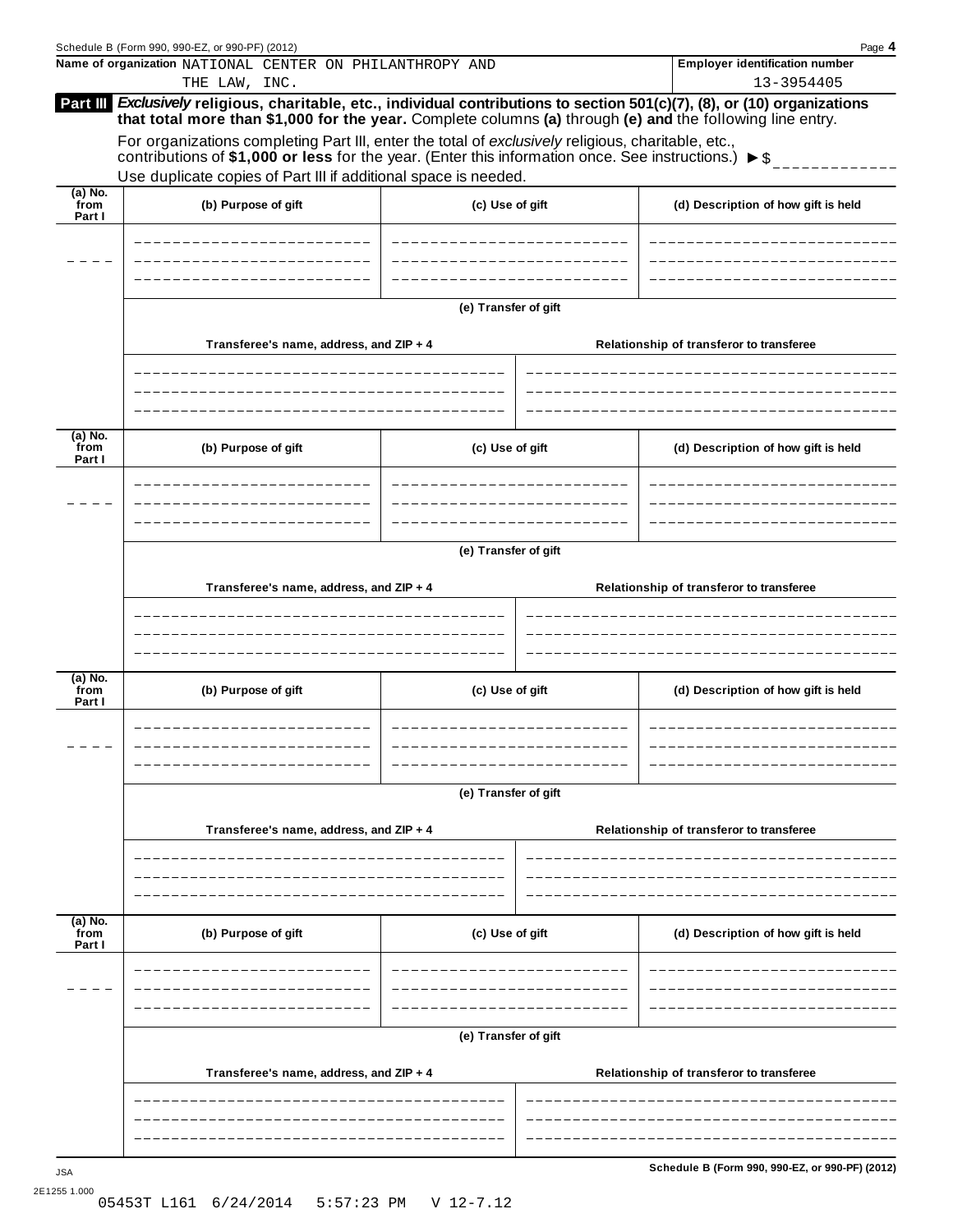| <b>SCHEDULE D</b> |  |
|-------------------|--|
| (Form 990)        |  |

# **SCHEDULE <sup>D</sup>** OMB No. 1545-0047 **Supplemental Financial Statements (Form 990)**

(Form 990)<br>  $\triangleright$  Complete if the organization answered "Yes," to Form 990,<br>
Department of the Treasury<br>
Department of the Treasury<br>
Part IV, line 6, 7, 8, 9, 10, 11a, 11b, 11c, 11d, 11e, 11f, 12a, or 12b. Internal Revenue Service I**Attach to Form 990.** I**See separate instructions. Inspection**

| 2012                                       |
|--------------------------------------------|
| <b>Open to Public</b><br><b>Inspection</b> |

|        | Internal Revenue Service<br>Name of the organization<br>NATIONAL CENTER ON PHILANTHROPY AND                                                                                                                                                                                                                                                               | Attach to Form 990. $\blacktriangleright$ See separate instructions. | преспол<br><b>Employer identification number</b>    |
|--------|-----------------------------------------------------------------------------------------------------------------------------------------------------------------------------------------------------------------------------------------------------------------------------------------------------------------------------------------------------------|----------------------------------------------------------------------|-----------------------------------------------------|
|        | THE LAW, INC.                                                                                                                                                                                                                                                                                                                                             |                                                                      | 13-3954405                                          |
| Part I | Organizations Maintaining Donor Advised Funds or Other Similar Funds or Accounts. Complete if the<br>organization answered "Yes" to Form 990, Part IV, line 6.                                                                                                                                                                                            |                                                                      |                                                     |
|        |                                                                                                                                                                                                                                                                                                                                                           | (a) Donor advised funds                                              | (b) Funds and other accounts                        |
|        | Total number at end of year example.                                                                                                                                                                                                                                                                                                                      |                                                                      |                                                     |
|        | Aggregate contributions to (during year)                                                                                                                                                                                                                                                                                                                  |                                                                      |                                                     |
|        | Aggregate grants from (during year) <b>Aggregate</b> grants from (during year)                                                                                                                                                                                                                                                                            |                                                                      |                                                     |
|        | Aggregate value at end of year                                                                                                                                                                                                                                                                                                                            |                                                                      |                                                     |
|        | Did the organization inform all donors and donor advisors in writing that the assets held in donor advised                                                                                                                                                                                                                                                |                                                                      |                                                     |
|        | funds are the organization's property, subject to the organization's exclusive legal control? $\ldots \ldots \ldots$                                                                                                                                                                                                                                      |                                                                      | <b>Yes</b><br><b>No</b>                             |
|        | Did the organization inform all grantees, donors, and donor advisors in writing that grant funds can be used                                                                                                                                                                                                                                              |                                                                      |                                                     |
|        | only for charitable purposes and not for the benefit of the donor or donor advisor, or for any other purpose                                                                                                                                                                                                                                              |                                                                      |                                                     |
|        | Conservation Easements. Complete if the organization answered "Yes" to Form 990, Part IV, line 7.                                                                                                                                                                                                                                                         |                                                                      | <b>Yes</b><br>No                                    |
|        | Part II<br>Purpose(s) of conservation easements held by the organization (check all that apply).                                                                                                                                                                                                                                                          |                                                                      |                                                     |
|        |                                                                                                                                                                                                                                                                                                                                                           |                                                                      |                                                     |
|        | Preservation of land for public use (e.g., recreation or education)                                                                                                                                                                                                                                                                                       |                                                                      | Preservation of an historically important land area |
|        | Protection of natural habitat                                                                                                                                                                                                                                                                                                                             |                                                                      | Preservation of a certified historic structure      |
|        | Preservation of open space                                                                                                                                                                                                                                                                                                                                |                                                                      |                                                     |
|        | Complete lines 2a through 2d if the organization held a qualified conservation contribution in the form of a conservation                                                                                                                                                                                                                                 |                                                                      |                                                     |
|        | easement on the last day of the tax year.                                                                                                                                                                                                                                                                                                                 |                                                                      | Held at the End of the Tax Year                     |
|        |                                                                                                                                                                                                                                                                                                                                                           |                                                                      |                                                     |
| a      |                                                                                                                                                                                                                                                                                                                                                           |                                                                      | 2a                                                  |
| b      | Total acreage restricted by conservation easements                                                                                                                                                                                                                                                                                                        |                                                                      | 2b                                                  |
|        | Number of conservation easements on a certified historic structure included in (a)                                                                                                                                                                                                                                                                        |                                                                      | 2c                                                  |
| d      | Number of conservation easements included in (c) acquired after 8/17/06, and not on a                                                                                                                                                                                                                                                                     |                                                                      |                                                     |
|        | historic structure listed in the National Register                                                                                                                                                                                                                                                                                                        |                                                                      | <b>2d</b>                                           |
|        | Number of conservation easements modified, transferred, released, extinguished, or terminated by the organization during the                                                                                                                                                                                                                              |                                                                      |                                                     |
|        | $\text{tax year}$ $\rightarrow$ _________________                                                                                                                                                                                                                                                                                                         |                                                                      |                                                     |
|        | Number of states where property subject to conservation easement is located $\blacktriangleright$ ________________                                                                                                                                                                                                                                        |                                                                      |                                                     |
|        | Does the organization have a written policy regarding the periodic monitoring, inspection, handling of                                                                                                                                                                                                                                                    |                                                                      |                                                     |
|        | violations, and enforcement of the conservation easements it holds?                                                                                                                                                                                                                                                                                       |                                                                      | Yes<br><b>No</b>                                    |
|        | Staff and volunteer hours devoted to monitoring, inspecting, and enforcing conservation easements during the year                                                                                                                                                                                                                                         |                                                                      |                                                     |
|        | ▶ ___________________                                                                                                                                                                                                                                                                                                                                     |                                                                      |                                                     |
|        | Amount of expenses incurred in monitoring, inspecting, and enforcing conservation easements during the year                                                                                                                                                                                                                                               |                                                                      |                                                     |
|        | ▶\$ __________________                                                                                                                                                                                                                                                                                                                                    |                                                                      |                                                     |
|        | Does each conservation easement reported on line $2(d)$ above satisfy the requirements of section 170(h)(4)(B)                                                                                                                                                                                                                                            |                                                                      |                                                     |
|        |                                                                                                                                                                                                                                                                                                                                                           |                                                                      | J Yes ⊺<br>No                                       |
|        | In Part XIII, describe how the organization reports conservation easements in its revenue and expense statement, and                                                                                                                                                                                                                                      |                                                                      |                                                     |
|        | balance sheet, and include, if applicable, the text of the footnote to the organization's financial statements that describes the                                                                                                                                                                                                                         |                                                                      |                                                     |
|        | organization's accounting for conservation easements.                                                                                                                                                                                                                                                                                                     |                                                                      |                                                     |
|        | Organizations Maintaining Collections of Art, Historical Treasures, or Other Similar Assets.<br>Part III<br>Complete if the organization answered "Yes" to Form 990, Part IV, line 8.                                                                                                                                                                     |                                                                      |                                                     |
| 1a     | If the organization elected, as permitted under SFAS 116 (ASC 958), not to report in its revenue statement and balance sheet works of art, historical treasures, or other similar assets held for public exhibition, education<br>public service, provide, in Part XIII, the text of the footnote to its financial statements that describes these items. |                                                                      |                                                     |
| b      | If the organization elected, as permitted under SFAS 116 (ASC 958), to report in its revenue statement and balance sheet<br>works of art, historical treasures, or other similar assets held for public exhibition, education, or research in furtherance of<br>public service, provide the following amounts relating to these items:                    |                                                                      |                                                     |
|        |                                                                                                                                                                                                                                                                                                                                                           |                                                                      |                                                     |
|        |                                                                                                                                                                                                                                                                                                                                                           |                                                                      |                                                     |
|        | If the organization received or held works of art, historical treasures, or other similar assets for financial gain, provide the                                                                                                                                                                                                                          |                                                                      |                                                     |
|        | following amounts required to be reported under SFAS 116 (ASC 958) relating to these items:                                                                                                                                                                                                                                                               |                                                                      |                                                     |
| a      | Revenues included in Form 990, Part VIII, line 1 $\dots$ , , , , , , , $\triangleright$ \$                                                                                                                                                                                                                                                                |                                                                      |                                                     |
| b      | Assets included in Form 990, Part X $\dots \dots \dots \dots \dots \dots \dots \dots \dots \dots \dots \dots \dots \dots$                                                                                                                                                                                                                                 |                                                                      |                                                     |
|        | For Paperwork Reduction Act Notice, see the Instructions for Form 990.                                                                                                                                                                                                                                                                                    |                                                                      | Schedule D (Form 990) 2012                          |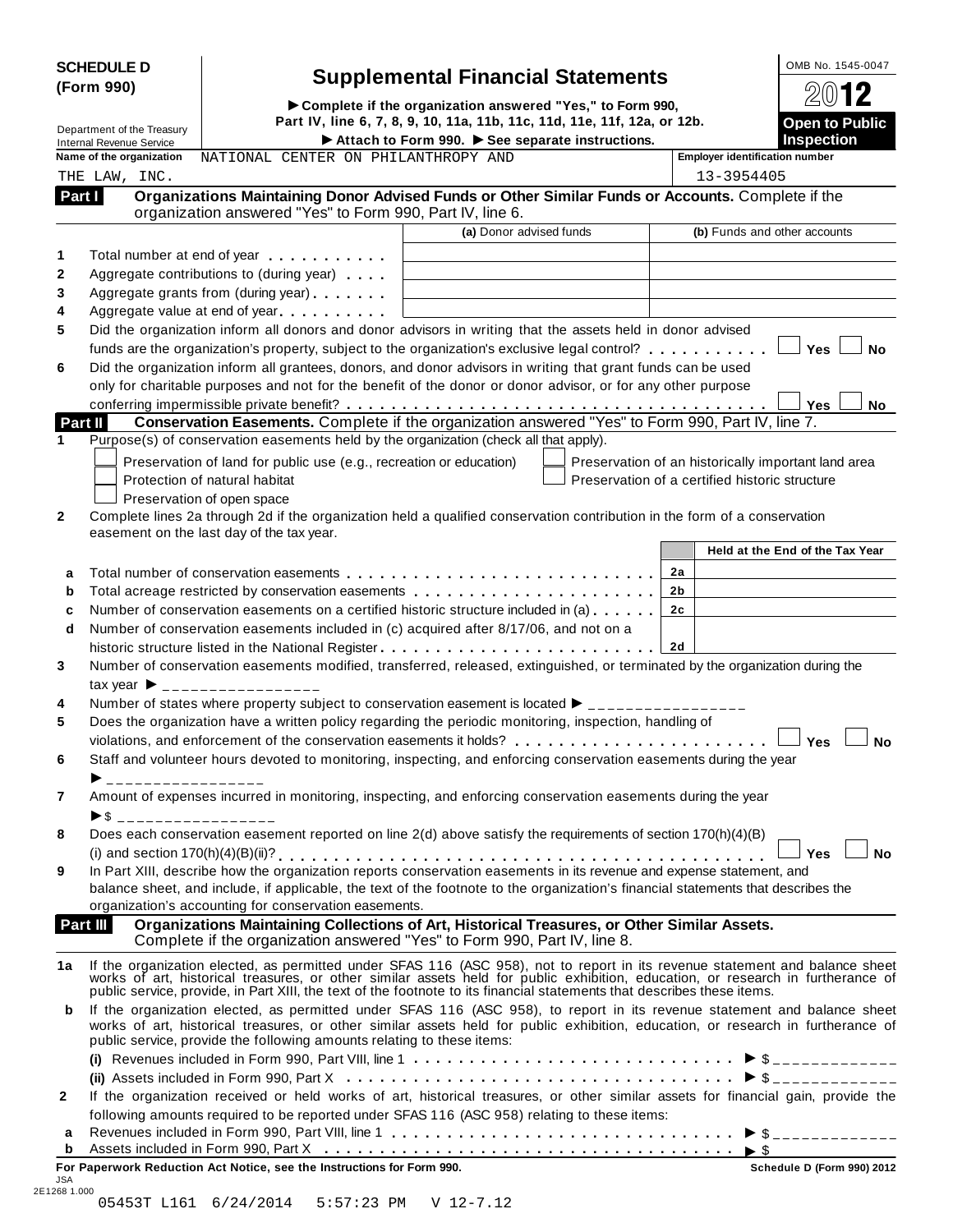|        |                                                                                                                                                                              | NATIONAL CENTER ON PHILANTHROPY AND     |                            |                                    |                                 | 13-3954405 |                            |           |
|--------|------------------------------------------------------------------------------------------------------------------------------------------------------------------------------|-----------------------------------------|----------------------------|------------------------------------|---------------------------------|------------|----------------------------|-----------|
|        | Schedule D (Form 990) 2012                                                                                                                                                   |                                         |                            |                                    |                                 |            |                            | Page 2    |
|        | Organizations Maintaining Collections of Art, Historical Treasures, or Other Similar Assets (continued)<br>Part III                                                          |                                         |                            |                                    |                                 |            |                            |           |
| 3      | Using the organization's acquisition, accession, and other records, check any of the following that are a significant use of its<br>collection items (check all that apply): |                                         |                            |                                    |                                 |            |                            |           |
| a      | Public exhibition                                                                                                                                                            |                                         | d                          | Loan or exchange programs          |                                 |            |                            |           |
| b      | Scholarly research                                                                                                                                                           |                                         | е                          |                                    |                                 |            |                            |           |
| c      | Preservation for future generations                                                                                                                                          |                                         |                            |                                    |                                 |            |                            |           |
| 4      | Provide a description of the organization's collections and explain how they further the organization's exempt purpose in Part<br>XIII.                                      |                                         |                            |                                    |                                 |            |                            |           |
| 5      | During the year, did the organization solicit or receive donations of art, historical treasures, or other similar                                                            |                                         |                            |                                    |                                 |            |                            |           |
|        | assets to be sold to raise funds rather than to be maintained as part of the organization's collection?                                                                      |                                         |                            |                                    |                                 |            | Yes                        | <b>No</b> |
|        | Escrow and Custodial Arrangements. Complete if the organization answered "Yes" to Form 990, Part IV,<br><b>Part IV</b>                                                       |                                         |                            |                                    |                                 |            |                            |           |
|        | line 9, or reported an amount on Form 990, Part X, line 21.                                                                                                                  |                                         |                            |                                    |                                 |            |                            |           |
|        |                                                                                                                                                                              |                                         |                            |                                    |                                 |            |                            |           |
|        | 1a Is the organization an agent, trustee, custodian or other intermediary for contributions or other assets not                                                              |                                         |                            |                                    |                                 |            |                            |           |
|        |                                                                                                                                                                              |                                         |                            |                                    |                                 |            | <b>Yes</b>                 | No        |
|        | b If "Yes," explain the arrangement in Part XIII and complete the following table:                                                                                           |                                         |                            |                                    |                                 |            |                            |           |
|        |                                                                                                                                                                              |                                         |                            |                                    |                                 | Amount     |                            |           |
| c      |                                                                                                                                                                              |                                         |                            | 1c                                 |                                 |            |                            |           |
|        |                                                                                                                                                                              |                                         |                            | 1 <sub>d</sub>                     |                                 |            |                            |           |
| е      |                                                                                                                                                                              |                                         |                            | 1e                                 |                                 |            |                            |           |
| f      |                                                                                                                                                                              |                                         |                            | 1f                                 |                                 |            |                            |           |
| 2a     | Did the organization include an amount on Form 990, Part X, line 21? [1] was reserved to serve the served of the served of the 21?                                           |                                         |                            |                                    |                                 |            | <b>Yes</b>                 | No        |
|        | b If "Yes," explain the arrangement in Part XIII. Check here if the explanation has been provided in Part XIII.                                                              |                                         |                            |                                    |                                 |            |                            |           |
| Part V | Endowment Funds. Complete if the organization answered "Yes" to Form 990, Part IV, line 10.                                                                                  |                                         |                            |                                    |                                 |            |                            |           |
|        |                                                                                                                                                                              | (a) Current year                        | (b) Prior year             | (c) Two years back                 | (d) Three years back            |            | (e) Four years back        |           |
| 1а     | Beginning of year balance                                                                                                                                                    | 2,234,949.                              | 2,199,404.                 | 2,062,779.                         |                                 | 1,972,742. | 2,501,862.                 |           |
| b      | Contributions                                                                                                                                                                |                                         |                            |                                    |                                 |            |                            |           |
| c      | Net investment earnings, gains,                                                                                                                                              |                                         |                            |                                    |                                 |            |                            |           |
|        | and losses                                                                                                                                                                   | 193,870.                                | 121,780.                   | 227,338.                           |                                 | 179,980.   | $-430, 331.$               |           |
|        | d Grants or scholarships                                                                                                                                                     |                                         |                            |                                    |                                 |            |                            |           |
|        | e Other expenditures for facilities                                                                                                                                          |                                         |                            |                                    |                                 |            |                            |           |
|        | and programs                                                                                                                                                                 | 165,879.                                | 86,235.                    |                                    | 90,713.                         | 89,943.    |                            | 98,789.   |
|        | f Administrative expenses                                                                                                                                                    |                                         |                            |                                    |                                 |            |                            |           |
|        | <b>g</b> End of year balance                                                                                                                                                 | 2, 262, 940.                            | $2, 23\overline{4, 949}$ . | 2,199,404.                         |                                 | 2,062,779. | 1,972,742.                 |           |
| 2      | Provide the estimated percentage of the current year end balance (line 1g, column (a)) held as:                                                                              |                                         |                            |                                    |                                 |            |                            |           |
| а      | Board designated or quasi-endowment $\blacktriangleright$                                                                                                                    |                                         | %                          |                                    |                                 |            |                            |           |
| b      | Permanent endowment > 100.0000 %                                                                                                                                             |                                         |                            |                                    |                                 |            |                            |           |
| c      | Temporarily restricted endowment ▶                                                                                                                                           | ℅                                       |                            |                                    |                                 |            |                            |           |
|        | The percentages in lines 2a, 2b, and 2c should equal 100%.                                                                                                                   |                                         |                            |                                    |                                 |            |                            |           |
|        | 3a Are there endowment funds not in the possession of the organization that are held and administered for the                                                                |                                         |                            |                                    |                                 |            |                            |           |
|        | organization by:                                                                                                                                                             |                                         |                            |                                    |                                 |            | <b>Yes</b>                 | No        |
|        |                                                                                                                                                                              |                                         |                            |                                    |                                 |            | 3a(i)                      | X<br>Χ    |
|        | If "Yes" to 3a(ii), are the related organizations listed as required on Schedule R?                                                                                          |                                         |                            |                                    |                                 |            | 3a(ii)<br>3b               |           |
| b      |                                                                                                                                                                              |                                         |                            |                                    |                                 |            |                            |           |
| 4      | Describe in Part XIII the intended uses of the organization's endowment funds.                                                                                               |                                         |                            |                                    |                                 |            |                            |           |
|        | <b>Part VI</b><br>Land, Buildings, and Equipment. See Form 990, Part X, line 10.                                                                                             |                                         |                            |                                    |                                 |            |                            |           |
|        | Description of property                                                                                                                                                      | (a) Cost or other basis<br>(investment) |                            | (b) Cost or other basis<br>(other) | (c) Accumulated<br>depreciation |            | (d) Book value             |           |
|        |                                                                                                                                                                              |                                         |                            |                                    |                                 |            |                            |           |
| b      | Buildings                                                                                                                                                                    |                                         |                            |                                    |                                 |            |                            |           |
|        | Leasehold improvements                                                                                                                                                       |                                         |                            |                                    |                                 |            |                            |           |
| d      | Equipment                                                                                                                                                                    |                                         |                            |                                    |                                 |            |                            |           |
|        |                                                                                                                                                                              |                                         |                            |                                    |                                 |            |                            |           |
|        | Total. Add lines 1a through 1e. (Column (d) must equal Form 990, Part X, column (B), line $10(c)$ .).                                                                        |                                         |                            |                                    |                                 |            |                            |           |
|        |                                                                                                                                                                              |                                         |                            |                                    |                                 |            | Schedule D (Form 990) 2012 |           |

JSA 2E1269 1.000 05453T L161 6/24/2014 5:57:23 PM V 12-7.12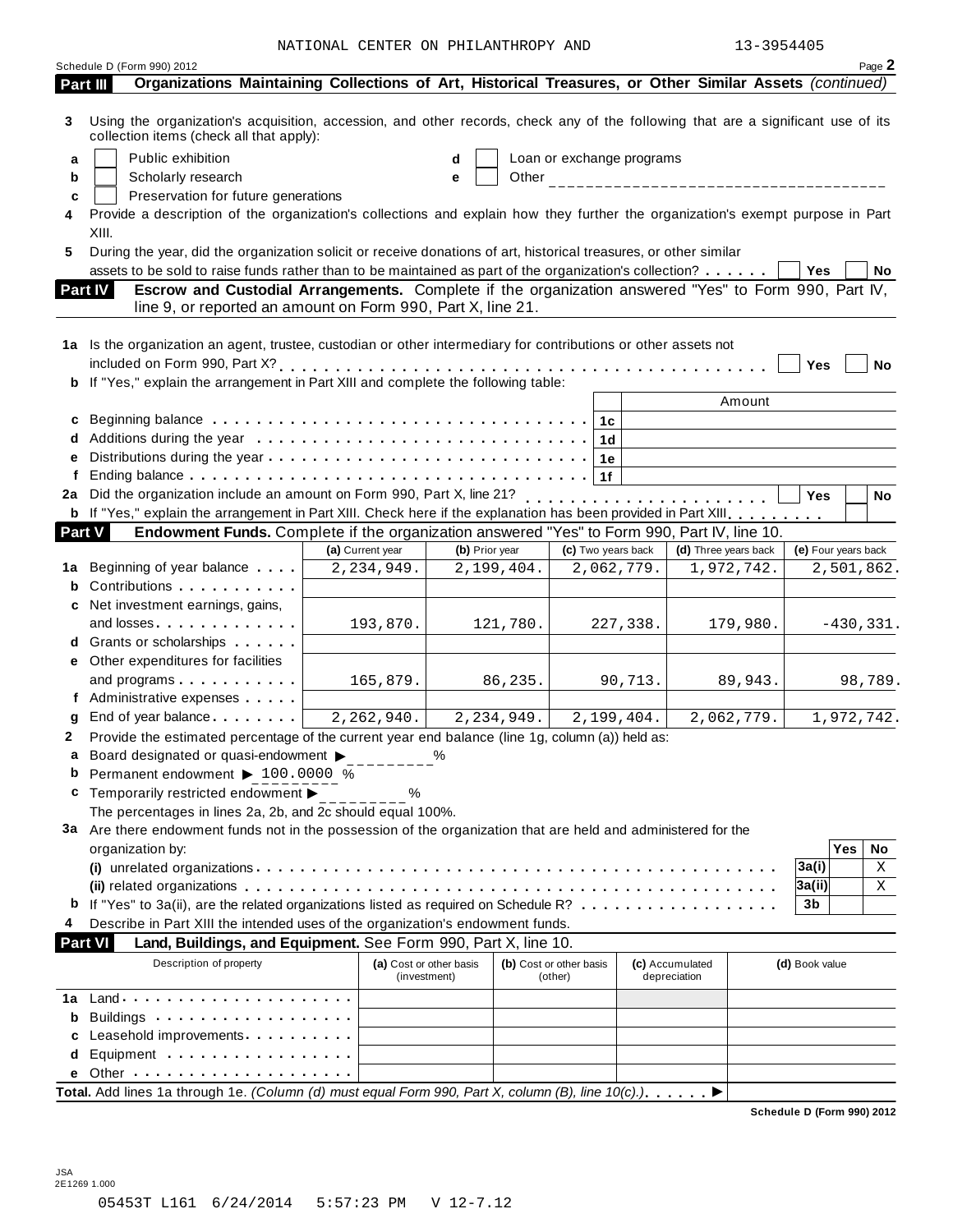| Schedule D (Form 990) 2012 |                                                                                                                                                         |                 |                                                              | Page 3         |
|----------------------------|---------------------------------------------------------------------------------------------------------------------------------------------------------|-----------------|--------------------------------------------------------------|----------------|
| Part VII                   | Investments - Other Securities. See Form 990, Part X, line 12.                                                                                          |                 |                                                              |                |
|                            | (a) Description of security or category<br>(including name of security)                                                                                 | (b) Book value  | (c) Method of valuation:<br>Cost or end-of-year market value |                |
|                            | (1) Financial derivatives                                                                                                                               |                 |                                                              |                |
|                            | (2) Closely-held equity interests                                                                                                                       |                 |                                                              |                |
|                            | (3) Other_____________________________                                                                                                                  |                 |                                                              |                |
| (A)                        |                                                                                                                                                         |                 |                                                              |                |
| (B)                        |                                                                                                                                                         |                 |                                                              |                |
| (C)                        |                                                                                                                                                         |                 |                                                              |                |
| (D)<br>(E)                 |                                                                                                                                                         |                 |                                                              |                |
| (F)                        |                                                                                                                                                         |                 |                                                              |                |
| (G)                        |                                                                                                                                                         |                 |                                                              |                |
| (H)                        |                                                                                                                                                         |                 |                                                              |                |
| (1)                        |                                                                                                                                                         |                 |                                                              |                |
|                            | Total. (Column (b) must equal Form 990, Part X, col. (B) line 12.)<br>▶                                                                                 |                 |                                                              |                |
| <b>Part VIII</b>           | Investments - Program Related. See Form 990, Part X, line 13.                                                                                           |                 |                                                              |                |
|                            | (a) Description of investment type                                                                                                                      | (b) Book value  | (c) Method of valuation:<br>Cost or end-of-year market value |                |
| (1)                        |                                                                                                                                                         |                 |                                                              |                |
| (2)                        |                                                                                                                                                         |                 |                                                              |                |
| (3)                        |                                                                                                                                                         |                 |                                                              |                |
| (4)                        |                                                                                                                                                         |                 |                                                              |                |
| (5)                        |                                                                                                                                                         |                 |                                                              |                |
| (6)                        |                                                                                                                                                         |                 |                                                              |                |
| (7)                        |                                                                                                                                                         |                 |                                                              |                |
| (8)                        |                                                                                                                                                         |                 |                                                              |                |
| (9)                        |                                                                                                                                                         |                 |                                                              |                |
| (10)                       |                                                                                                                                                         |                 |                                                              |                |
|                            | Total. (Column (b) must equal Form 990, Part X, col. (B) line 13.)<br>▶                                                                                 |                 |                                                              |                |
| Part IX                    | Other Assets. See Form 990, Part X, line 15.                                                                                                            |                 |                                                              |                |
|                            |                                                                                                                                                         | (a) Description |                                                              | (b) Book value |
| (1)                        |                                                                                                                                                         |                 |                                                              |                |
| (2)                        |                                                                                                                                                         |                 |                                                              |                |
| (3)<br>(4)                 |                                                                                                                                                         |                 |                                                              |                |
| (5)                        |                                                                                                                                                         |                 |                                                              |                |
| (6)                        |                                                                                                                                                         |                 |                                                              |                |
| (7)                        |                                                                                                                                                         |                 |                                                              |                |
| (8)                        |                                                                                                                                                         |                 |                                                              |                |
| (9)                        |                                                                                                                                                         |                 |                                                              |                |
| (10)                       |                                                                                                                                                         |                 |                                                              |                |
|                            | Total. (Column (b) must equal Form 990, Part X, col. (B) line 15.).                                                                                     |                 | ▶                                                            |                |
| Part X                     | Other Liabilities. See Form 990, Part X, line 25.                                                                                                       |                 |                                                              |                |
| 1.                         | (a) Description of liability                                                                                                                            | (b) Book value  |                                                              |                |
|                            | (1) Federal income taxes                                                                                                                                |                 |                                                              |                |
| (2)                        |                                                                                                                                                         |                 |                                                              |                |
| (3)                        |                                                                                                                                                         |                 |                                                              |                |
| (4)                        |                                                                                                                                                         |                 |                                                              |                |
| (5)                        |                                                                                                                                                         |                 |                                                              |                |
| (6)                        |                                                                                                                                                         |                 |                                                              |                |
| (7)                        |                                                                                                                                                         |                 |                                                              |                |
| (8)                        |                                                                                                                                                         |                 |                                                              |                |
| (9)                        |                                                                                                                                                         |                 |                                                              |                |
| (10)                       |                                                                                                                                                         |                 |                                                              |                |
| (11)                       |                                                                                                                                                         |                 |                                                              |                |
|                            | Total. (Column (b) must equal Form 990, Part X, col. (B) line 25.)                                                                                      | ▶               |                                                              |                |
|                            | 2. FIN 48 (ASC 740) Footnote. In Part XIII, provide the text of the footnote to the organization's financial statements that reports the organization's |                 |                                                              |                |

2. FIN 48 (ASC 740) Footnote. In Part XIII, provide the text of the footnote to the organization's financial statements that reports the organization's liability for uncertain tax positions under FIN 48 (ASC 740). Check h

X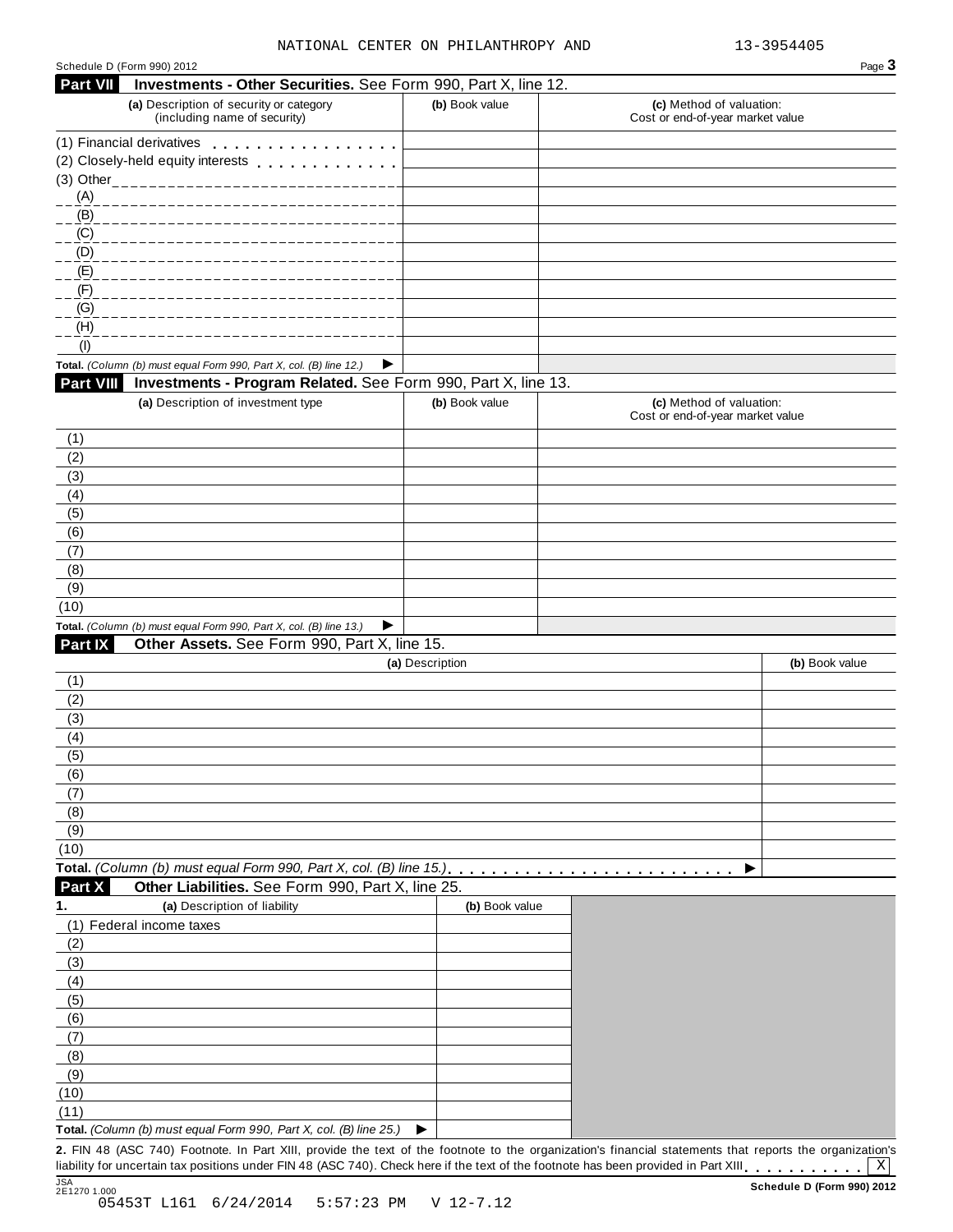|  |  | NATIONAL CENTER ON PHILANTHROPY AND | 13-3954405 |
|--|--|-------------------------------------|------------|
|  |  |                                     |            |

|                  | Schedule D (Form 990) 2012                                                                                                                                                     |    | Page 4    |
|------------------|--------------------------------------------------------------------------------------------------------------------------------------------------------------------------------|----|-----------|
| Part XI          | Reconciliation of Revenue per Audited Financial Statements With Revenue per Return                                                                                             |    |           |
| 1.               | Total revenue, gains, and other support per audited financial statements                                                                                                       | 1  | 990,276.  |
| 2                | Amounts included on line 1 but not on Form 990, Part VIII, line 12:                                                                                                            |    |           |
| a                | 292,740.<br>Net unrealized gains on investments<br>2a                                                                                                                          |    |           |
| b                | 2b                                                                                                                                                                             |    |           |
| c                | 2c                                                                                                                                                                             |    |           |
| d                | 2d                                                                                                                                                                             |    |           |
| e                | Add lines 2a through 2d                                                                                                                                                        | 2e | 292,740.  |
| 3                |                                                                                                                                                                                | 3  | 697,536.  |
| 4                | Amounts included on Form 990, Part VIII, line 12, but not on line 1:                                                                                                           |    |           |
| a                | Investment expenses not included on Form 990, Part VIII, line 7b<br>4a                                                                                                         |    |           |
| b                | 4b                                                                                                                                                                             |    |           |
| c                | Add lines 4a and 4b                                                                                                                                                            | 4c |           |
| 5                | Total revenue. Add lines 3 and 4c. (This must equal Form 990, Part I, line 12.)                                                                                                | 5  | 697,536.  |
|                  | Part XII Reconciliation of Expenses per Audited Financial Statements With Expenses per Return                                                                                  |    |           |
| 1                | Total expenses and losses per audited financial statements                                                                                                                     | 1  | 846, 214. |
| 2                | Amounts included on line 1 but not on Form 990, Part IX, line 25:                                                                                                              |    |           |
| a                | Donated services and use of facilities<br>2a                                                                                                                                   |    |           |
| b                | Prior year adjustments<br>2 <sub>b</sub>                                                                                                                                       |    |           |
| с                | Other losses<br>2c                                                                                                                                                             |    |           |
| d                | 2d                                                                                                                                                                             |    |           |
| e                | Add lines 2a through 2d                                                                                                                                                        | 2e |           |
| 3                |                                                                                                                                                                                | 3  | 846, 214. |
| 4                | Amounts included on Form 990, Part IX, line 25, but not on line 1:                                                                                                             |    |           |
| a                | Investment expenses not included on Form 990, Part VIII, line 7b<br>4a                                                                                                         |    |           |
| b                | Other (Describe in Part XIII.)<br>4b                                                                                                                                           |    |           |
|                  | Add lines 4a and 4b                                                                                                                                                            |    |           |
|                  | Total expenses. Add lines 3 and 4c. (This must equal Form 990, Part I, line 18.)                                                                                               | 4с | 846, 214. |
| 5                |                                                                                                                                                                                | 5  |           |
| <b>Part XIII</b> | <b>Supplemental Information</b><br>Complete this part to provide the descriptions required for Part II, lines 3, 5, and 9; Part III, lines 1a and 4; Part IV, lines 1b and 2b; |    |           |
|                  | Part V, line 4; Part X, line 2; Part XI, lines 2d and 4b; and Part XII, lines 2d and 4b. Also complete this part to provide any additional                                     |    |           |
|                  | information.                                                                                                                                                                   |    |           |
|                  |                                                                                                                                                                                |    |           |
|                  | SEE PAGE 5                                                                                                                                                                     |    |           |
|                  |                                                                                                                                                                                |    |           |
|                  |                                                                                                                                                                                |    |           |
|                  |                                                                                                                                                                                |    |           |
|                  |                                                                                                                                                                                |    |           |
|                  |                                                                                                                                                                                |    |           |
|                  |                                                                                                                                                                                |    |           |
|                  |                                                                                                                                                                                |    |           |
|                  |                                                                                                                                                                                |    |           |
|                  |                                                                                                                                                                                |    |           |
|                  |                                                                                                                                                                                |    |           |
|                  |                                                                                                                                                                                |    |           |
|                  |                                                                                                                                                                                |    |           |
|                  |                                                                                                                                                                                |    |           |
|                  |                                                                                                                                                                                |    |           |

**Schedule D (Form 990) 2012**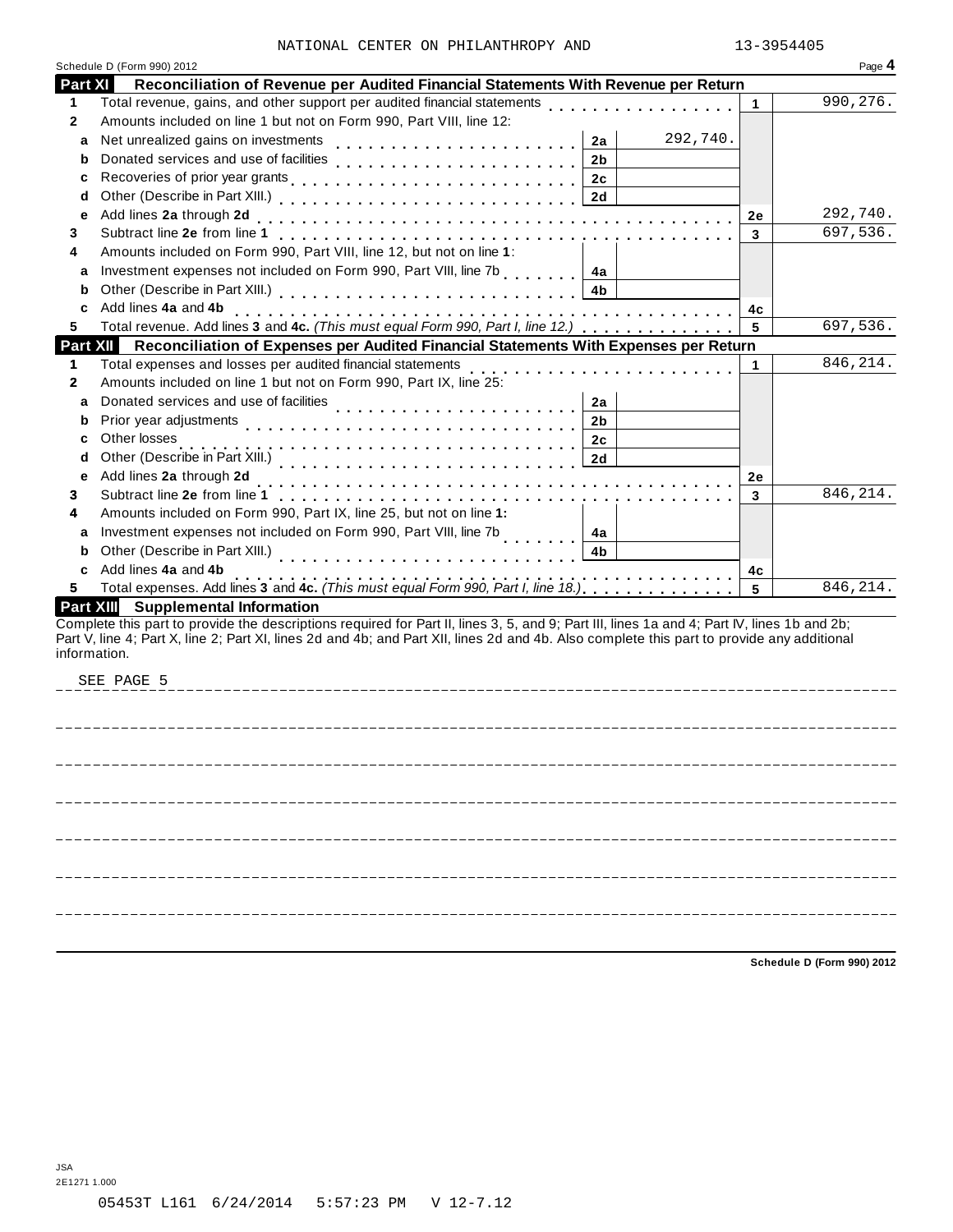PURPOSE OF ENDOWMENT

PART V LINE 4

THE CENTER HAS ADOPTED INVESTMENT AND SPENDING POLICIES FOR ENDOWMENT ASSETS THAT ATTEMPT TO PROVIDE A PREDICTABLE STREAM OF FUNDING TO OBJECTIVES SUPPORTED BY ITS ENDOWMENT, WHILE SEEKING TO MAINTAIN THE PURCHASING POWER OF THE ENDOWMENT ASSETS.

#### FOOTNOTE DISCLOSURE REGARDING INCOME TAXES

#### PART X

THE CENTER IS SUBJECT TO THE PROVISIONS OF THE FINANCIAL ACCOUNTING STANDARDS BOARD'S ACCOUNTING STANDARDS CODIFICATION (ASC) TOPIC 740-10-05 RELATING TO ACCOUNTING AND REPORTING FOR UNCERTAINTY IN INCOME TAXES. BECAUSE OF THE CENTER'S GENERAL TAX-EXEMPT STATUS, ASC TOPIC 740-10-05 HAS NOT HAD, AND IS NOT ANTICIPATED TO HAVE, A MATERIAL IMPACT ON THE CENTER'S FINANCIAL STATEMENTS. THE CENTER IS NO LONGER SUBJECT TO EXAMINATION BY FEDERAL OR STATE TAX AUTHORITIES FOR FISCAL YEARS PRIOR TO 2010.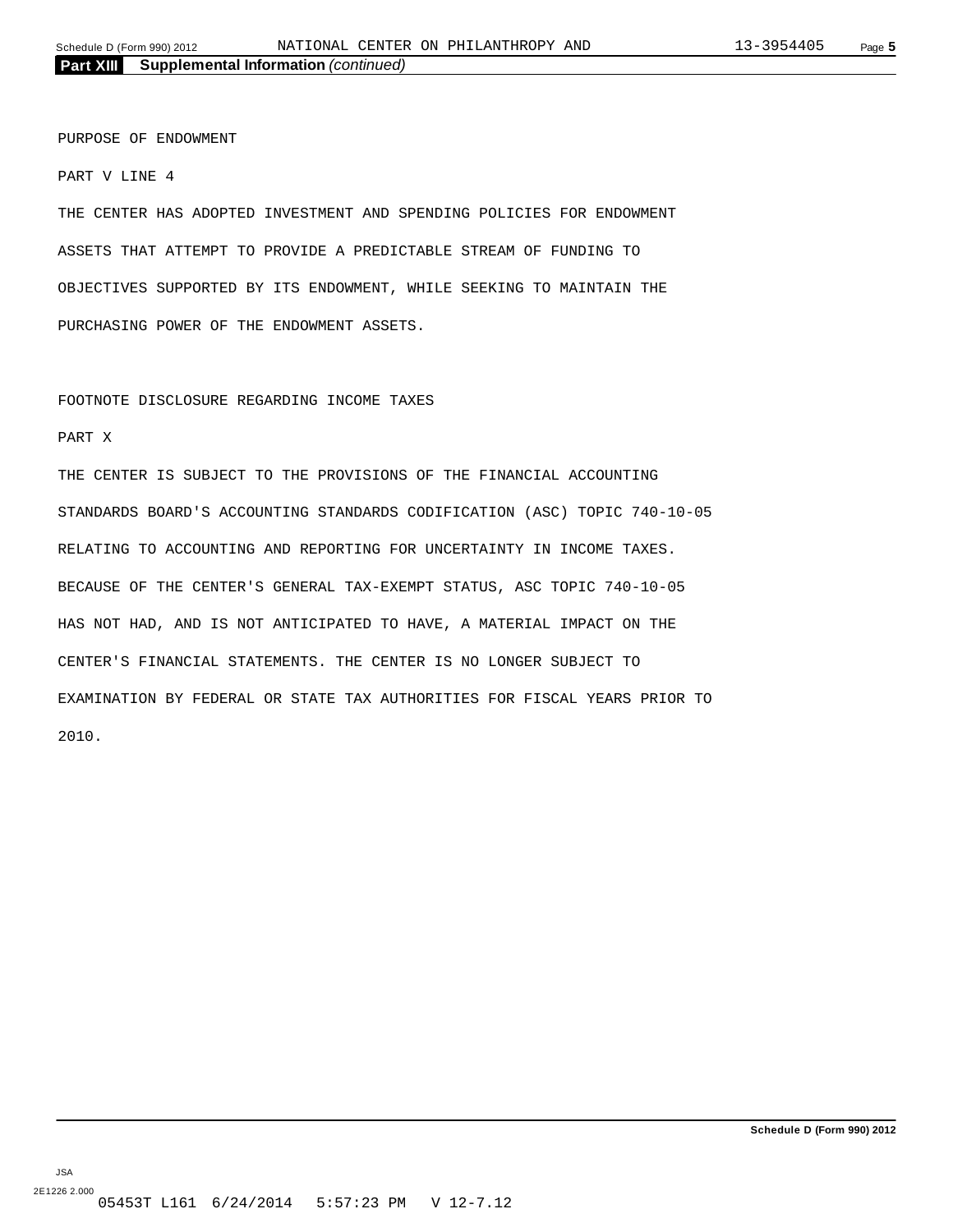| <b>SCHEDULE I</b><br>(Form 990)<br>Department of the Treasury | <b>Grants and Other Assistance to Organizations,</b><br>Governments, and Individuals in the United States<br>Complete if the organization answered "Yes" to Form 990, Part IV, line 21 or 22. | OMB No. 1545-0047<br>2012<br><b>Open to Public</b> |                                       |
|---------------------------------------------------------------|-----------------------------------------------------------------------------------------------------------------------------------------------------------------------------------------------|----------------------------------------------------|---------------------------------------|
| <b>Internal Revenue Service</b>                               | $\blacktriangleright$ Attach to Form 990.                                                                                                                                                     |                                                    | <b>Inspection</b>                     |
| Name of the organization                                      | NATIONAL CENTER ON PHILANTHROPY AND                                                                                                                                                           |                                                    | <b>Employer identification number</b> |
| THE LAW, INC.                                                 |                                                                                                                                                                                               | 13-3954405                                         |                                       |
| Part I                                                        | <b>General Information on Grants and Assistance</b>                                                                                                                                           |                                                    |                                       |

#### **1** Does the organization maintain records to substantiate the amount of the grants or assistance, the grantees' eligibility for the grants or assistance, and the selection criteria used to award the grants or assistance? Does the organization maintain records to substantiate the amount of the grants or assistance, the grantees' eligibility for the grants or assistance, and<br>the selection criteria used to award the grants or assistance?<br>Des

**2**

**Grants and Other Assistance to Governments and Organizations in the United States.** Complete ifthe organization answered "Yes" to Form 990, Part IV, line 21, for any recipient that received more than \$5,000. Part II can be duplicated if additional space is needed. **Part II**

| 1            | (a) Name and address of organization<br>or government                  | $(b)$ EIN  | (c) IRC section<br>if applicable | (d) Amount of cash<br>grant | (e) Amount of non-<br>cash assistance | (f) Method of valuation<br>(book, FMV, appraisal,<br>other) | (g) Description of<br>non-cash assistance | (h) Purpose of grant<br>or assistance |
|--------------|------------------------------------------------------------------------|------------|----------------------------------|-----------------------------|---------------------------------------|-------------------------------------------------------------|-------------------------------------------|---------------------------------------|
|              | (1) NEW YORK UNIVERSITY                                                |            |                                  |                             |                                       |                                                             |                                           |                                       |
|              | 105 EAST 17TH STREET NEW YORK, NY 10003                                | 13-5562308 | 501(C)(3)                        | 47,000.                     |                                       | <b>FMV</b>                                                  |                                           | FELLOWSHIP FUND STIP                  |
|              |                                                                        |            |                                  |                             |                                       |                                                             |                                           |                                       |
|              |                                                                        |            |                                  |                             |                                       |                                                             |                                           |                                       |
|              |                                                                        |            |                                  |                             |                                       |                                                             |                                           |                                       |
|              |                                                                        |            |                                  |                             |                                       |                                                             |                                           |                                       |
|              |                                                                        |            |                                  |                             |                                       |                                                             |                                           |                                       |
|              |                                                                        |            |                                  |                             |                                       |                                                             |                                           |                                       |
|              |                                                                        |            |                                  |                             |                                       |                                                             |                                           |                                       |
|              |                                                                        |            |                                  |                             |                                       |                                                             |                                           |                                       |
|              |                                                                        |            |                                  |                             |                                       |                                                             |                                           |                                       |
|              |                                                                        |            |                                  |                             |                                       |                                                             |                                           |                                       |
| (12)         | ________________________________                                       |            |                                  |                             |                                       |                                                             |                                           |                                       |
| $\mathbf{2}$ |                                                                        |            |                                  |                             |                                       |                                                             |                                           | 1 <sup>1</sup>                        |
| 3            |                                                                        |            |                                  |                             |                                       |                                                             |                                           |                                       |
|              | For Paperwork Reduction Act Notice, see the Instructions for Form 990. |            |                                  |                             |                                       |                                                             |                                           | <b>Schedule I (Form 990) (2012)</b>   |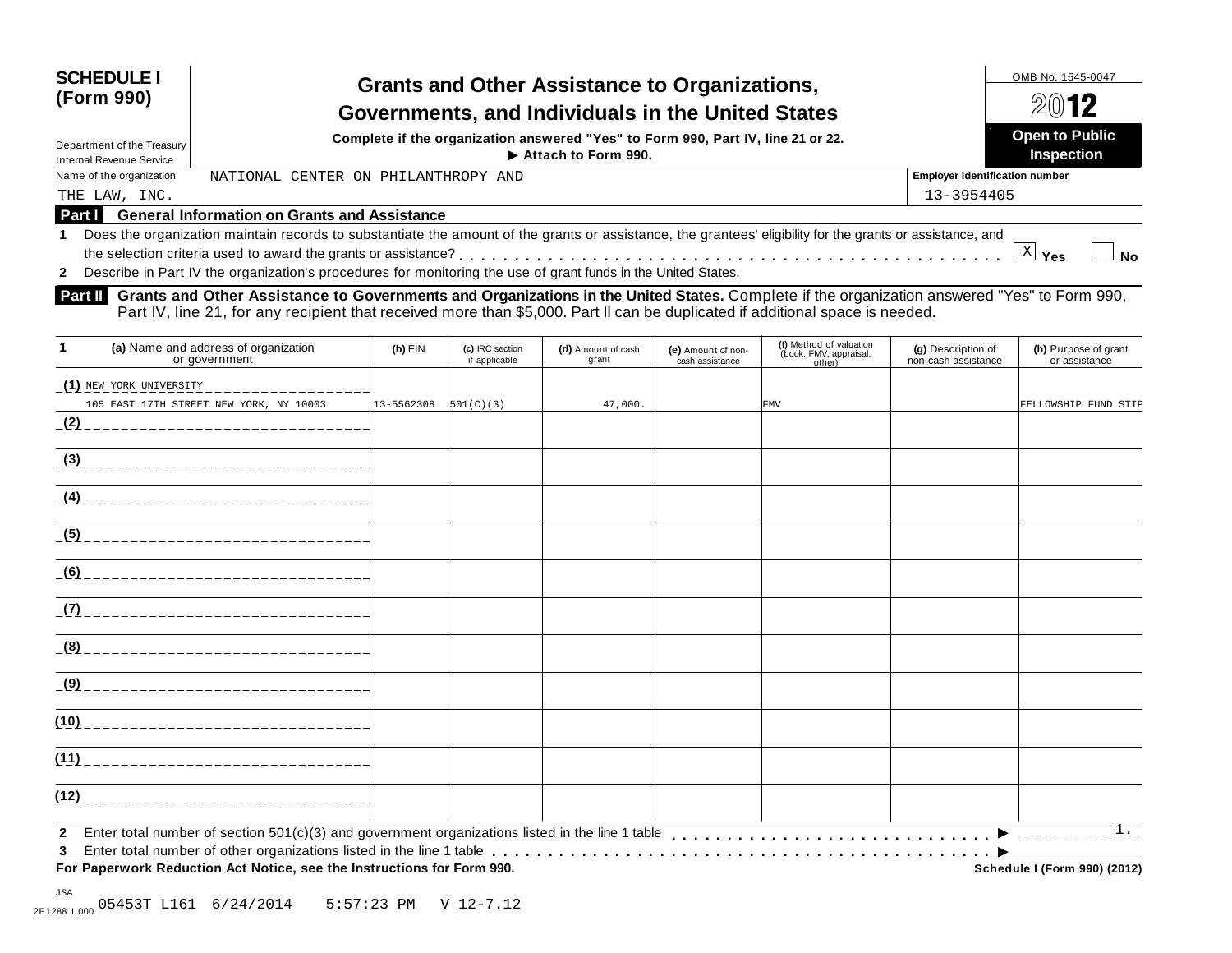#### Schedule I (Form 990) (2012) Page **2**

| (a) Type of grant or assistance | (b) Number of<br>recipients | (c) Amount of<br>cash grant | (d) Amount of<br>non-cash assistance | (e) Method of valuation (book,<br>FMV, appraisal, other) | (f) Description of non-cash assistance |
|---------------------------------|-----------------------------|-----------------------------|--------------------------------------|----------------------------------------------------------|----------------------------------------|
|                                 |                             |                             |                                      |                                                          |                                        |
|                                 |                             |                             |                                      |                                                          |                                        |
|                                 |                             |                             |                                      |                                                          |                                        |
|                                 |                             |                             |                                      |                                                          |                                        |
|                                 |                             |                             |                                      |                                                          |                                        |
|                                 |                             |                             |                                      |                                                          |                                        |
|                                 |                             |                             |                                      |                                                          |                                        |

PROCEDURES FOR MONITORING GRANT USE

SCHEDULE I, PART I, QUESTION 2

EACH YEAR THE CENTER GIVES A STIPEND TO AN ORGANIZATION TO SPONSOR A

GRADUATE STUDENT WHO WISHES TO PURSUE FURTHER STUDIES IN THE

NOT-FOR-PROFIT FIELD. THE STUDENT SELECTED IS VERIFIED BY THE CENTER AND

AT THE END OF THE ACADEMIC YEAR THE CENTER RECEIVES A COPY OF A PAPER

PRESENTED BY THE STUDENT.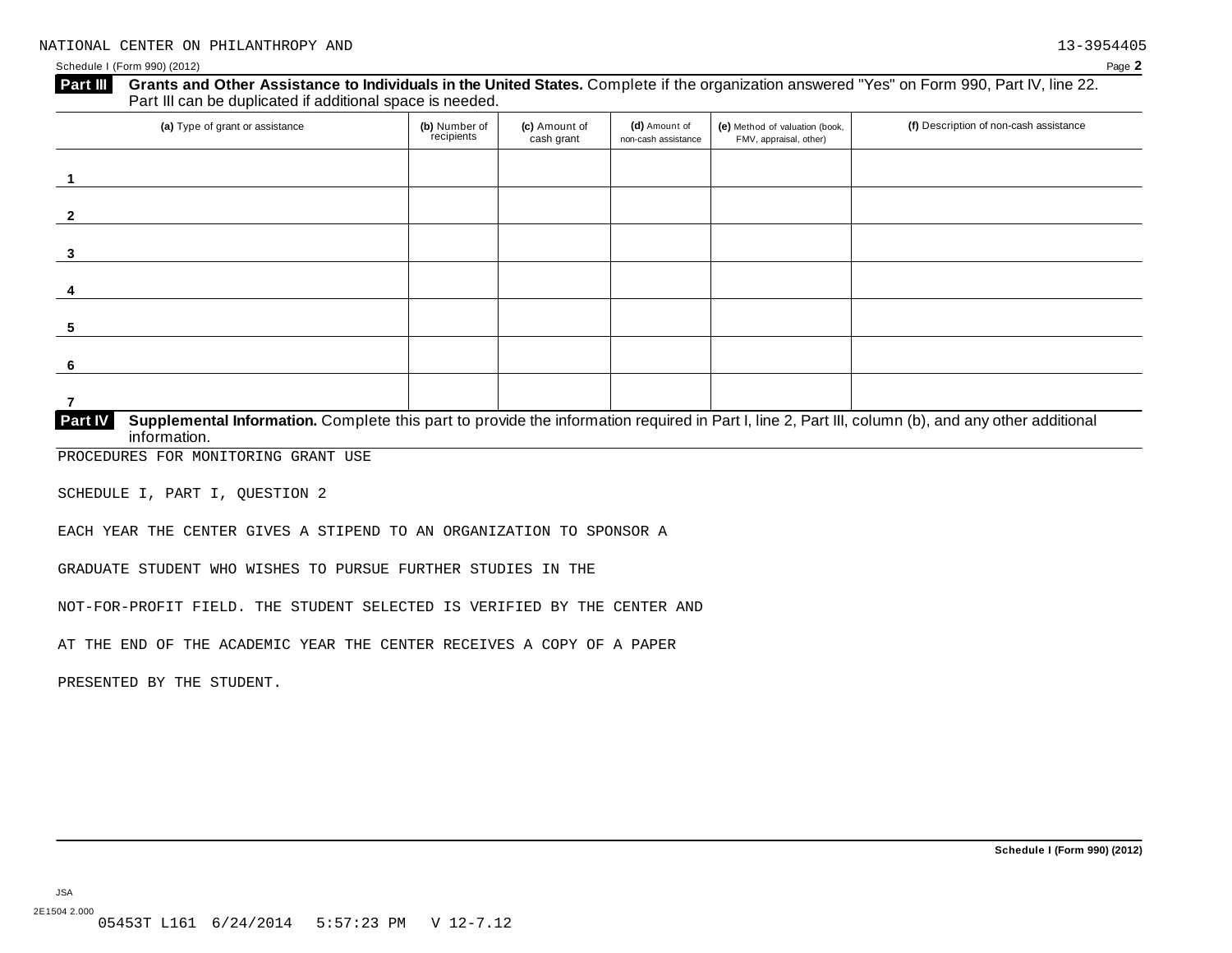| <b>Compensation Information</b><br><b>SCHEDULE J</b>                                                                                                                                                                   | OMB No. 1545-0047                               |
|------------------------------------------------------------------------------------------------------------------------------------------------------------------------------------------------------------------------|-------------------------------------------------|
| For certain Officers, Directors, Trustees, Key Employees, and Highest<br>(Form 990)<br><b>Compensated Employees</b>                                                                                                    |                                                 |
| Complete if the organization answered "Yes" to Form 990,                                                                                                                                                               |                                                 |
| Part IV, line 23.<br>Department of the Treasury<br>Attach to Form 990. $\blacktriangleright$ See separate instructions.                                                                                                | <b>Open to Public</b><br>Inspection             |
| Internal Revenue Service<br>NATIONAL CENTER ON PHILANTHROPY AND<br>Name of the organization                                                                                                                            | <b>Employer identification number</b>           |
| THE LAW, INC.                                                                                                                                                                                                          | 13-3954405                                      |
| Part I<br><b>Questions Regarding Compensation</b>                                                                                                                                                                      |                                                 |
|                                                                                                                                                                                                                        | <b>Yes</b><br>No                                |
| 1a Check the appropriate box(es) if the organization provided any of the following to or for a person listed in Form                                                                                                   |                                                 |
| 990, Part VII, Section A, line 1a. Complete Part III to provide any relevant information regarding these items.                                                                                                        |                                                 |
| First-class or charter travel                                                                                                                                                                                          | Housing allowance or residence for personal use |
| Travel for companions                                                                                                                                                                                                  | Payments for business use of personal residence |
| Tax indemnification and gross-up payments                                                                                                                                                                              | Health or social club dues or initiation fees   |
| Discretionary spending account                                                                                                                                                                                         | Personal services (e.g., maid, chauffeur, chef) |
| If any of the boxes on line 1a are checked, did the organization follow a written policy regarding payment<br>b<br>or reimbursement or provision of all of the expenses described above? If "No," complete Part III to |                                                 |
|                                                                                                                                                                                                                        | 1b                                              |
| Did the organization require substantiation prior to reimbursing or allowing expenses incurred by all officers,<br>$\mathbf{2}$                                                                                        |                                                 |
| directors, trustees, and the CEO/Executive Director, regarding the items checked in line 1a?                                                                                                                           | $\mathbf{2}$                                    |
| Indicate which, if any, of the following the filing organization used to establish the compensation of the<br>3                                                                                                        |                                                 |
| organization's CEO/Executive Director. Check all that apply. Do not check any boxes for methods used by a                                                                                                              |                                                 |
| related organization to establish compensation of the CEO/Executive Director, but explain in Part III.                                                                                                                 |                                                 |
| Compensation committee                                                                                                                                                                                                 | Written employment contract                     |
| Independent compensation consultant                                                                                                                                                                                    | Compensation survey or study                    |
| Form 990 of other organizations                                                                                                                                                                                        | Approval by the board or compensation committee |
| During the year, did any person listed in Form 990, Part VII, Section A, line 1a, with respect to the filing<br>4                                                                                                      |                                                 |
| organization or a related organization:                                                                                                                                                                                |                                                 |
|                                                                                                                                                                                                                        | Χ<br>4a                                         |
| b                                                                                                                                                                                                                      | $\mathbf X$<br>4b                               |
| c                                                                                                                                                                                                                      | $\mathbf X$<br>4c                               |
| If "Yes" to any of lines 4a-c, list the persons and provide the applicable amounts for each item in Part III.                                                                                                          |                                                 |
|                                                                                                                                                                                                                        |                                                 |
| Only section $501(c)(3)$ and $501(c)(4)$ organizations must complete lines 5-9.                                                                                                                                        |                                                 |
| For persons listed in Form 990, Part VII, Section A, line 1a, did the organization pay or accrue any<br>5                                                                                                              |                                                 |
| compensation contingent on the revenues of:<br>a                                                                                                                                                                       | Χ<br>5a                                         |
| b                                                                                                                                                                                                                      | X<br>5 <sub>b</sub>                             |
| If "Yes" to line 5a or 5b, describe in Part III.                                                                                                                                                                       |                                                 |
| For persons listed in Form 990, Part VII, Section A, line 1a, did the organization pay or accrue any<br>6                                                                                                              |                                                 |
| compensation contingent on the net earnings of:                                                                                                                                                                        |                                                 |
| a                                                                                                                                                                                                                      | Χ<br>6a                                         |
| b                                                                                                                                                                                                                      | $\mathbf X$<br>6b                               |
| If "Yes" to line 6a or 6b, describe in Part III.                                                                                                                                                                       |                                                 |
| For persons listed in Form 990, Part VII, Section A, line 1a, did the organization provide any non-fixed<br>7                                                                                                          |                                                 |
|                                                                                                                                                                                                                        | Χ<br>$\overline{7}$                             |
| Were any amounts reported in Form 990, Part VII, paid or accrued pursuant to a contract that was subject<br>8                                                                                                          |                                                 |
| to the initial contract exception described in Regulations section 53.4958-4(a)(3)? If "Yes," describe                                                                                                                 |                                                 |
|                                                                                                                                                                                                                        | Χ<br>8                                          |
| If "Yes" to line 8, did the organization also follow the rebuttable presumption procedure described in<br>9                                                                                                            | 9                                               |
| For Paperwork Reduction Act Notice, see the Instructions for Form 990.                                                                                                                                                 | Schedule J (Form 990) 2012                      |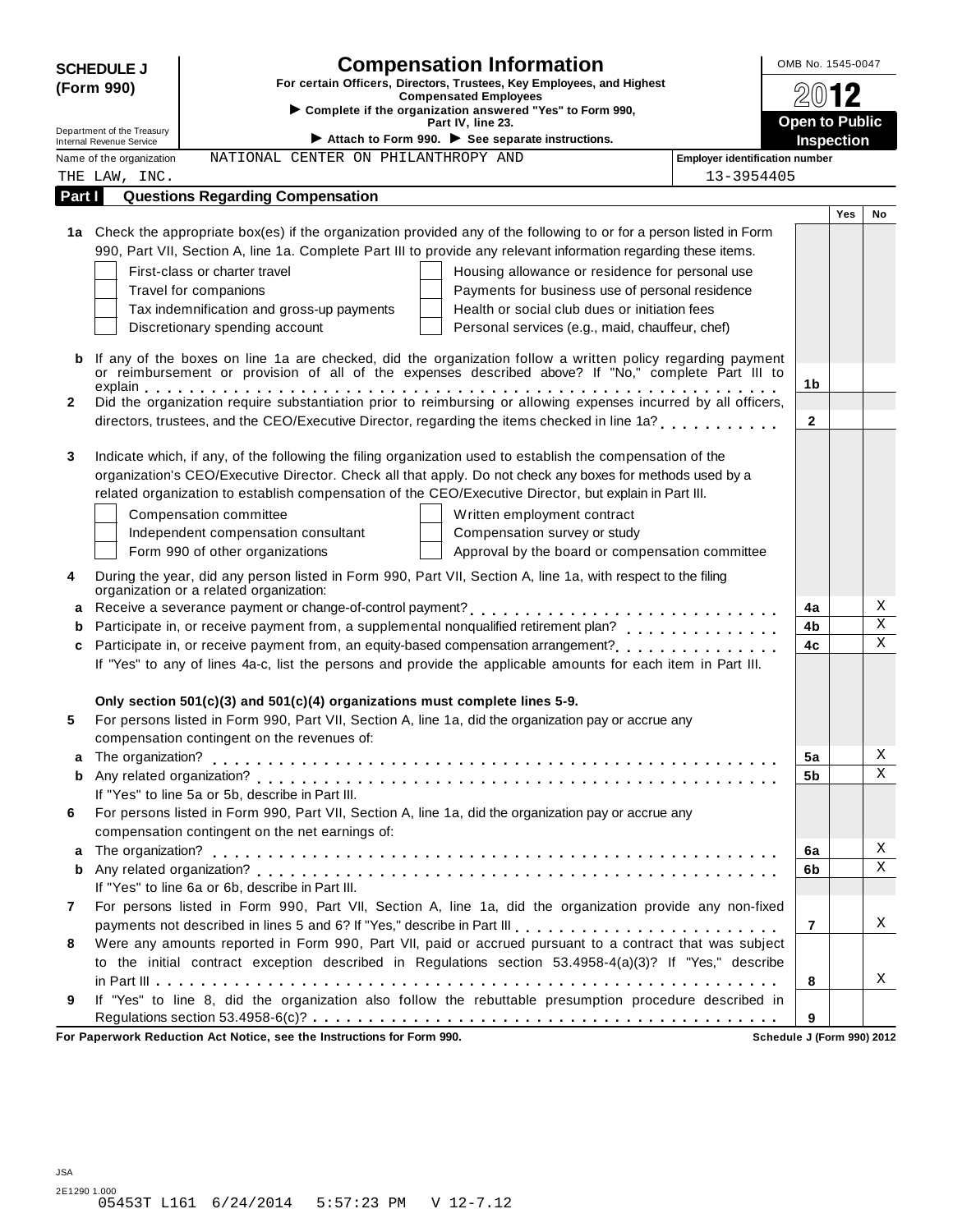Schedule J (Form 990) 2012 Page **2**

#### **Part II Officers, Directors, Trustees, Key Employees, and Highest Compensated Employees.** Use duplicate copies ifadditional space is needed.

For each individual whose compensation must be reported in Schedule J, report compensation from the organization on row (i) and from related organizations, described in the instructions, on row (ii). Do not list any individuals that are not listed on Form 990, Part VII.

Note. The sum of columns (B)(i)-(iii) for each listed individual must equal the total amount of Form 990, Part VII, Section A, line 1a, applicable column (D) and (E) amounts for that individual.

| (A) Name and Title             |                                     | (B) Breakdown of W-2 and/or 1099-MISC compensation |                                        |                                           | (C) Retirement and             | (D) Nontaxable        | (E) Total of columns   | (F) Compensation                          |  |
|--------------------------------|-------------------------------------|----------------------------------------------------|----------------------------------------|-------------------------------------------|--------------------------------|-----------------------|------------------------|-------------------------------------------|--|
|                                |                                     | (i) Base<br>compensation                           | (ii) Bonus & incentive<br>compensation | (iii) Other<br>reportable<br>compensation | other deferred<br>compensation | benefits              | $(B)(i)-(D)$           | reported as deferred in<br>prior Form 990 |  |
| PROFESSOR HARVEY P DALE        | (i)                                 |                                                    |                                        |                                           |                                |                       |                        |                                           |  |
| 1 PRESIDENT/DIRECTOR           | (ii)                                | 199,628.                                           |                                        |                                           | 20,127                         | 6,757.                | $\frac{226}{512}$ .    |                                           |  |
| FORMER DEAN RICHARD REV        | (i)                                 |                                                    |                                        |                                           |                                |                       |                        |                                           |  |
| 2 DIRECTOR (UNTIL MAY 2013)    | (ii)                                | 793,237.                                           |                                        |                                           | ________<br>25,000             | $\frac{1}{6}$ , 757.  | $\frac{1}{824}$ , 994. | Ω                                         |  |
| PROFESSOR JILL S MANNY         | $\qquad \qquad \textbf{(i)}$        |                                                    |                                        |                                           |                                |                       |                        | $\Omega$                                  |  |
| 3 SECRETARY/TREASURER/EXEC DIR | (i)                                 | 131,270.                                           |                                        |                                           | <sup>12,755</sup>              | 18,025.               | $\overline{162,050}$   | O                                         |  |
| BONNIE S. BRIER ESQ            | $\qquad \qquad \textbf{(i)}$        |                                                    |                                        |                                           |                                |                       |                        |                                           |  |
| 4 DIRECTOR                     | (ii)                                | $\frac{2}{690}$ , 617.                             |                                        |                                           | ________<br>25,000.            | $\overline{12,601}$ . | 728, 218.              |                                           |  |
|                                | (i)                                 |                                                    |                                        |                                           |                                |                       |                        |                                           |  |
| 5                              | (i)                                 |                                                    |                                        |                                           |                                |                       |                        |                                           |  |
| -6                             | $\qquad \qquad \textbf{(i)}$<br>(i) |                                                    |                                        |                                           |                                |                       |                        |                                           |  |
|                                | (i)                                 |                                                    |                                        |                                           |                                |                       |                        |                                           |  |
| 7                              | (ii)                                |                                                    |                                        |                                           |                                |                       |                        |                                           |  |
|                                | (i)                                 |                                                    |                                        |                                           |                                |                       |                        |                                           |  |
| 8                              | (ii)                                |                                                    |                                        |                                           |                                |                       |                        |                                           |  |
|                                | (i)                                 |                                                    |                                        |                                           |                                |                       |                        |                                           |  |
| 9                              | (i)                                 |                                                    |                                        |                                           |                                |                       |                        |                                           |  |
|                                | (i)                                 |                                                    |                                        |                                           |                                |                       |                        |                                           |  |
| 10                             | (ii)                                |                                                    |                                        |                                           |                                |                       |                        |                                           |  |
|                                | (i)                                 |                                                    |                                        |                                           |                                |                       |                        |                                           |  |
| 11                             | (ii)                                |                                                    |                                        |                                           |                                |                       |                        |                                           |  |
|                                | (i)                                 |                                                    |                                        |                                           |                                |                       |                        |                                           |  |
| 12                             | (ii)                                |                                                    |                                        |                                           |                                |                       |                        |                                           |  |
|                                | (i)                                 |                                                    |                                        |                                           |                                |                       |                        |                                           |  |
| 13                             | (i)                                 |                                                    |                                        |                                           |                                |                       |                        |                                           |  |
|                                | (i)                                 |                                                    |                                        |                                           |                                |                       |                        |                                           |  |
| 14                             | (ii)                                |                                                    |                                        |                                           |                                |                       |                        |                                           |  |
|                                | (i)                                 |                                                    |                                        |                                           |                                |                       |                        |                                           |  |
| 15                             | (ii)                                |                                                    |                                        |                                           |                                |                       |                        |                                           |  |
|                                | (i)                                 |                                                    |                                        |                                           |                                |                       |                        |                                           |  |
| 16                             | (ii)                                |                                                    |                                        |                                           |                                |                       |                        |                                           |  |

**Schedule J (Form 990) 2012**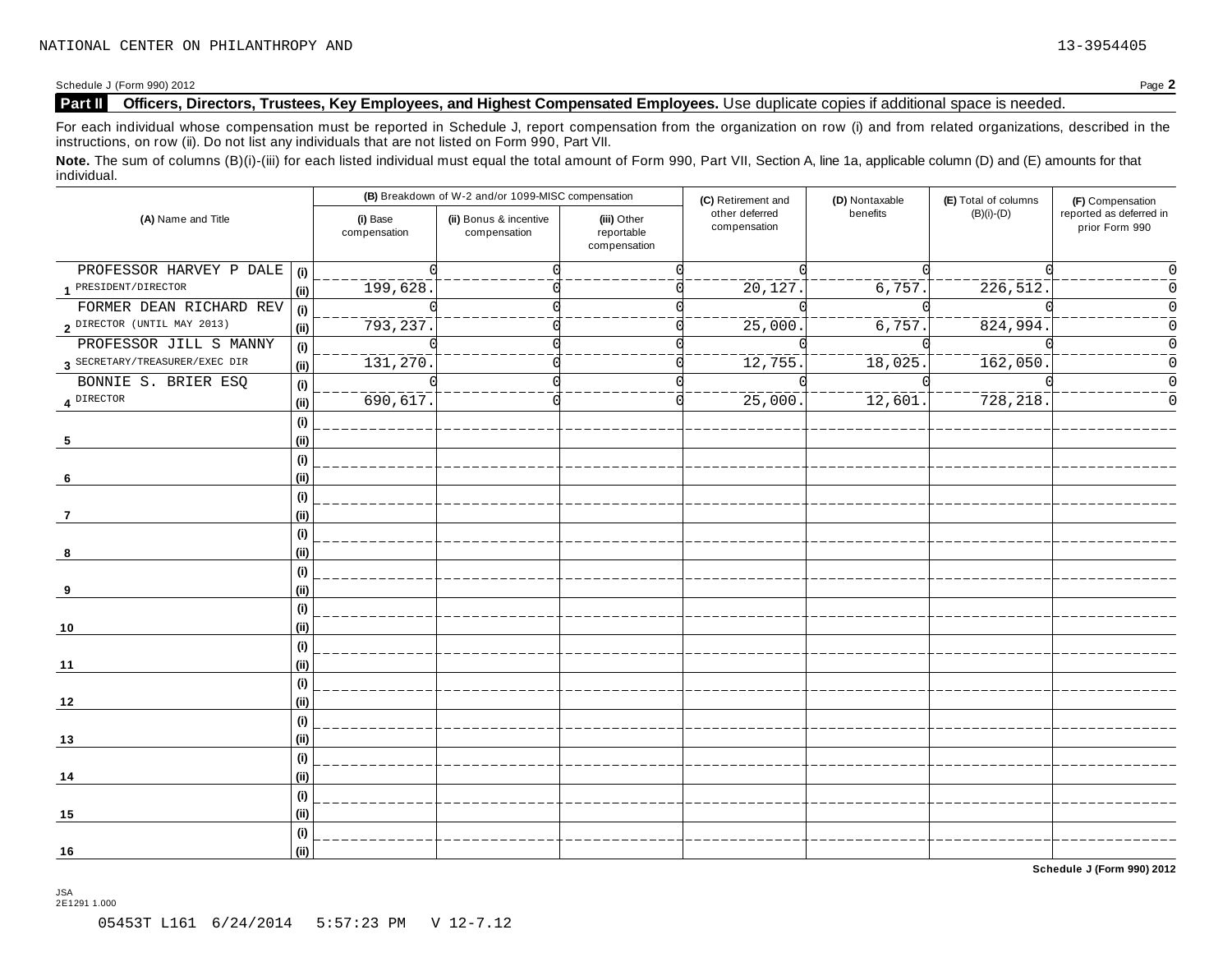Schedule J (Form 990) 2012 Page **3**

#### **Part III Supplemental Information**

Complete this part to provide the information, explanation, or descriptions required for Part I, lines 1a, 1b, 3, 4a, 4b, 4c, 5a, 5b, 6a, 6b, 7, and 8, and for Part II. Also complete this part for any additional information.

SCHEDULE J - PART II

IN REFERENCE TO THE AMOUNT DISCLOSED IN COLUMN "E" FOR PROFESSOR HARVEY

P. DALE AND PROFESSOR JILL S. MANNY, 100% IS REIMBURSED BY NATIONAL

CENTER ON PHILANTHROPY AND THE LAW, INC., TO NEW YORK UNIVERSITY. IN

REFERENCE TO THE AMOUNTS DISCLOSED IN COLUMN "E" FOR BOTH RICHARD REVESZ

AND BONNIE S. BRIER, 100% OF THOSE AMOUNTS ARE PAID BY NEW YORK

UNIVERSITY FOR THEIR RESPONSIBILITIES TO THE UNIVERSITY. NEITHER MR.

REVESZ NOR MS. BRIER IS COMPENSATED FOR SERVING AS DIRECTORS OF THE

CENTER.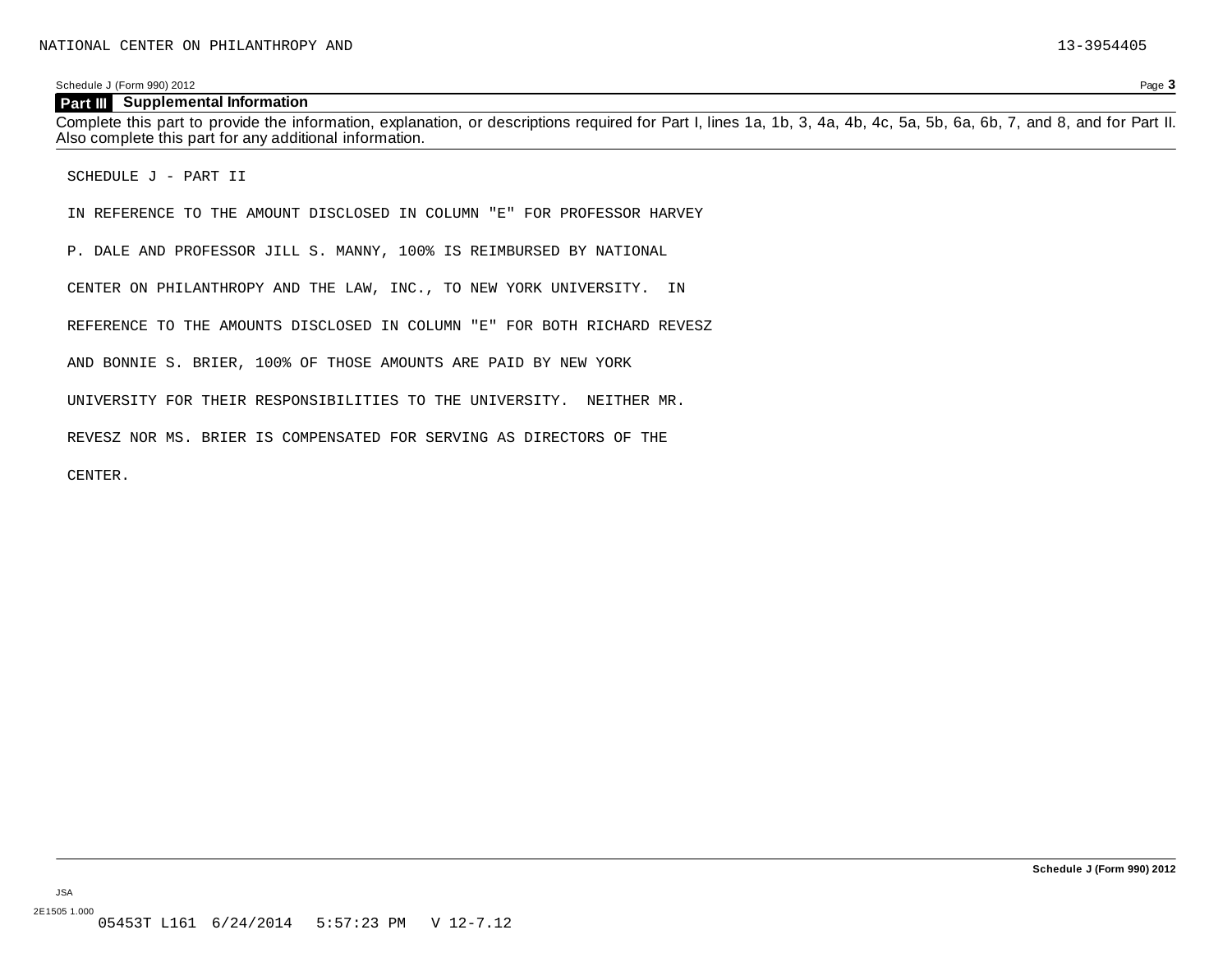**(Form 990 or 990-EZ)**

## **SCHEDULE O** Supplemental Information to Form 990 or 990-EZ  $\frac{100\text{dB No. }1545-0047}{\text{O}}$

**Complete to provide information for responses to specific questions on Form 990 or 990-EZ or to provide any additional information.** Fraction of the **Formation of the COVID COVID-**<br> **Attach** to Form 990 or 990-EZ.<br>
Attach to Form 990 or 990-EZ.<br> **Attach** to Form 990 or 990-EZ. Department of the Treasury<br>Internal Revenue Service **Contract Contract Property Contract Property Contract Property**<br> **Internal Revenue Service Contract Property Contract Property Contract Property Contract Property** 



FORM 8868

FORM 8868 - APPLICATION FOR EXTENSION OF TIME TO FILE FOR AN EXEMPT

ORGANIZATION WAS ELECTRONICALLY FILED.

APPROVAL OF THE FORM 990

PART VI, SECTION B, QUESTION 11

THE ORGANIZATION'S TAX RETURN IS APPROVED BY THE BOARD OF DIRECTORS

BEFORE FILING.

CONFLICT-OF-INTEREST POLICY

PART VI, SECTION B, QUESTION 12 AS EMPLOYEES OF NEW YORK UNIVERSITY, ALL CENTER STAFF MEMBERS ARE SUBJECT TO THE UNIVERSITY'S CONFLICT-OF-INTEREST POLICY. ADDITIONALLY, THE BOARD IS BOUND BY THE UNIVERSITY'S POLICY. THE POLICY APPEARS ON THE UNIVERSITY'S WEBSITE, AND IS ANNUALLY AFFIRMED BY STAFF AND BOARD MEMBERS.

APPROVAL OF SALARIES

PART IV, SECTION B, QUESTION 15

AS A CENTER WITHIN NEW YORK UNIVERSITY, ALL STAFF MEMBERS ARE EMPLOYEES OF NEW YORK UNIVERSITY, AND AS SUCH, THEIR COMPENSATION IS SET BY AND PAID BY THE UNIVERSITY.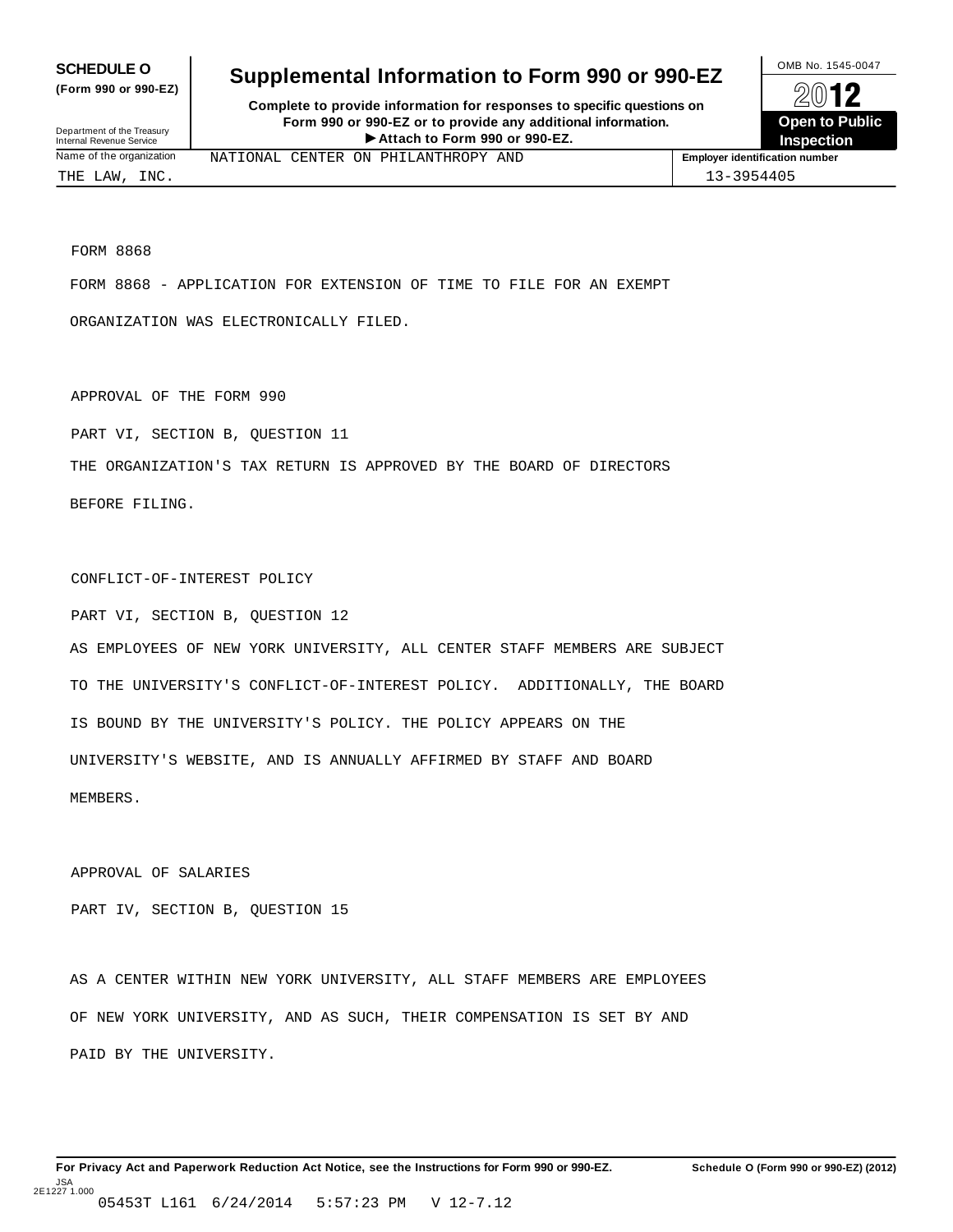POWER TO ELECT OR APPOINT ONE OR MORE MEMBERS OF THE GOVERNING BODY PART VI, SECTION A, QUESTION 7A

MEMBERS OF THE BOARD OF DIRECTORS OF THE CENTER ARE APPOINTED BY THE NEW YORK UNIVERSITY SCHOOL OF LAW FOUNDATION. AVAILABILITY OF GOVERNING DOCUMENTS PART VI, SECTION C, QUESTION 19 THE CENTER MAKES ITS GOVERNING DOCUMENTS, CONFLICT OF INTEREST POLICY, AND FINANCIAL STATEMENTS AVAILABLE UPON REQUEST.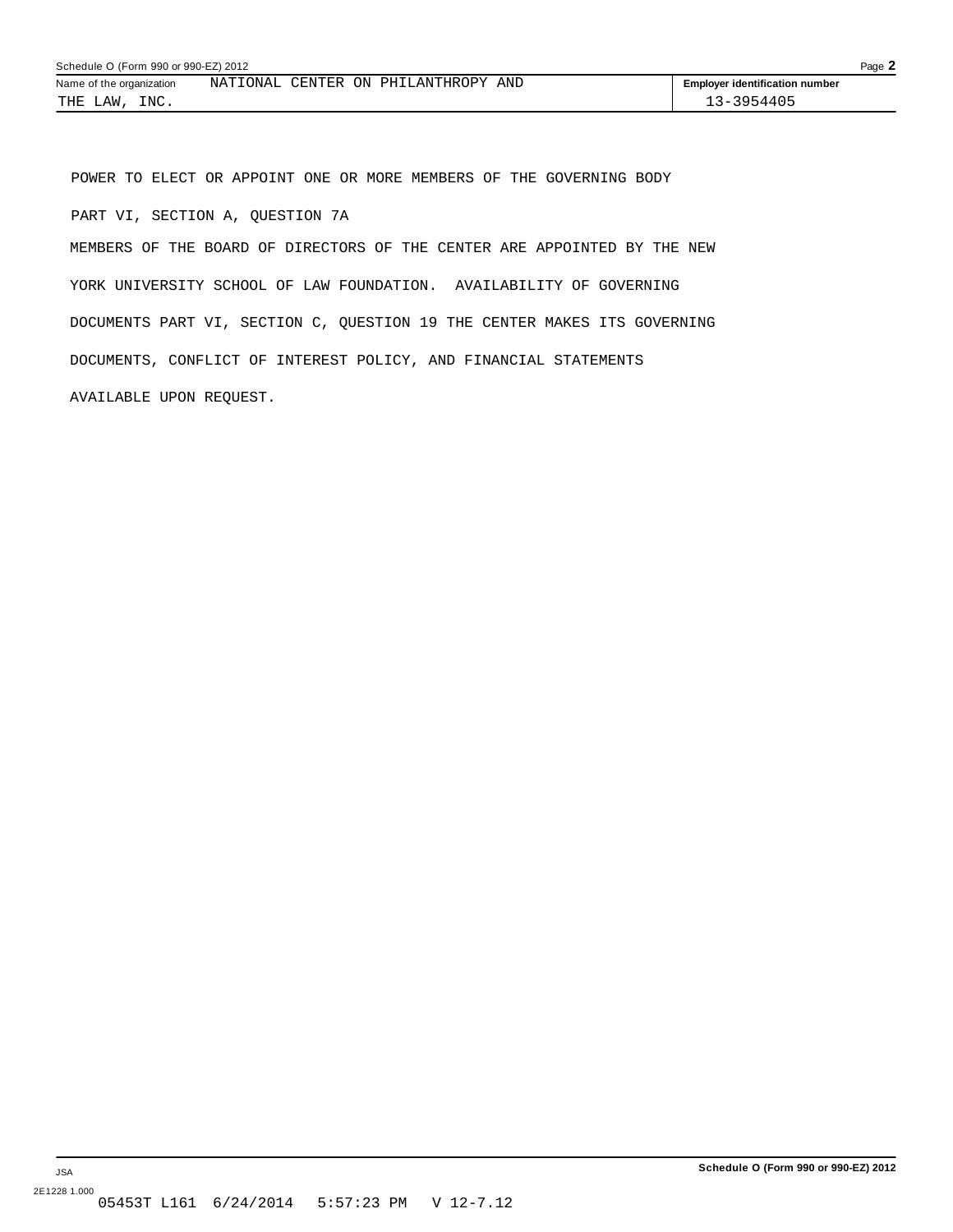| <b>SCHEDULE R</b><br>(Form 990)                        | <b>Related Organizations and Unrelated Partnerships</b>                                                                                        |                         |                              |                     |                           | OMB No. 1545-0047<br>2012             |
|--------------------------------------------------------|------------------------------------------------------------------------------------------------------------------------------------------------|-------------------------|------------------------------|---------------------|---------------------------|---------------------------------------|
| Department of the Treasury<br>Internal Revenue Service | ► Complete if the organization answered "Yes" to Form 990, Part IV, line 33, 34, 35, 36, or 37.<br>Attach to Form 990.<br>$\ddot{\phantom{1}}$ |                         | Open to Public<br>Inspection |                     |                           |                                       |
| Name of the organization<br>THE LAW, INC.              | PHILANTHROPY AND<br>NATIONAL<br>CENTER ON                                                                                                      |                         |                              |                     | 13-3954405                | <b>Employer identification number</b> |
| Part I                                                 | <b>Identification of Disregarded Entities</b> (Complete if the organization answered "Yes" to Form 990, Part IV, line 33.)                     |                         |                              |                     |                           |                                       |
|                                                        | (a)<br>Name, address, and EIN (if applicable) of disregarded entity                                                                            | (b)<br>Primary activity | (c)<br>Legal domicile (state | (d)<br>Total income | (e)<br>End-of-year assets | (f)<br>Direct controlling             |
| (1)                                                    |                                                                                                                                                |                         | or foreign country)          |                     |                           | entity                                |
| (2)                                                    |                                                                                                                                                |                         |                              |                     |                           |                                       |

#### **Identification of Related Tax-Exempt Organizations** (Complete if the organization answered "Yes" to Form 990, Part IV, line 34 because it had one or more related tax-exempt organizations during the tax year.) **Part II**

| (a)<br>Name, address, and EIN of related organization | (b)<br>Primary activity | (c)<br>Legal domicile (state  <br>or foreign country) | (d)<br>Exempt Code section | (e)<br>Public charity status<br>(if section $501(c)(3)$ ) | (f)<br>Direct controlling<br>entity | (g)<br>Section $512(b)(13)$<br>controlled | entity? |
|-------------------------------------------------------|-------------------------|-------------------------------------------------------|----------------------------|-----------------------------------------------------------|-------------------------------------|-------------------------------------------|---------|
|                                                       |                         |                                                       |                            |                                                           |                                     | <b>Yes</b>                                | No      |
| 13-5562308<br>(1) NEW YORK UNIVERSITY                 |                         |                                                       |                            |                                                           |                                     |                                           |         |
| 105 EAST 17TH STREET, ROOM 311<br>NEW YORK, NY 10003  | <b>EDUCATION</b>        | NY                                                    | 501(C)(3)                  | 509(A)(1)                                                 | N/A                                 |                                           | X       |
| (2)                                                   |                         |                                                       |                            |                                                           |                                     |                                           |         |
| (3)                                                   |                         |                                                       |                            |                                                           |                                     |                                           |         |
| (4)                                                   |                         |                                                       |                            |                                                           |                                     |                                           |         |
| (5)                                                   |                         |                                                       |                            |                                                           |                                     |                                           |         |
| (6)                                                   |                         |                                                       |                            |                                                           |                                     |                                           |         |
| (7)                                                   |                         |                                                       |                            |                                                           |                                     |                                           |         |

**For Paperwork Reduction Act Notice, see the Instructions for Form 990. Schedule R (Form 990) 2012**

**(3)**

------------------------------------

**(4)**

**(5)**

**(6)**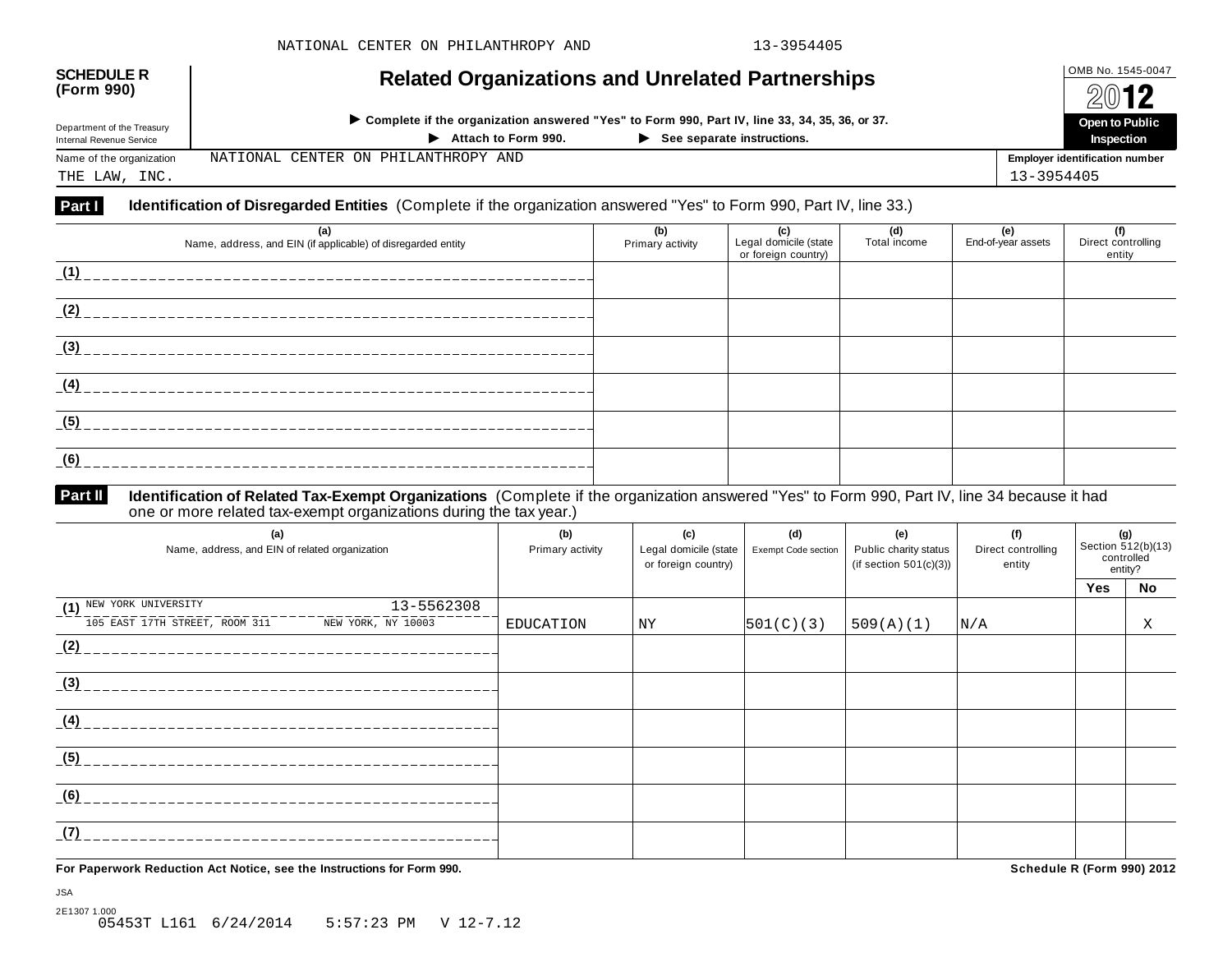Schedule R (Form 990) 2012 Page **2**

**Identification of Related Organizations Taxable as a Partnership** (Complete if the organization answered "Yes" to Form 990, Part IV, line 34 **because it had one or more related organizations i axable as a Partnership** (Complete if the organizations because it had one or more related organizations treated as a partnership during the tax year.)

| (a)<br>Name, address, and EIN of<br>related organization | (b)<br>Primary activity | (c)<br>Legal<br>domicile<br>(state or<br>foreign<br>country) | (d)<br>Direct controlling<br>entity | (e)<br>Predominant<br>income (related,<br>unrelated,<br>excluded from<br>tax under<br>sections 512-514) | (f)<br>Share of total<br>income | (g)<br>Share of end-of-<br>year assets | (h)<br>Disproportionate<br>allocations? | (i)<br>Code V-UBI<br>amount in box 20<br>of Schedule K-1<br>(Form 1065) | (i)<br>General or<br>managing<br>partner? | (k)<br>Percentage<br>ownership |
|----------------------------------------------------------|-------------------------|--------------------------------------------------------------|-------------------------------------|---------------------------------------------------------------------------------------------------------|---------------------------------|----------------------------------------|-----------------------------------------|-------------------------------------------------------------------------|-------------------------------------------|--------------------------------|
|                                                          |                         |                                                              |                                     |                                                                                                         |                                 |                                        | Yes No                                  |                                                                         | Yes No                                    |                                |
| (1)                                                      |                         |                                                              |                                     |                                                                                                         |                                 |                                        |                                         |                                                                         |                                           |                                |
| (2)                                                      |                         |                                                              |                                     |                                                                                                         |                                 |                                        |                                         |                                                                         |                                           |                                |
| (3)                                                      |                         |                                                              |                                     |                                                                                                         |                                 |                                        |                                         |                                                                         |                                           |                                |
| (4)                                                      |                         |                                                              |                                     |                                                                                                         |                                 |                                        |                                         |                                                                         |                                           |                                |
| (5)                                                      |                         |                                                              |                                     |                                                                                                         |                                 |                                        |                                         |                                                                         |                                           |                                |
| (6)                                                      |                         |                                                              |                                     |                                                                                                         |                                 |                                        |                                         |                                                                         |                                           |                                |
| (7)                                                      |                         |                                                              |                                     |                                                                                                         |                                 |                                        |                                         |                                                                         |                                           |                                |

# Part IV Identification of Related Organizations Taxable as a Corporation or Trust (Complete if the organization answered "Yes" to Form 990, Part IV,<br>line 34 because it had one or more related organizations treated as a cor

| (a)<br>Name, address, and EIN of related organization | (b)<br>Primary activity | (c)<br>Legal domicile<br>(state or foreign<br>country) | (d)<br>Direct controlling<br>entity | (e)<br>Type of entity<br>(C corp, S corp, or<br>trust) | (f)<br>Share of total<br>income | (g)<br>Share of<br>end-of-year assets | (h)<br>Percen-<br>tage<br>ownership | (i)<br>Section<br>512(b)(13)<br>controlled<br>entity? |  |
|-------------------------------------------------------|-------------------------|--------------------------------------------------------|-------------------------------------|--------------------------------------------------------|---------------------------------|---------------------------------------|-------------------------------------|-------------------------------------------------------|--|
|                                                       |                         |                                                        |                                     |                                                        |                                 |                                       |                                     | Yes No                                                |  |
| (1)<br>_________________________                      |                         |                                                        |                                     |                                                        |                                 |                                       |                                     |                                                       |  |
| (2)                                                   |                         |                                                        |                                     |                                                        |                                 |                                       |                                     |                                                       |  |
| (3)                                                   |                         |                                                        |                                     |                                                        |                                 |                                       |                                     |                                                       |  |
| (4)                                                   |                         |                                                        |                                     |                                                        |                                 |                                       |                                     |                                                       |  |
| (5)                                                   |                         |                                                        |                                     |                                                        |                                 |                                       |                                     |                                                       |  |
| (6)                                                   |                         |                                                        |                                     |                                                        |                                 |                                       |                                     |                                                       |  |
| (7)<br>________________________                       |                         |                                                        |                                     |                                                        |                                 |                                       |                                     |                                                       |  |

**Schedule R (Form 990) 2012**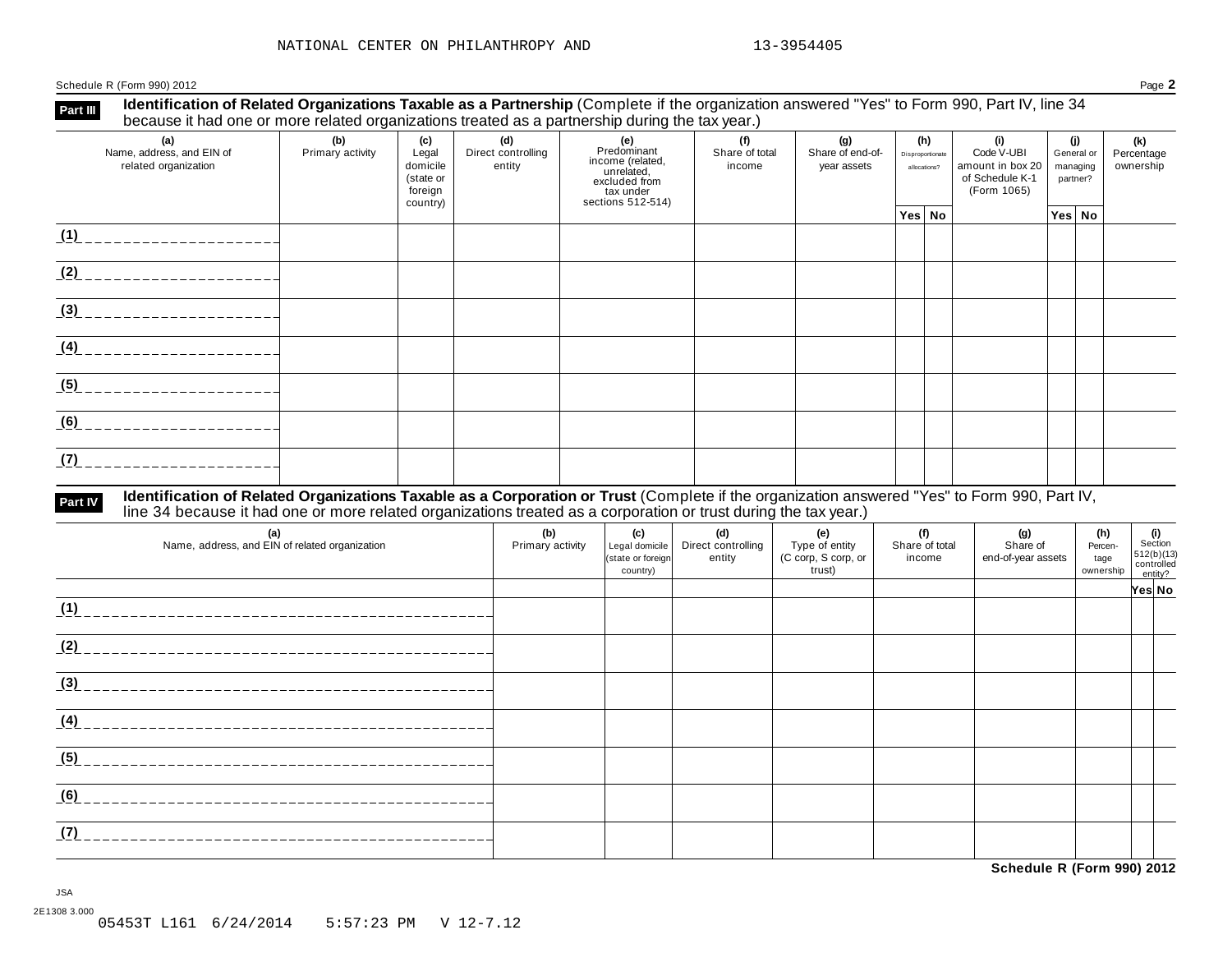Schedule <sup>R</sup> (Form 990) <sup>2012</sup> Page **3**

|              | Note. Complete line 1 if any entity is listed in Parts II, III, or IV of this schedule.                                                                                      |              |                 |                       |                | Yes   No     |                                         |
|--------------|------------------------------------------------------------------------------------------------------------------------------------------------------------------------------|--------------|-----------------|-----------------------|----------------|--------------|-----------------------------------------|
|              | During the tax year, did the organization engage in any of the following transactions with one or more related organizations listed in Parts II-IV?                          |              |                 |                       |                |              |                                         |
| a            |                                                                                                                                                                              |              |                 |                       | 1a             |              |                                         |
| b            |                                                                                                                                                                              |              |                 |                       | 1b             | $\mathbf X$  |                                         |
| c            |                                                                                                                                                                              |              |                 |                       | 1 <sub>c</sub> | $\mathbf x$  |                                         |
| d            |                                                                                                                                                                              |              |                 |                       | 1 <sub>d</sub> |              | X                                       |
|              |                                                                                                                                                                              |              |                 |                       | 1e             |              | $\overline{\mathbf{x}}$                 |
|              |                                                                                                                                                                              |              |                 |                       |                |              |                                         |
|              |                                                                                                                                                                              |              |                 |                       | 1f             |              |                                         |
| a            |                                                                                                                                                                              |              |                 |                       | 1 <sub>g</sub> |              | $\mathbf{X}$<br>$\overline{\mathbf{x}}$ |
| h            |                                                                                                                                                                              |              |                 |                       | 1h             |              |                                         |
|              |                                                                                                                                                                              |              |                 |                       | 1i             |              | $\overline{\mathbf{x}}$                 |
|              |                                                                                                                                                                              |              |                 |                       | 1j             |              |                                         |
| k            |                                                                                                                                                                              |              |                 |                       | 1 k            | $\mathbf{X}$ |                                         |
|              |                                                                                                                                                                              |              |                 |                       | 11             |              |                                         |
| m            |                                                                                                                                                                              |              |                 |                       | 1 <sub>m</sub> |              | $\overline{\mathbf{x}}$                 |
| n            |                                                                                                                                                                              |              |                 |                       | 1n             |              |                                         |
| o            |                                                                                                                                                                              |              |                 |                       | 1o             | $\mathbf{X}$ |                                         |
|              |                                                                                                                                                                              |              |                 |                       |                |              |                                         |
| D            |                                                                                                                                                                              |              |                 |                       | 1p             |              |                                         |
| a            |                                                                                                                                                                              |              |                 |                       | 1q             |              |                                         |
|              |                                                                                                                                                                              |              |                 |                       |                |              |                                         |
|              |                                                                                                                                                                              |              |                 |                       | −1r<br>1s      |              | X                                       |
|              | If the answer to any of the above is "Yes," see the instructions for information on who must complete this line, including covered relationships and transaction thresholds. |              |                 |                       |                |              |                                         |
| $\mathbf{2}$ |                                                                                                                                                                              | (b)          | (c)             |                       | (d)            |              |                                         |
|              | Name of other organization                                                                                                                                                   | Transaction  | Amount involved | Method of determining |                |              |                                         |
|              |                                                                                                                                                                              | type $(a-s)$ |                 | amount involved       |                |              |                                         |
|              |                                                                                                                                                                              |              |                 |                       |                |              |                                         |
| (1)          |                                                                                                                                                                              |              |                 |                       |                |              |                                         |
| (2)          |                                                                                                                                                                              |              |                 |                       |                |              |                                         |
| (3)          |                                                                                                                                                                              |              |                 |                       |                |              |                                         |
|              |                                                                                                                                                                              |              |                 |                       |                |              |                                         |
| (4)          |                                                                                                                                                                              |              |                 |                       |                |              |                                         |
| (5)          |                                                                                                                                                                              |              |                 |                       |                |              |                                         |
|              |                                                                                                                                                                              |              |                 |                       |                |              |                                         |
| (6)          |                                                                                                                                                                              |              |                 |                       |                |              |                                         |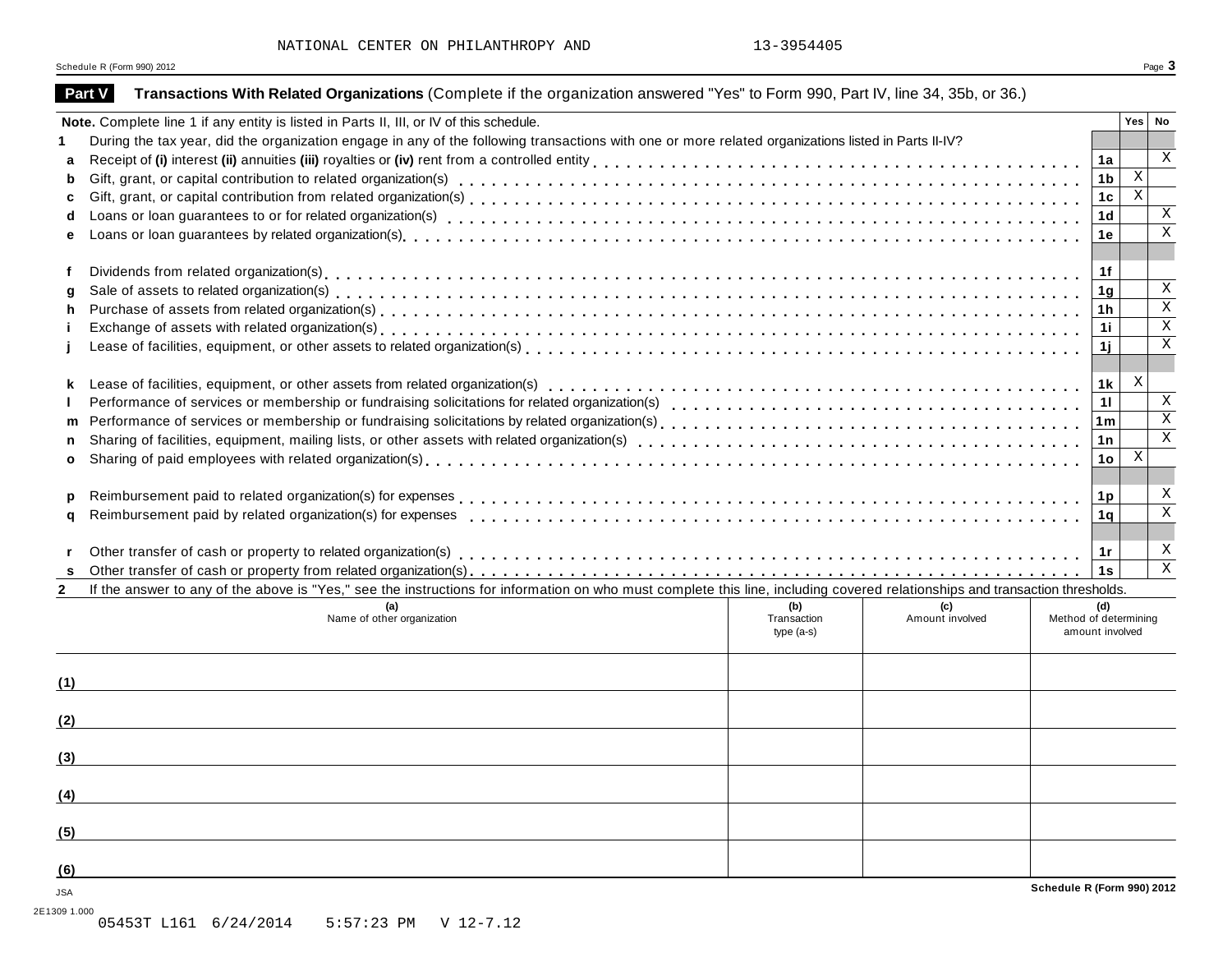#### **Part VI Unrelated Organizations Taxable as a Partnership** (Complete if the organization answered "Yes" on Form 990, Part IV, line 37.)

Provide the following information for each entity taxed as a partnership through which the organization conducted more than five percent of its activities (measured by total assets or gross revenue) that was not a related organization. See instructions regarding exclusion for certain investment partnerships.

| (a)<br>Name, address, and EIN of entity | (b)<br>Primary activity | (c)<br>Legal domicile<br>(state or foreign<br>country) | (d)<br>Predominant<br>income (related,<br>unrelated, excluded<br>from tax under | (e)<br>Are all partners<br>section<br>501(c)(3)<br>organizations? |    | (f)<br>Share of<br>total income | (g)<br>Share of<br>end-of-year<br>assets | (h)<br>Disproportionate<br>allocations? |    | (i)<br>Code V-UBI<br>amount in box 20<br>of Schedule K-1<br>(Form 1065) | (j)<br>General or<br>managing<br>partner? |    | (k)<br>Percentage<br>ownership |
|-----------------------------------------|-------------------------|--------------------------------------------------------|---------------------------------------------------------------------------------|-------------------------------------------------------------------|----|---------------------------------|------------------------------------------|-----------------------------------------|----|-------------------------------------------------------------------------|-------------------------------------------|----|--------------------------------|
|                                         |                         |                                                        | section 512-514)                                                                | Yes                                                               | No |                                 |                                          | Yes                                     | No |                                                                         | Yes                                       | No |                                |
| $\frac{1}{1}$                           |                         |                                                        |                                                                                 |                                                                   |    |                                 |                                          |                                         |    |                                                                         |                                           |    |                                |
| (2)                                     |                         |                                                        |                                                                                 |                                                                   |    |                                 |                                          |                                         |    |                                                                         |                                           |    |                                |
| (3)                                     |                         |                                                        |                                                                                 |                                                                   |    |                                 |                                          |                                         |    |                                                                         |                                           |    |                                |
| <u>(4) __________________________</u>   |                         |                                                        |                                                                                 |                                                                   |    |                                 |                                          |                                         |    |                                                                         |                                           |    |                                |
| (5) _____________________________       |                         |                                                        |                                                                                 |                                                                   |    |                                 |                                          |                                         |    |                                                                         |                                           |    |                                |
| (6)<br>____________________________     |                         |                                                        |                                                                                 |                                                                   |    |                                 |                                          |                                         |    |                                                                         |                                           |    |                                |
|                                         |                         |                                                        |                                                                                 |                                                                   |    |                                 |                                          |                                         |    |                                                                         |                                           |    |                                |
|                                         |                         |                                                        |                                                                                 |                                                                   |    |                                 |                                          |                                         |    |                                                                         |                                           |    |                                |
| (9) _____________________________       |                         |                                                        |                                                                                 |                                                                   |    |                                 |                                          |                                         |    |                                                                         |                                           |    |                                |
|                                         |                         |                                                        |                                                                                 |                                                                   |    |                                 |                                          |                                         |    |                                                                         |                                           |    |                                |
| (11)                                    |                         |                                                        |                                                                                 |                                                                   |    |                                 |                                          |                                         |    |                                                                         |                                           |    |                                |
| (12)                                    |                         |                                                        |                                                                                 |                                                                   |    |                                 |                                          |                                         |    |                                                                         |                                           |    |                                |
| (13)                                    |                         |                                                        |                                                                                 |                                                                   |    |                                 |                                          |                                         |    |                                                                         |                                           |    |                                |
| (14)<br>------------------------        |                         |                                                        |                                                                                 |                                                                   |    |                                 |                                          |                                         |    |                                                                         |                                           |    |                                |
| (15)<br>--------------------------      |                         |                                                        |                                                                                 |                                                                   |    |                                 |                                          |                                         |    |                                                                         |                                           |    |                                |
| (16)<br>___________________             |                         |                                                        |                                                                                 |                                                                   |    |                                 |                                          |                                         |    |                                                                         |                                           |    |                                |

**Schedule R (Form 990) 2012**